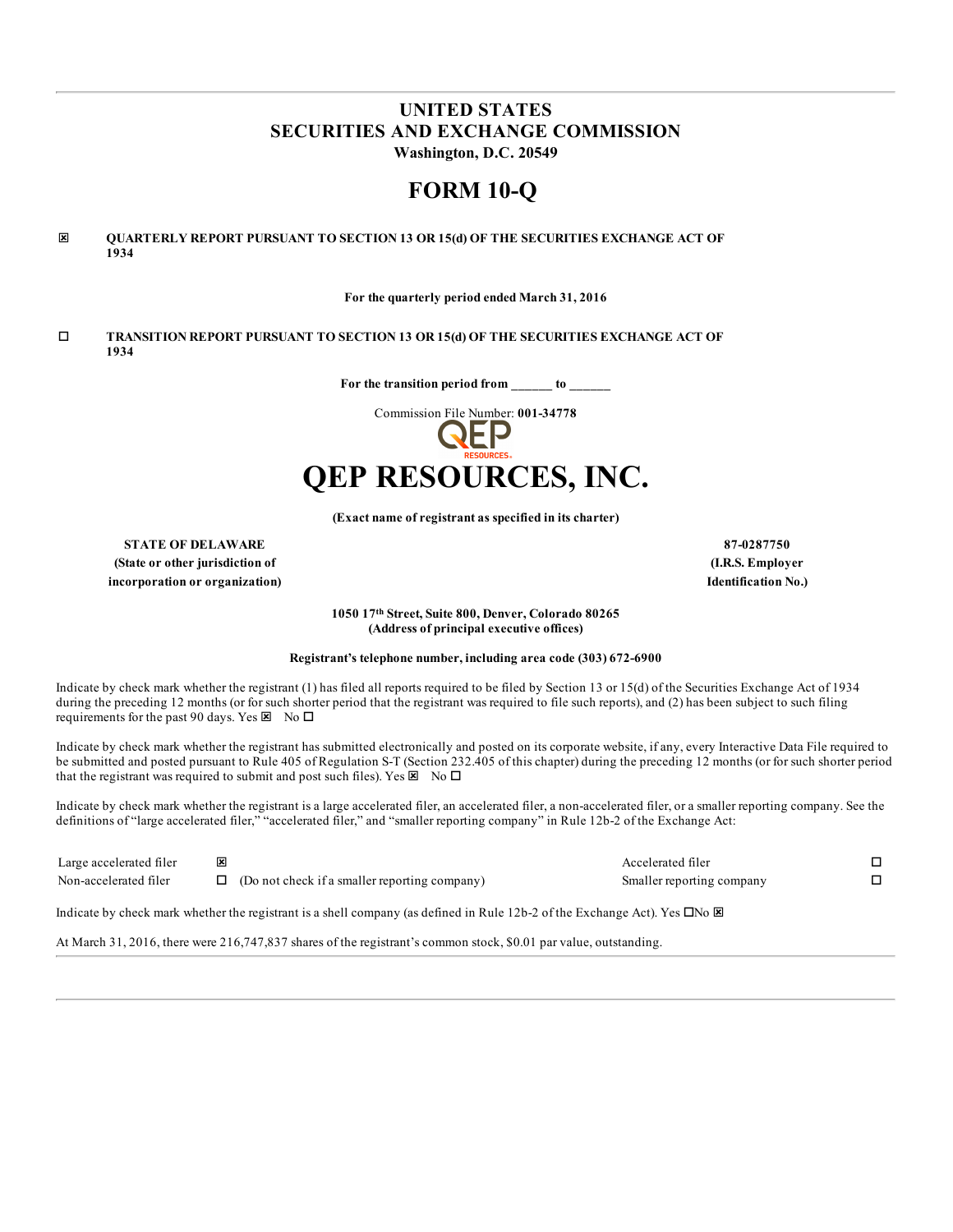# **QEP Resources, Inc. Form 10-Q for the Quarter Ended March 31, 2016**

# **TABLE OF CONTENTS**

|                               |                                                                                                                           | Page             |
|-------------------------------|---------------------------------------------------------------------------------------------------------------------------|------------------|
| PART I. FINANCIAL INFORMATION |                                                                                                                           | $\overline{2}$   |
| ITEM 1.                       | <b>FINANCIAL STATEMENTS</b>                                                                                               | $\overline{2}$   |
|                               | UNAUDITED CONDENSED CONSOLIDATED STATEMENTS OF OPERATIONS FOR THE THREE MONTHS<br><b>ENDED MARCH 31, 2016 AND 2015</b>    | $\overline{2}$   |
|                               | UNAUDITED CONDENSED CONSOLIDATED STATEMENTS OF COMPREHENSIVE INCOME FOR THE<br>THREE MONTHS ENDED MARCH 31, 2016 AND 2015 | $\underline{3}$  |
|                               | UNAUDITED CONDENSED CONSOLIDATED BALANCE SHEETS AT MARCH 31, 2016 AND DECEMBER<br>31,2015                                 | $\overline{4}$   |
|                               | UNAUDITED CONDENSED CONSOLIDATED STATEMENT OF EQUITY FOR THE THREE MONTHS ENDED<br><b>MARCH 31, 2016</b>                  | $\overline{2}$   |
|                               | UNAUDITED CONDENSED CONSOLIDATED STATEMENT OF CASH FLOWS FOR THE THREE MONTHS<br><b>ENDED MARCH 31, 2016 AND 2015</b>     | $6 \overline{6}$ |
|                               | UNAUDITED NOTES ACCOMPANYING THE CONDENSED CONSOLIDATED FINANCIAL STATEMENTS                                              | $\overline{1}$   |
| ITEM 2.                       | MANAGEMENT'S DISCUSSION AND ANALYSIS OF FINANCIAL CONDITION AND RESULTS OF<br><b>OPERATIONS</b>                           | 19               |
| ITEM 3.                       | <b>OUANTITATIVE AND OUALITATIVE DISCLOSURES ABOUT MARKET RISK</b>                                                         | 33               |
| ITEM 4.                       | <b>CONTROLS AND PROCEDURES</b>                                                                                            | <u>38</u>        |
| PART II. OTHER INFORMATION    |                                                                                                                           | 38               |
| ITEM 1.                       | <b>LEGAL PROCEEDINGS</b>                                                                                                  | 38               |
| ITEM 1A.                      | <b>RISK FACTORS</b>                                                                                                       | 38               |
| ITEM 2.                       | UNREGISTERED SALES OF EQUITY SECURITIES AND USE OF PROCEEDS                                                               | 40               |
| ITEM 3.                       | DEFAULTS UPON SENIOR SECURITIES                                                                                           | 40               |
| ITEM 4.                       | <b>MINE SAFETY DISCLOSURES</b>                                                                                            | 40               |
| ITEM 5.                       | <b>OTHER INFORMATION</b>                                                                                                  | 40               |
| ITEM 6.                       | <b>EXHIBITS</b>                                                                                                           | 40               |
| <b>SIGNATURES</b>             |                                                                                                                           | 42               |
|                               | $\mathbf{1}$                                                                                                              |                  |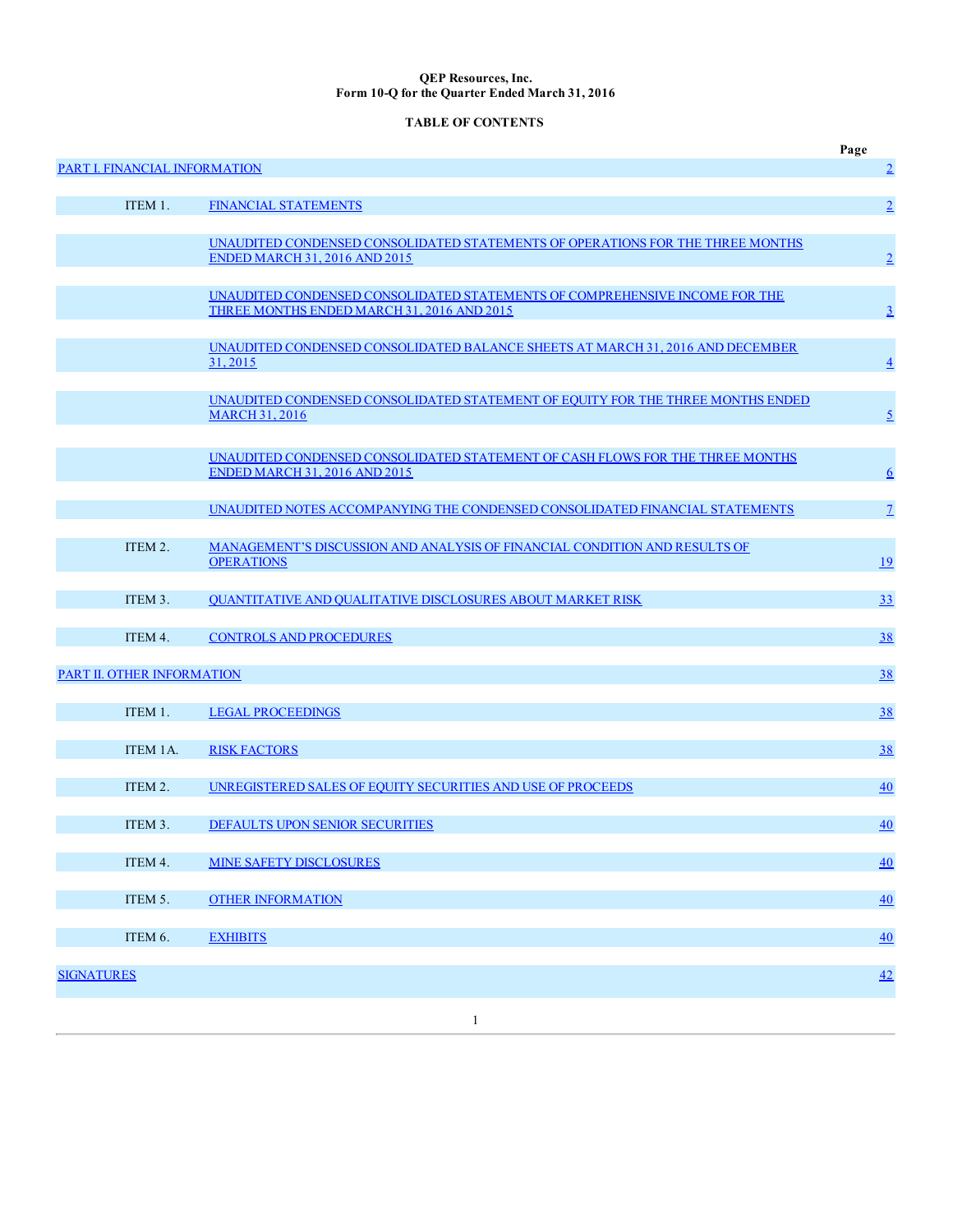# **PART I. FINANCIAL INFORMATION**

# <span id="page-2-0"></span>**ITEM 1. FINANCIAL STATEMENTS QEP RESOURCES, INC. CONDENSED CONSOLIDATED STATEMENTS OF OPERATIONS (Unaudited)**

|                                                                             |              | Three Months Ended<br>March 31, |                                         |         |  |  |
|-----------------------------------------------------------------------------|--------------|---------------------------------|-----------------------------------------|---------|--|--|
|                                                                             |              | 2016                            | 2015                                    |         |  |  |
| <b>REVENUES</b>                                                             |              |                                 | (in millions, except per share amounts) |         |  |  |
| Gas sales                                                                   | $\mathbf{s}$ | 85.1                            | $\mathcal{S}$                           | 122.0   |  |  |
| Oil sales                                                                   |              | 143.8                           |                                         | 178.8   |  |  |
| NGL sales                                                                   |              | 13.6                            |                                         | 19.1    |  |  |
| Other revenue                                                               |              | 2.3                             |                                         | 4.4     |  |  |
| Purchased gas and oil sales                                                 |              | 16.5                            |                                         | 143.8   |  |  |
| <b>Total Revenues</b>                                                       |              | 261.3                           |                                         | 468.1   |  |  |
| <b>OPERATING EXPENSES</b>                                                   |              |                                 |                                         |         |  |  |
| Purchased gas and oil expense                                               |              | 16.9                            |                                         | 145.9   |  |  |
| Lease operating expense                                                     |              | 60.0                            |                                         | 61.8    |  |  |
| Gas, oil and NGL transportation and other handling costs                    |              | 73.6                            |                                         | 65.1    |  |  |
| Gathering and other expense                                                 |              | 1.3                             |                                         | 1.7     |  |  |
| General and administrative                                                  |              | 48.7                            |                                         | 47.4    |  |  |
| Production and property taxes                                               |              | 17.8                            |                                         | 27.8    |  |  |
| Depreciation, depletion and amortization                                    |              | 240.0                           |                                         | 195.4   |  |  |
| <b>Exploration</b> expenses                                                 |              | 0.3                             |                                         | 1.1     |  |  |
| Impairment                                                                  |              | 1,182.4                         |                                         | 20.0    |  |  |
| <b>Total Operating Expenses</b>                                             |              | 1,641.0                         |                                         | 566.2   |  |  |
| Net gain (loss) from asset sales                                            |              | 0.5                             |                                         | (30.5)  |  |  |
| OPERATING INCOME (LOSS)                                                     |              | (1,379.2)                       |                                         | (128.6) |  |  |
| Realized and unrealized gains (losses) on derivative contracts (See Note 7) |              | 50.9                            |                                         | 80.9    |  |  |
| Interest and other income (expense)                                         |              | 2.3                             |                                         | (2.6)   |  |  |
| Interest expense                                                            |              | (36.7)                          |                                         | (36.8)  |  |  |
| INCOME (LOSS) BEFORE INCOME TAXES                                           |              | (1,362.7)                       |                                         | (87.1)  |  |  |
| Income tax (provision) benefit                                              |              | 498.9                           |                                         | 31.5    |  |  |
| NET INCOME (LOSS)                                                           | $\mathbb S$  | (863.8)                         | $\mathcal{S}$                           | (55.6)  |  |  |
|                                                                             |              |                                 |                                         |         |  |  |
| Earnings (loss) per common share                                            |              |                                 |                                         |         |  |  |
| Basic                                                                       | \$           | (4.55)                          | \$                                      | (0.32)  |  |  |
| Diluted                                                                     | $\mathbf S$  | $(4.55)$ \$                     |                                         | (0.32)  |  |  |
|                                                                             |              |                                 |                                         |         |  |  |
| Weighted-average common shares outstanding                                  |              |                                 |                                         |         |  |  |
| Used in basic calculation                                                   |              | 189.7                           |                                         | 176.2   |  |  |
| Used in diluted calculation                                                 |              | 189.7                           |                                         | 176.2   |  |  |
| Dividends per common share                                                  | \$           |                                 | $\mathbb{S}$                            | 0.02    |  |  |

See Notes accompanying the Condensed Consolidated Financial Statements.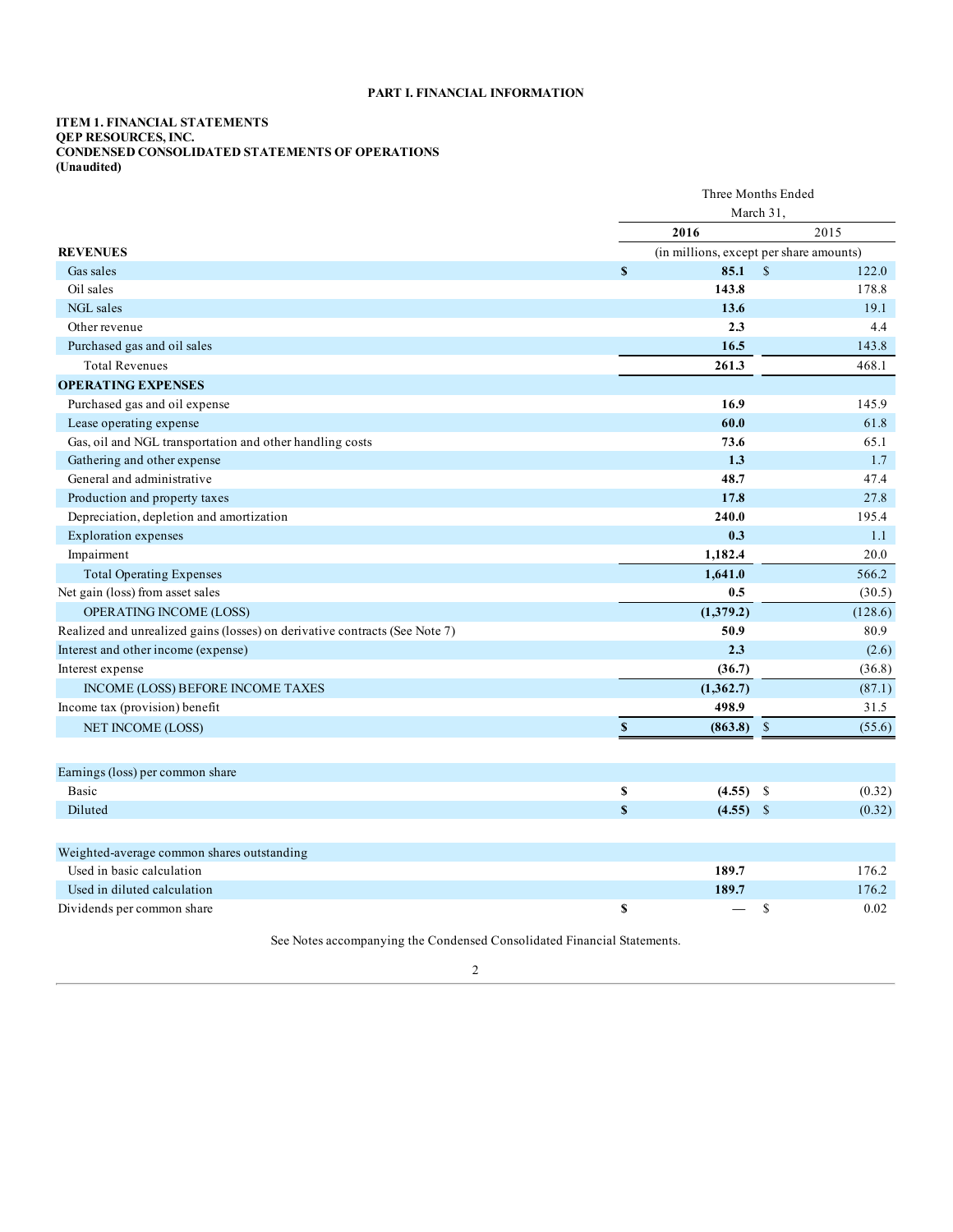# **QEP RESOURCES, INC. CONDENSED CONSOLIDATED STATEMENTS OF COMPREHENSIVE INCOME (Unaudited)**

**\_\_\_\_\_\_\_\_\_\_\_\_\_\_\_\_\_\_\_\_\_\_\_\_\_\_\_\_**

|                                                     |    | Three Months Ended |  |        |  |  |
|-----------------------------------------------------|----|--------------------|--|--------|--|--|
|                                                     |    | March 31,          |  |        |  |  |
|                                                     |    | 2016               |  | 2015   |  |  |
|                                                     |    |                    |  |        |  |  |
| Net income (loss)                                   | \$ | $(863.8)$ \$       |  | (55.6) |  |  |
| Other comprehensive income, net of tax:             |    |                    |  |        |  |  |
| Pension and other postretirement plans adjustments: |    |                    |  |        |  |  |
| Amortization of net actuarial losses (1)            |    | 0.1                |  | 0.2    |  |  |
| Amortization of prior service costs <sup>(2)</sup>  |    | 0.1                |  | 0.5    |  |  |
| Other comprehensive income                          |    | 0.2                |  | 0.7    |  |  |
| Comprehensive income (loss)                         |    | (863.6)            |  | (54.9) |  |  |

(1) Presented net of income tax expense of \$0.1 million during the three months ended March 31, 2016 and 2015, respectively.

(2) Presented net of income tax expense of \$0.3 million during the three months ended March 31, 2015.

See Notes accompanying the Condensed Consolidated Financial Statements.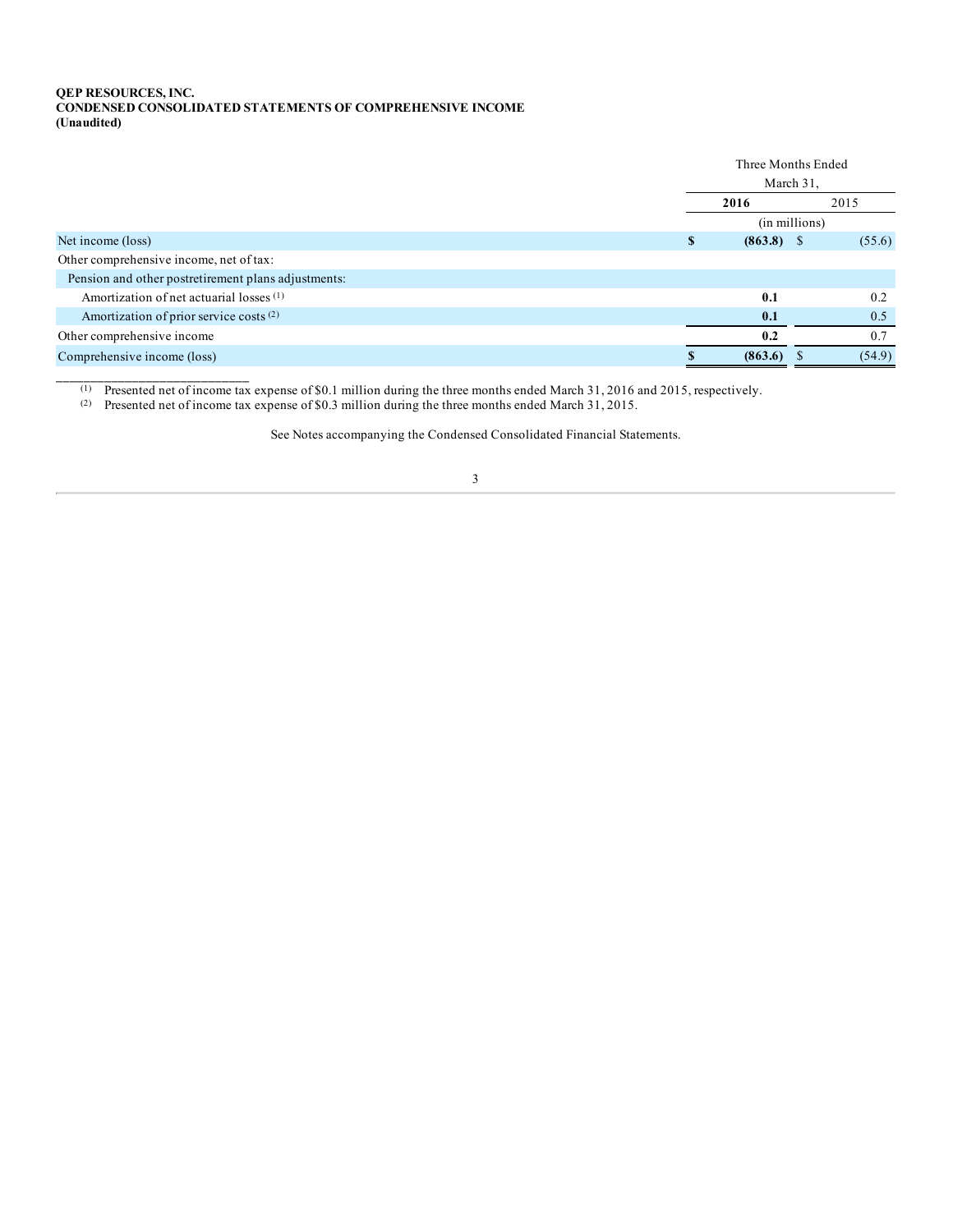#### <span id="page-4-0"></span>**QEP RESOURCES, INC. CONDENSED CONSOLIDATED BALANCE SHEETS (Unaudited)**

|                                                                                      |              | March 31,<br>2016 | December 31,<br>2015 |          |
|--------------------------------------------------------------------------------------|--------------|-------------------|----------------------|----------|
| <b>ASSETS</b>                                                                        |              |                   | (in millions)        |          |
| <b>Current Assets</b>                                                                |              |                   |                      |          |
| Cash and cash equivalents                                                            | \$           | 616.4             | \$                   | 376.1    |
| Accounts receivable, net                                                             |              | 115.5             |                      | 278.2    |
| Income tax receivable                                                                |              | 170.1             |                      | 87.3     |
| Fair value of derivative contracts                                                   |              | 134.4             |                      | 146.8    |
| Gas, oil and NGL inventories, at lower of average cost or market                     |              | 7.9               |                      | 13.3     |
| Prepaid expenses and other                                                           |              | 20.9              |                      | 30.1     |
| <b>Total Current Assets</b>                                                          |              | 1,065.2           |                      | 931.8    |
| Property, Plant and Equipment (successful efforts method for gas and oil properties) |              |                   |                      |          |
| Proved properties                                                                    |              | 13,472.2          |                      | 13,314.9 |
| Unproved properties                                                                  |              | 678.6             |                      | 691.0    |
| Marketing and other                                                                  |              | 296.8             |                      | 297.9    |
| Materials and supplies                                                               |              | 31.1              |                      | 38.5     |
| Total Property, Plant and Equipment                                                  |              | 14,478.7          |                      | 14,342.3 |
| Less Accumulated Depreciation, Depletion and Amortization                            |              |                   |                      |          |
| Exploration and production                                                           |              | 8,252.4           |                      | 6,870.2  |
| Marketing and other                                                                  |              | 90.6              |                      | 87.5     |
| Total Accumulated Depreciation, Depletion and Amortization                           |              | 8,343.0           |                      | 6,957.7  |
| Net Property, Plant and Equipment                                                    |              | 6,135.7           |                      | 7,384.6  |
| Fair value of derivative contracts                                                   |              | 20.8              |                      | 23.2     |
| Other noncurrent assets                                                              |              | 60.9              |                      | 58.6     |
| <b>TOTAL ASSETS</b>                                                                  | \$           | 7,282.6           | \$                   | 8,398.2  |
| <b>LIABILITIES AND EQUITY</b>                                                        |              |                   |                      |          |
| <b>Current Liabilities</b>                                                           |              |                   |                      |          |
| Checks outstanding in excess of cash balances                                        | $\mathbf{s}$ | $\equiv$          | $\mathbb{S}$         | 29.8     |
| Accounts payable and accrued expenses                                                |              | 204.7             |                      | 351.7    |
| Production and property taxes                                                        |              | 41.5              |                      | 46.1     |
| Interest payable                                                                     |              | 33.7              |                      | 36.4     |
| Fair value of derivative contracts                                                   |              |                   |                      | 0.8      |
| Current portion of long-term debt                                                    |              | 176.7             |                      | 176.8    |
| <b>Total Current Liabilities</b>                                                     |              | 456.6             |                      | 641.6    |
| Long-term debt                                                                       |              | 2,016.2           |                      | 2,014.7  |
| Deferred income taxes                                                                |              | 1,033.3           |                      | 1,479.8  |
| Asset retirement obligations                                                         |              | 207.4             |                      | 204.9    |
| Fair value of derivative contracts                                                   |              | 3.4               |                      | 4.0      |
| Other long-term liabilities                                                          |              | 108.0             |                      | 105.3    |
| Commitments and contingencies (Note 10)                                              |              |                   |                      |          |
| <b>EQUITY</b>                                                                        |              |                   |                      |          |
| Common stock – par value \$0.01 per share; 500.0 million shares authorized;          |              |                   |                      |          |
| 217.6 million and 177.3 million shares issued, respectively                          |              | 2.2               |                      | 1.8      |
| Treasury stock $-0.8$ million and 0.5 million shares, respectively                   |              | (18.2)            |                      | (14.6)   |
| Additional paid-in capital                                                           |              | 931.4             |                      | 554.8    |
| Retained earnings                                                                    |              | 2,554.5           |                      | 3,418.3  |
| Accumulated other comprehensive income                                               |              | (12.2)            |                      | (12.4)   |
| Total Common Shareholders' Equity                                                    |              | 3,457.7           |                      | 3,947.9  |
| TOTAL LIABILITIES AND EQUITY                                                         | $\mathbf{s}$ | 7,282.6           | $\mathbb{S}$         | 8,398.2  |

See Notes accompanying the Condensed Consolidated Financial Statements.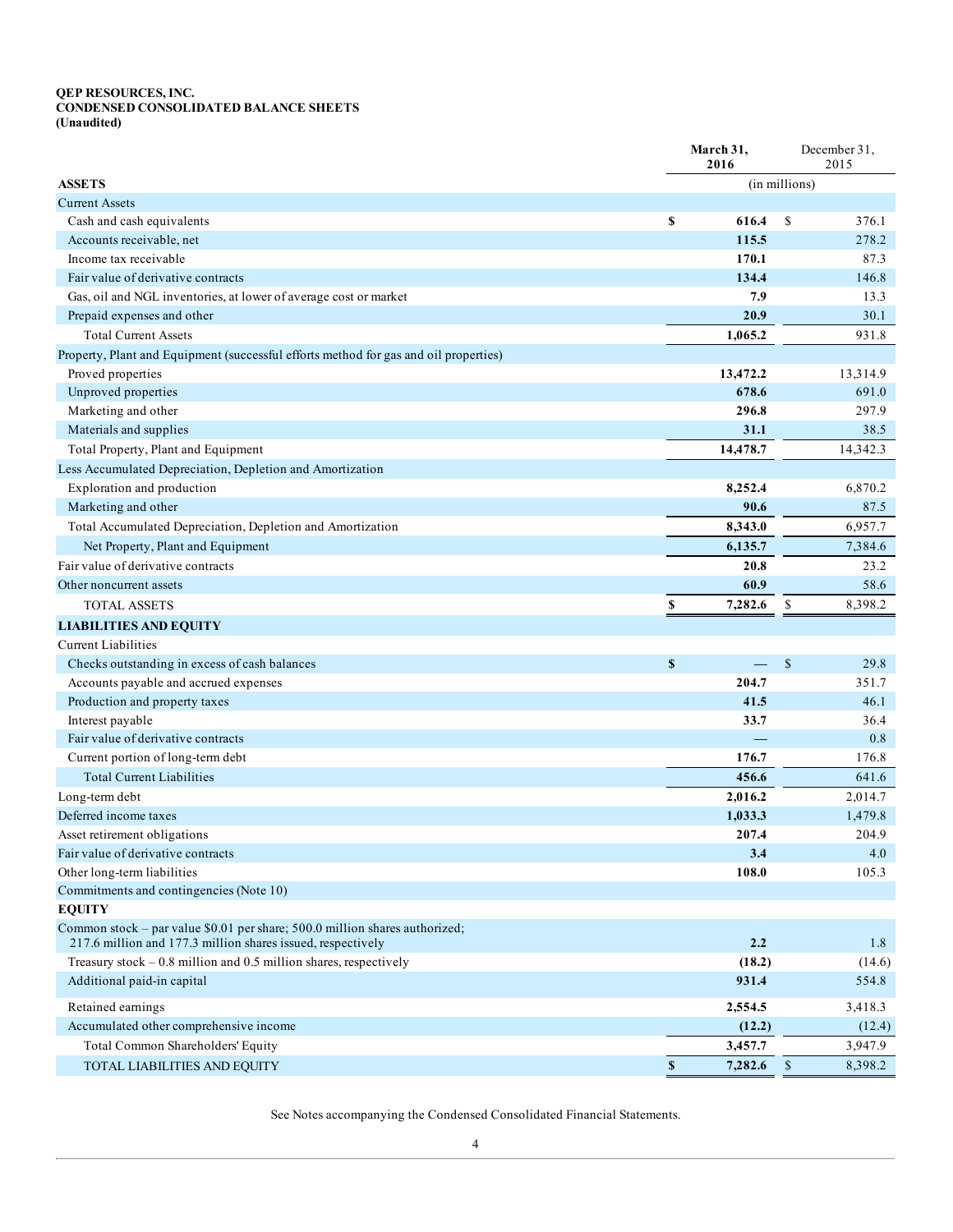# <span id="page-5-0"></span>**QEP RESOURCES, INC. CONDENSED CONSOLIDATED STATEMENT OF EQUITY**

|                                                        | Common Stock            |    |               | <b>Treasury Stock</b> |                    | Additional            |                               |   | Accumulated<br>Other |           |
|--------------------------------------------------------|-------------------------|----|---------------|-----------------------|--------------------|-----------------------|-------------------------------|---|----------------------|-----------|
|                                                        | <b>Shares</b><br>Amount |    | <b>Shares</b> | Amount                | Paid-in<br>Capital | Retained<br>Earnings  | Comprehensive<br>Income(Loss) |   | Total                |           |
|                                                        |                         |    |               |                       |                    | (in millions)         |                               |   |                      |           |
| Balance at December 31, 2015                           | 177.3                   | \$ | 1.8           | (0.5)                 | (14.6)             | 554.8<br><sup>S</sup> | \$3,418.3                     | S | (12.4)               | \$3,947.9 |
| Net income (loss)                                      |                         |    |               |                       |                    |                       | (863.8)                       |   |                      | (863.8)   |
| Equity issuance, net of offering costs                 | 38.0                    |    | 0.4           |                       |                    | 368.2                 |                               |   |                      | 368.6     |
| Share-based compensation                               | 2.3                     |    | —             | (0.3)                 | (3.6)              | 8.4                   |                               |   |                      | 4.8       |
| Change in pension and postretirement liability, net of |                         |    |               |                       |                    |                       |                               |   |                      |           |
| tax                                                    |                         |    |               |                       |                    |                       |                               |   | 0.2                  | 0.2       |
| <b>Balance at March 31, 2016</b>                       | 217.6                   | S  | 2.2           | (0.8)                 | \$(18.2)           | 931.4<br>- \$         | \$2,554.5                     |   | (12.2)               | \$3,457.7 |
|                                                        |                         |    |               |                       |                    |                       |                               |   |                      |           |

See Notes accompanying the Condensed Consolidated Financial Statements.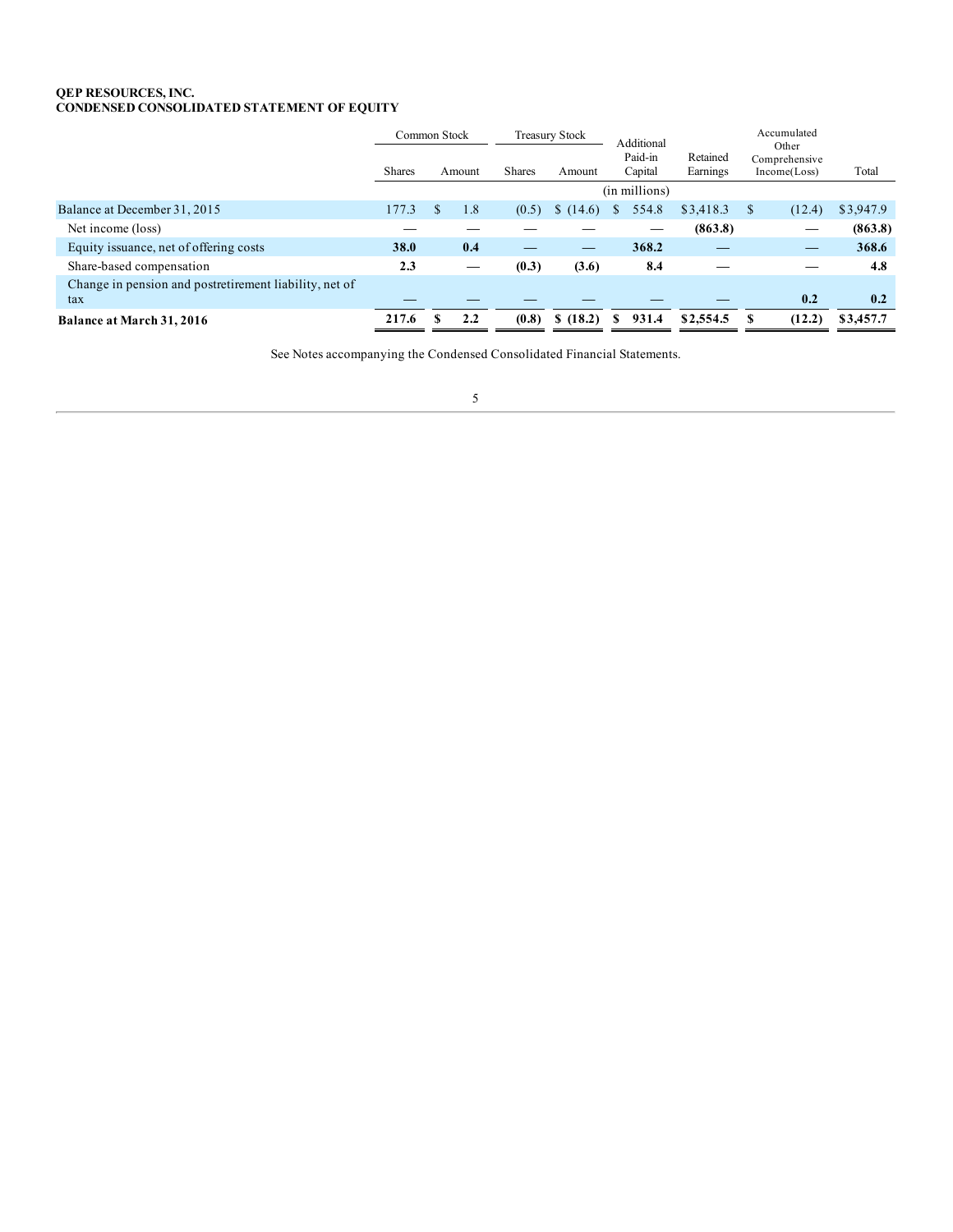#### **QEP RESOURCES, INC. CONDENSED CONSOLIDATED STATEMENTS OF CASH FLOWS (Unaudited)**

|                                                                                          | Three Months Ended<br>March 31. |               |              |                   |
|------------------------------------------------------------------------------------------|---------------------------------|---------------|--------------|-------------------|
|                                                                                          |                                 | 2016          |              | 2015              |
|                                                                                          |                                 | (in millions) |              |                   |
| <b>OPERATING ACTIVITIES</b>                                                              |                                 |               |              |                   |
| Net income (loss)                                                                        | S                               | $(863.8)$ \$  |              | (55.6)            |
| Adjustments to reconcile net income (loss) to net cash provided by operating activities: |                                 |               |              |                   |
| Depreciation, depletion and amortization                                                 |                                 | 240.0         |              | 195.4             |
| Deferred income taxes                                                                    |                                 | (446.7)       |              | (4.8)             |
| Impairment                                                                               |                                 | 1,182.4       |              | 20.0              |
| Share-based compensation                                                                 |                                 | 8.0           |              | 9.1               |
| Amortization of debt issuance costs and discounts                                        |                                 | 1.6           |              | 1.9               |
| Net (gain) loss from asset sales                                                         |                                 | (0.5)         |              | 30.5              |
| Unrealized (gains) losses on marketable securities                                       |                                 | (0.2)         |              | $\qquad \qquad -$ |
| Unrealized (gains) losses on derivative contracts                                        |                                 | 13.5          |              | 23.5              |
| Changes in operating assets and liabilities                                              |                                 | (52.6)        |              | (492.7)           |
| Net Cash Provided by (Used in) Operating Activities                                      |                                 | 81.7          |              | (272.7)           |
| <b>INVESTING ACTIVITIES</b>                                                              |                                 |               |              |                   |
| Property acquisitions                                                                    |                                 | (14.8)        |              |                   |
| Property, plant and equipment, including dry exploratory well expense                    |                                 | (185.8)       |              | (342.1)           |
| Proceeds from disposition of assets                                                      |                                 | 22.9          |              | 1.6               |
| Net Cash Provided by (Used in) Investing Activities                                      |                                 | (177.7)       |              | (340.5)           |
| <b>FINANCING ACTIVITIES</b>                                                              |                                 |               |              |                   |
| Checks outstanding in excess of cash balances                                            |                                 | (29.8)        |              | (38.9)            |
| Treasury stock repurchases                                                               |                                 | (2.9)         |              | (1.9)             |
| Other capital contributions                                                              |                                 | 0.2           |              | (0.4)             |
| Dividends paid                                                                           |                                 |               |              | (3.5)             |
| Proceeds from issuance of common stock, net                                              |                                 | 368.6         |              |                   |
| Excess tax (provision) benefit on share-based compensation                               |                                 | 0.2           |              | (1.8)             |
| Net Cash Provided by (Used in) Financing Activities                                      |                                 | 336.3         |              | (46.5)            |
| Change in cash and cash equivalents                                                      |                                 | 240.3         |              | (659.7)           |
| Beginning cash and cash equivalents                                                      |                                 | 376.1         |              | 1,160.1           |
| Ending cash and cash equivalents                                                         | \$                              | 616.4         | \$           | 500.4             |
|                                                                                          |                                 |               |              |                   |
| <b>Supplemental Disclosures:</b>                                                         |                                 |               |              |                   |
| Cash paid for interest, net of capitalized interest                                      | $\mathbf{s}$                    | 37.8          | $\mathbb{S}$ | 37.6              |
| Cash paid for income taxes                                                               |                                 | 32.0          |              | 509.8             |
| <b>Non-cash Investing Activities:</b>                                                    |                                 |               |              |                   |
| Change in capital expenditure accruals and other non-cash adjustments                    | \$                              | $(22.6)$ \$   |              | (59.2)            |

See Notes accompanying the Condensed Consolidated Financial Statements.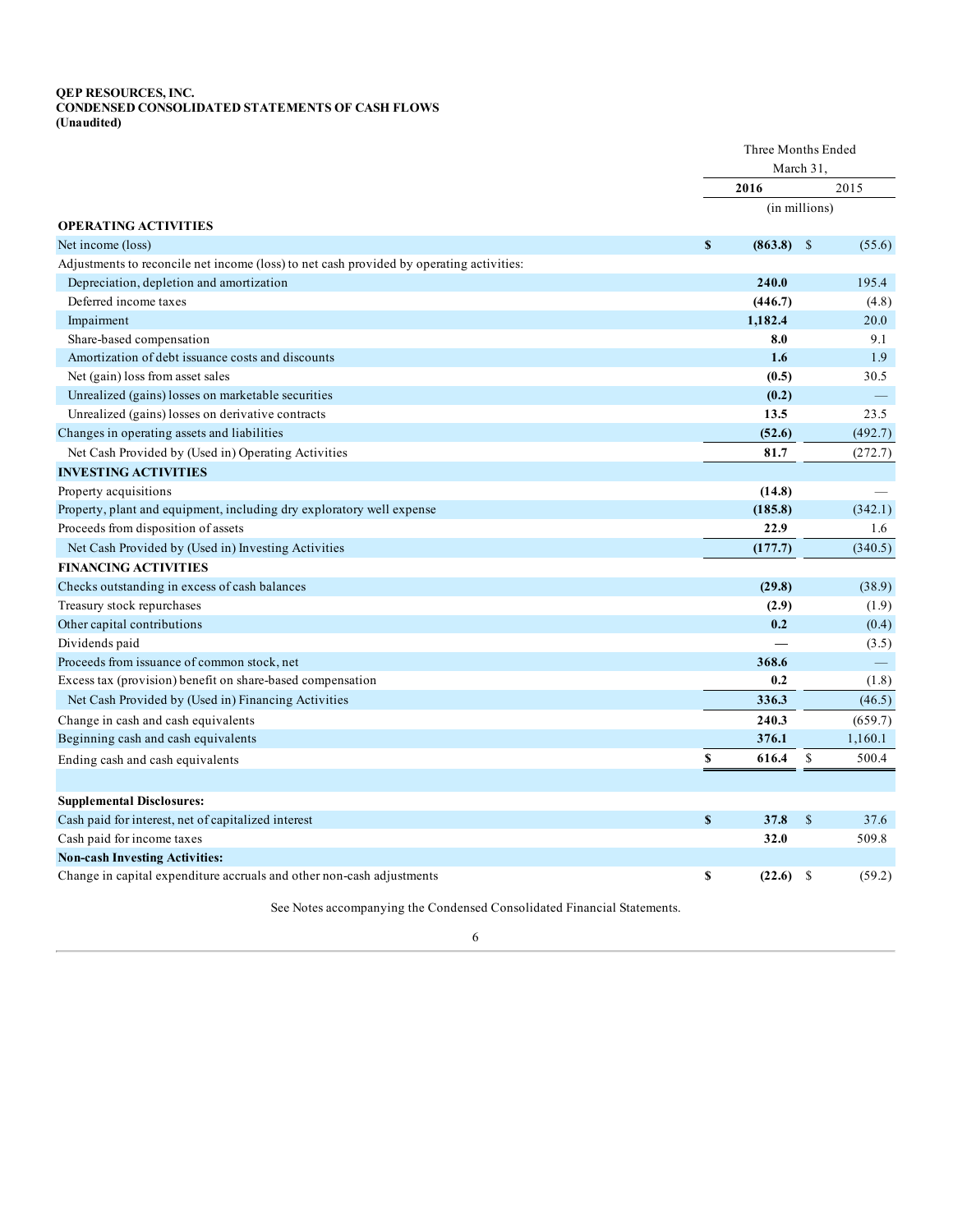#### <span id="page-7-0"></span>**QEP RESOURCES, INC. NOTES ACCOMPANYING THE CONDENSED CONSOLIDATED FINANCIAL STATEMENTS (Unaudited)**

# **Note 1 – Basis of Presentation**

#### **Nature of Business**

QEP Resources, Inc. (QEP or the Company) is an independent crude oil and natural gas production company focused in two major regions of the United States: the Northern Region (primarily in Wyoming, North Dakota and Utah) and the Southern Region (primarily in Texas and Louisiana). QEP's corporate headquarters are located in Denver, Colorado and shares of QEP's common stock trade on the New York Stock Exchange (NYSE) under the ticker symbol "QEP".

#### **Basis of Presentation of Interim Condensed Consolidated Financial Statements**

The interim Condensed Consolidated Financial Statements contain the accounts of QEP and its majority-owned or controlled subsidiaries. The Condensed Consolidated Financial Statements were prepared in accordance with United States Generally Accepted Accounting Principles (GAAP) and with the instructions for Quarterly Reports on Form 10-Q and Regulations S-X and S-K. All significant intercompany accounts and transactions have been eliminated in consolidation.

The Condensed Consolidated Financial Statements reflect all normal recurring adjustments and accruals that are, in the opinion of management, necessary for a fair statement of financial position and results of operations for the interim periods presented. Interim condensed consolidated financial statements and the year-end balance sheet do not include all of the information and notes required by GAAP for audited annual consolidated financial statements. These Condensed Consolidated Financial Statements should be read in conjunction with the Consolidated Financial Statements and Notes thereto included in the Company's Annual Report on Form 10-K for the year ended December 31, 2015.

The preparation of the Condensed Consolidated Financial Statements and Notes in conformity with GAAP requires that management make estimates and assumptions that affect revenues, expenses, assets and liabilities, and disclosure of contingent assets and liabilities. Actual results could differ from estimates. The results of operations for the three months ended March 31, 2016, are not necessarily indicative of the results that may be expected for the year ending December 31, 2016.

# **Equity Offering**

In March 2016, QEP issued 37.95 million additional shares of common stock through a public equity offering and received net proceeds of approximately \$368.6 million. QEP expects to use the proceeds from this offering for general corporate purposes, which may include, among other things, reducing indebtedness, acquiring properties, funding a portion of the Company's exploration and production activities and working capital.

# **Termination of Marketing Agreements and QEP Marketing Segment**

Effective January 1, 2016, QEP terminated its contracts for resale and marketing transactions between its wholly owned subsidiaries, QEP Marketing Company (QEP Marketing) and QEP Energy Company (QEP Energy). In addition, substantially all of QEP Marketing's third-party purchase and sale agreements and gathering, processing and transportation contracts were assigned to QEP Energy, except those contracts related to natural gas storage activities and the Haynesville gathering system. As a result, QEP Energy is directly marketing its own gas, oil and NGL production. While QEP will continue to act as an agent for the sale of gas, oil and NGL production for other working interest owners, for whom QEP serves as the operator, QEP is no longer the first purchaser of this production. QEP has substantially reduced its marketing activities, and subsequently, is reporting lower resale revenue and expenses than it had in prior periods. In conjunction with the changes described above, QEP conducted a segment analysis in accordance with Accounting Standards Update (ASU) Topic 820, *Segment Reporting,* and determined that QEP has one reportable segment effective January 1, 2016.

#### **Revision of Financial Statements**

In the fourth quarter of 2015, the Company determined that certain transactions that had been reported on a gross basis and included in "Purchased gas and oil sales" and "Purchased gas and oil expense" on the Condensed Consolidated Statement of Operations for the first quarter of 2015 should have been reported on a net basis, as the transactions were with the same counterparty and were entered into in contemplation of one another. The Company revised its financial statements to reflect the net accounting treatment and assessed the cumulative impact of the revisions on each period affected. The revisions had no effect on the Company's operating income, net income, earnings per share, cash flows or retained earnings. The Company determined that the impact of the change from gross to net accounting was not material, either individually or in the aggregate, to previously issued financial statements. The Company has, however, recast its Condensed Consolidated Statement of Operations for the three months ended March 31, 2015.

The following table details the impact of these revisions for the three months ended March 31, 2015, on the Condensed Consolidated Statement of Operations.

|                                 | Three Months Ended March 31, 2015 |    |            |      |        |  |  |
|---------------------------------|-----------------------------------|----|------------|------|--------|--|--|
|                                 | As reported                       |    | As revised |      | Change |  |  |
|                                 | (in millions)                     |    |            |      |        |  |  |
| <b>REVENUES</b>                 |                                   |    |            |      |        |  |  |
| Purchased gas and oil sales     | \$<br>167.3                       | -S | 143.8      | - \$ | (23.5) |  |  |
| <b>Total Revenues</b>           | 491.6                             |    | 468.1      |      | (23.5) |  |  |
| <b>OPERATING EXPENSES</b>       |                                   |    |            |      |        |  |  |
| Purchased gas and oil expense   | \$<br>169.4                       | -S | 145.9      | -S   | (23.5) |  |  |
| <b>Total Operating Expenses</b> | 589.7                             |    | 566.2      |      | (23.5) |  |  |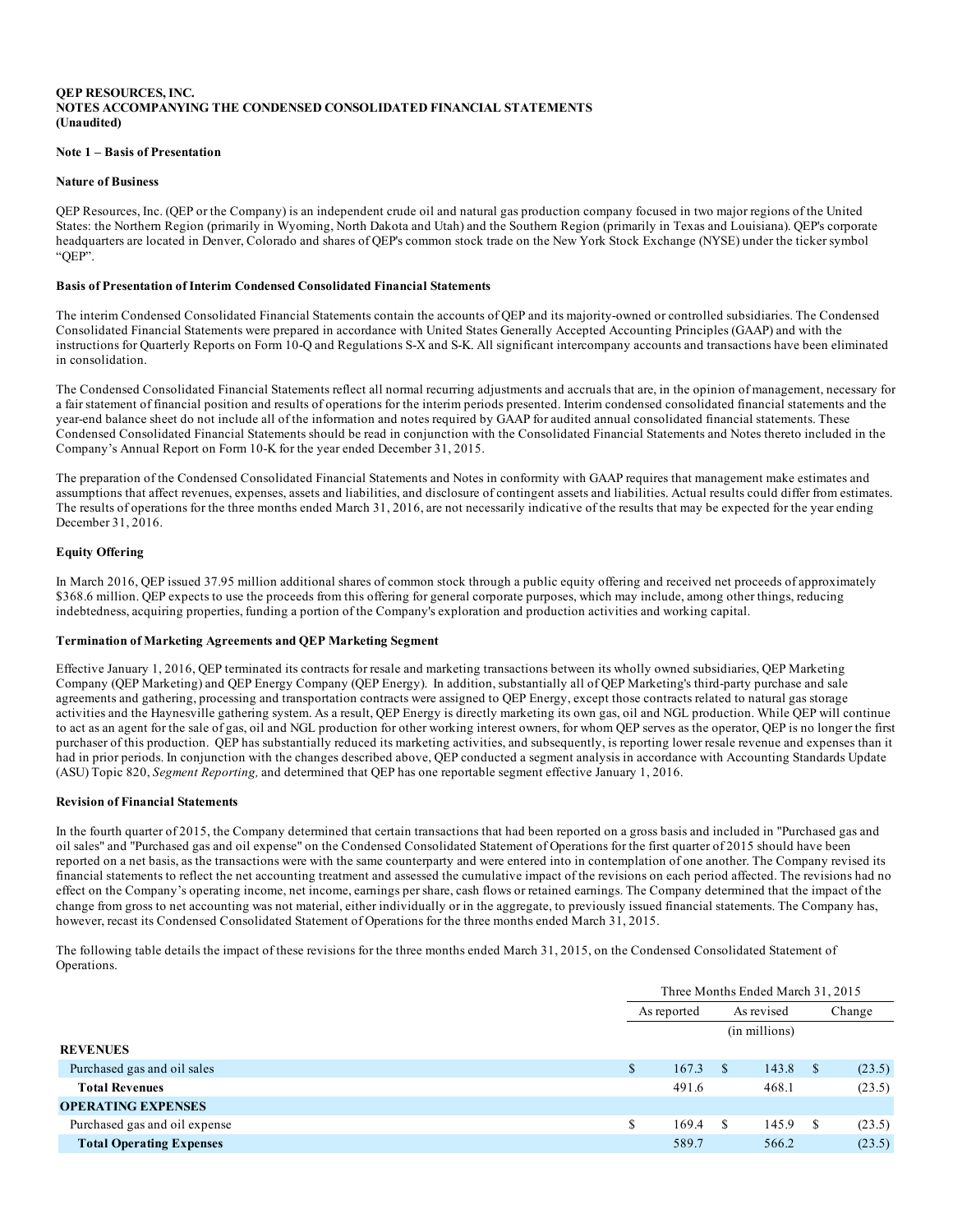#### **Reclassifications**

Certain prior period balances in the Condensed Consolidated Balance Sheets have been reclassified to conform to the current year presentation. Such reclassifications had no impact on operating income, net income, earnings per share, cash flows or shareholders' equity previously reported.

#### **Impairment of Long-Lived Assets**

During the three months ended March 31, 2016, QEP recorded impairment expense of \$1,182.4 million, of which \$1,167.9 million was related to proved properties due to lower future oil and gas prices, \$10.8 million was related to expiring leaseholds on unproved properties and \$3.7 million was related to impairment of goodwill. Of the \$1,167.9 million impairment on proved properties, \$1,164.0 million related to Pinedale properties, \$3.5 million related to Other Northern properties and \$0.4 million related to Other Southern properties.

#### **New Accounting Pronouncements**

In February 2016, the Financial Accounting Standards Board (FASB) issued ASU No. 2016-02, *Leases (Topic 842)*, which requires lessees to recognize the lease assets and lease liabilities classified as operating leases on the balance sheet. The amendment will be effective for reporting periods beginning on or after December 15, 2018, and early adoption is permitted. The Company is currently assessing the impact of the ASU on the Company's Condensed Consolidated Financial Statements.

In March 2016, the FASB issued ASU No. 2016-06, Derivatives and hedging (Topic 815): Contingent put and call options in debt instruments, which clarifies the requirements for assessing whether contingent call (put) options that can accelerate the payment of principal on debt instruments are clearly and closely related to their debt hosts. The amendment will be effective prospectively for reporting periods beginning on or after December 31, 2016, and early adoption is permitted. The Company is currently assessing the impact of the ASU on the Company's Condensed Consolidated Financial Statements.

In March 2016, the FASB issued ASU No. 2016-08, Revenue from contracts with customers (Topic 606): Principal versus agent considerations (reporting *revenue gross versus net),* which clarifies the implementation guidance on principle versus agent considerations. The amendment will be effective prospectively for reporting periods beginning on or after December 31, 2017, and early adoption is not permitted. The Company is currently assessing the impact of the ASU on the Company's Condensed Consolidated Financial Statements.

In March 2016, the FASB issued ASU No. 2016-09, *Compensation – Stock Compensation (Topic 718): Improvements to employee share-based payment accounting,* which includes provisions intended to simplify various aspects related to how share-based compensation payments are accounted for and presented in the financial statements. This amendment will be effective prospectively for reporting periods beginning on or after December 15, 2016, and early adoption is permitted. The Company is currently assessing the impact of the ASU on the Company's Condensed Consolidated Financial Statements.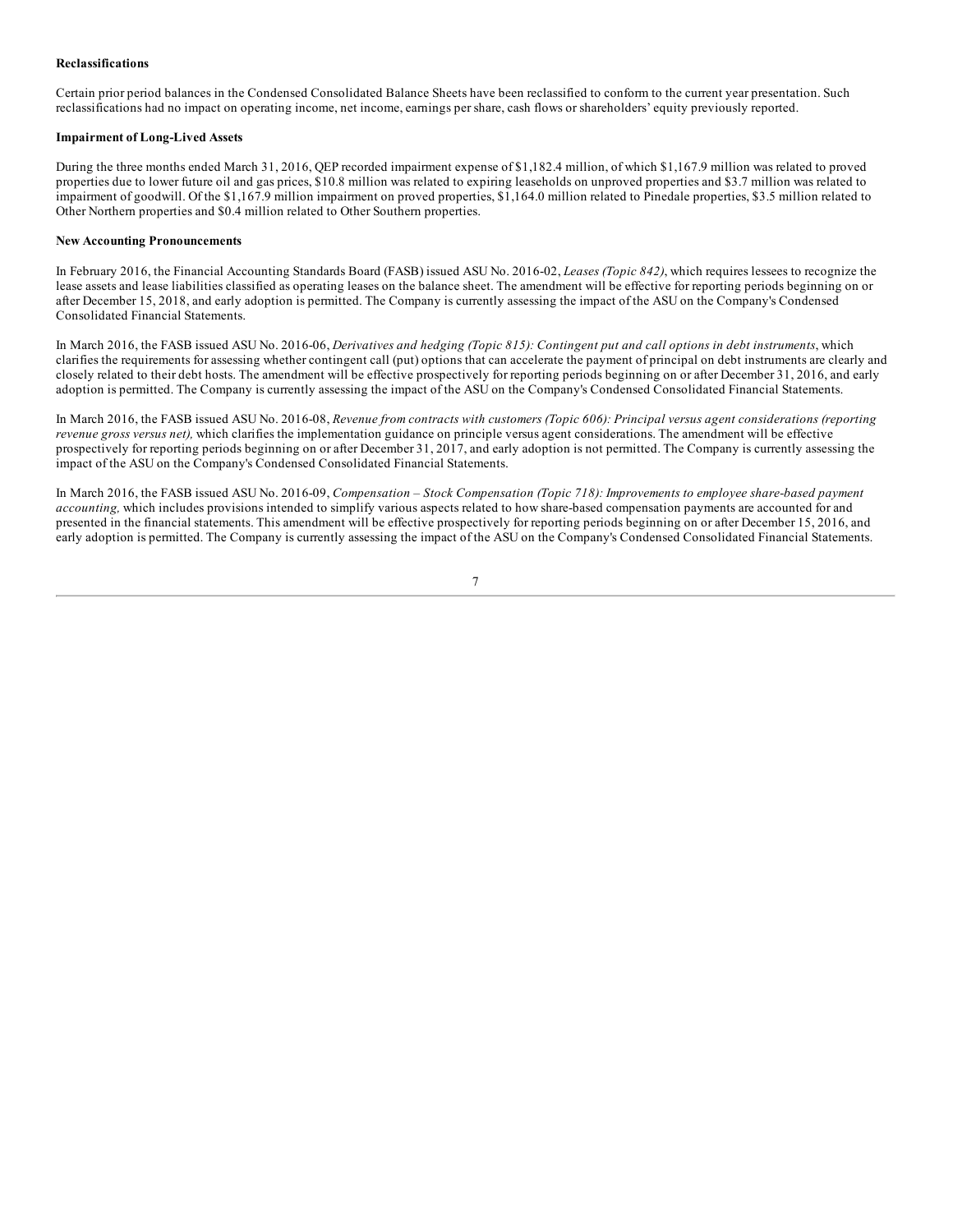#### **Note 2 – Acquisitions and Divestitures**

During the three months ended March 31, 2016, QEP acquired various oil and gas properties, primarily in the Williston and Permian basins, for a total purchase price of \$21.0 million, which primarily included additional interests in QEP's operated wells and the associated leasehold. As a part of the purchase price allocation, the Company recorded \$3.7 million of goodwill.

Additionally, during the three months ended March 31, 2016, QEP received proceeds of \$22.9 million, primarily related to the divestiture of certain non-core properties in the Southern Region.

#### **Note 3 – Earnings Per Share**

Basic earnings per share (EPS) are computed by dividing net income by the weighted-average number of common shares outstanding during the reporting period. Diluted EPS includes the potential increase in the number of outstanding shares that could result from the exercise of in-the-money stock options. QEP's unvested restricted shares are included in weighted-average basic common shares outstanding because, once the shares are granted, the restricted shares are considered issued and outstanding, the historical forfeiture rate is minimal and the restricted shares are eligible to receive dividends.

Unvested share-based payment awards that contain non-forfeitable rights to dividends or dividend equivalents are considered participating securities and are included in the computation of earnings per share pursuant to the two-class method. The Company's unvested restricted stock awards contain non-forfeitable dividend rights and participate equally with common stock with respect to dividends issued or declared. However, the Company's unvested restricted stock does not have a contractual obligation to share in losses of the Company. The Company's unexercised stock options do not contain rights to dividends. Under the two-class method, the earnings used to determine basic earnings per common share are reduced by an amount allocated to participating securities. When the Company records a net loss, none of the loss is allocated to the participating securities since the securities are not obligated to share in Company losses. Use of the two-class method has an insignificant impact on the calculation of basic and diluted earnings per common share. During the three months ended March 31, 2016 and 2015, there were no anti-dilutive shares.

A reconciliation of the components of basic and diluted shares used in the EPS calculation follows:

|                                                                                                                             | Three Months Ended |               |  |  |
|-----------------------------------------------------------------------------------------------------------------------------|--------------------|---------------|--|--|
|                                                                                                                             | March 31,          |               |  |  |
|                                                                                                                             | 2016               | 2015          |  |  |
|                                                                                                                             |                    | (in millions) |  |  |
| Weighted-average basic common shares outstanding                                                                            | 189.7              | 176.2         |  |  |
| Potential number of shares issuable upon exercise of in-the-money stock options under the Long-term Stock<br>Incentive Plan |                    |               |  |  |
| Average diluted common shares outstanding                                                                                   | 189.7              | 176.2         |  |  |

# **Note 4 – Capitalized Exploratory Well Costs**

Net changes in capitalized exploratory well costs are presented in the table below. The balance at March 31, 2016, represents the amount of capitalized well costs that are pending the determination of proved reserves.

| 2016<br>(in millions)<br>2.6<br>.D<br>Additions to capitalized exploratory well costs pending the determination of proved reserves<br>11.5<br>14.1 |  | <b>Capitalized Exploratory Well</b><br>Costs |
|----------------------------------------------------------------------------------------------------------------------------------------------------|--|----------------------------------------------|
|                                                                                                                                                    |  |                                              |
| Balance at January 1,<br>Balance at March 31,                                                                                                      |  |                                              |
|                                                                                                                                                    |  |                                              |
|                                                                                                                                                    |  |                                              |
|                                                                                                                                                    |  |                                              |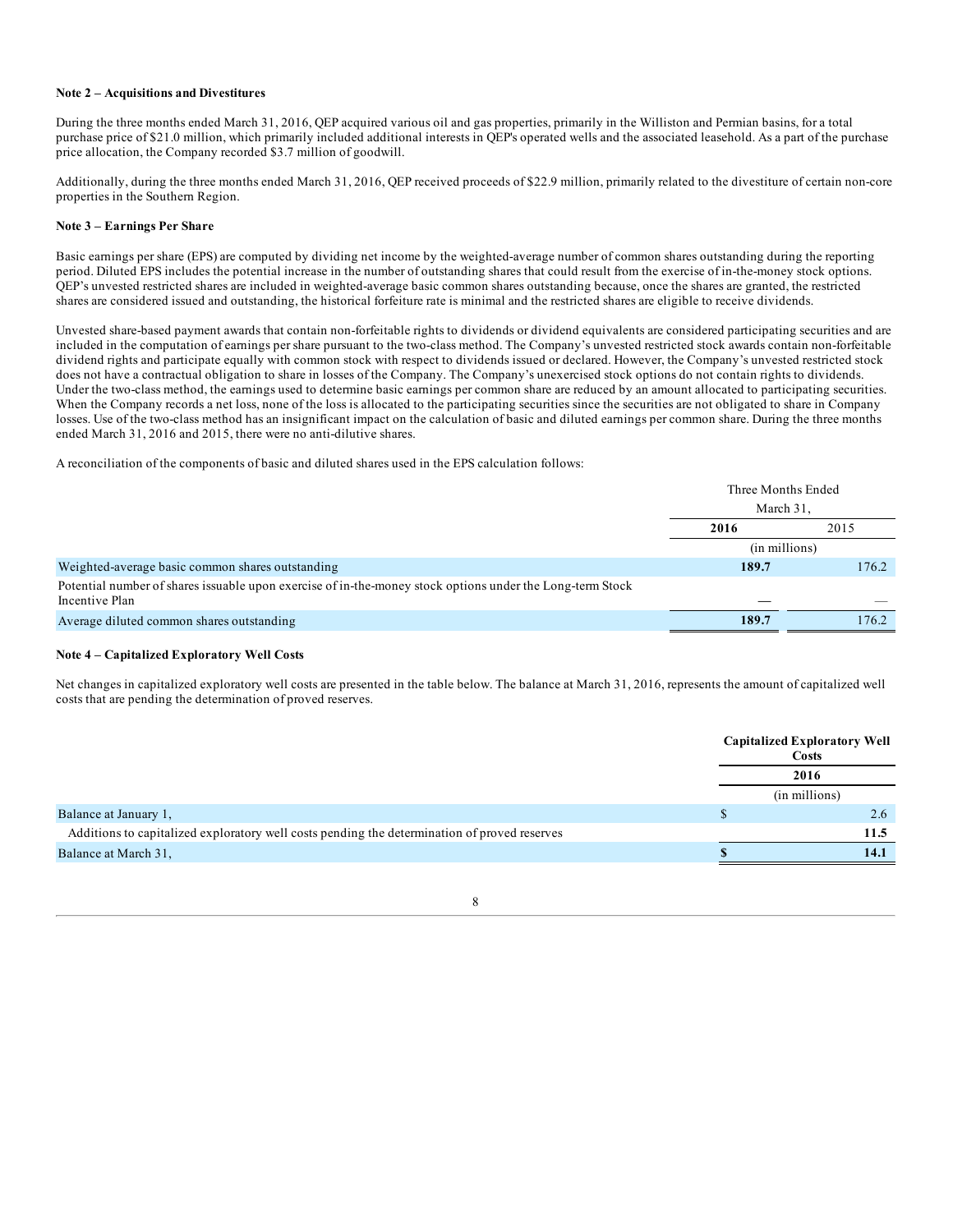#### **Note 5 – Asset Retirement Obligations**

QEP records asset retirement obligations (ARO) when there are legal obligations associated with the retirement of tangible, long-lived assets. The Company's ARO liability applies primarily to abandonment costs associated with oil and gas wells and certain other properties. The fair values of such costs are estimated by Company personnel based on abandonment costs of similar assets and depreciated over the life of the related assets. Revisions to the ARO estimates result from changes in expected cash flows or material changes in estimated asset retirement costs. The ARO liability is adjusted to present value each period through an accretion calculation using a credit-adjusted risk-free interest rate. Of the \$209.2 million and \$206.8 million ARO liability for the periods ended March 31, 2016 and December 31, 2015, respectively, \$1.8 million and \$1.9 million, respectively, were included as a liability within "Accounts payable and accrued expenses" on the Condensed Consolidated Balance Sheets.

The following is a reconciliation of the changes in the Company's ARO for the period specified below:

| 206.8         |
|---------------|
| 2.1           |
| 1.5           |
| (1.2)         |
| 209.2         |
| (in millions) |

# **Note 6 – Fair Value Measurements**

QEP measures and discloses fair values in accordance with the provisions of ASC 820, *Fair Value Measurements and Disclosures*. This guidance defines fair value in applying GAAP, establishes a framework for measuring fair value and expands disclosures about fair value measurements. ASC 820 also establishes a fair value hierarchy. Level 1 inputs are quoted prices (unadjusted) for identical assets or liabilities in active markets that the Company has the ability to access at the measurement date. Level 2 inputs are inputs other than quoted prices included within Level 1 that are observable for the asset or liability, either directly or indirectly. Level 3 inputs are unobservable inputs for the asset or liability.

QEP has determined that its commodity derivative instruments are Level 2. The Level 2 fair value of commodity derivative contracts (see Note 7 – Derivative Contracts) is based on market prices posted on the respective commodity exchange on the last trading day of the reporting period and industry standard discounted cash flow models. QEP primarily applies the market approach for recurring fair value measurements and maximizes its use of observable inputs and minimizes its use of unobservable inputs. QEP considers bid and ask prices for valuing the majority of its assets and liabilities measured and reported at fair value. In addition to using market data, QEP makes assumptions in valuing its assets and liabilities, including assumptions about risk and the risks inherent in the inputs to the valuation technique. The Company's policy is to recognize significant transfers between levels at the end of the reporting period.

Certain of the Company's commodity derivative instruments are valued using industry standard models that consider various inputs, including quoted forward prices for commodities, time value, volatility, and current market and contractual prices for the underlying instruments, as well as other relevant economic measures. Substantially all of these inputs are observable in the marketplace throughout the full term of the instrument and can be derived from observable data or are supported by observable prices at which transactions are executed in the marketplace. The determination of fair value for derivative assets and liabilities also incorporates nonperformance risk for counterparties and for QEP. Derivative contract fair values are reported on a net basis to the extent a legal right of offset with the counterparty exists.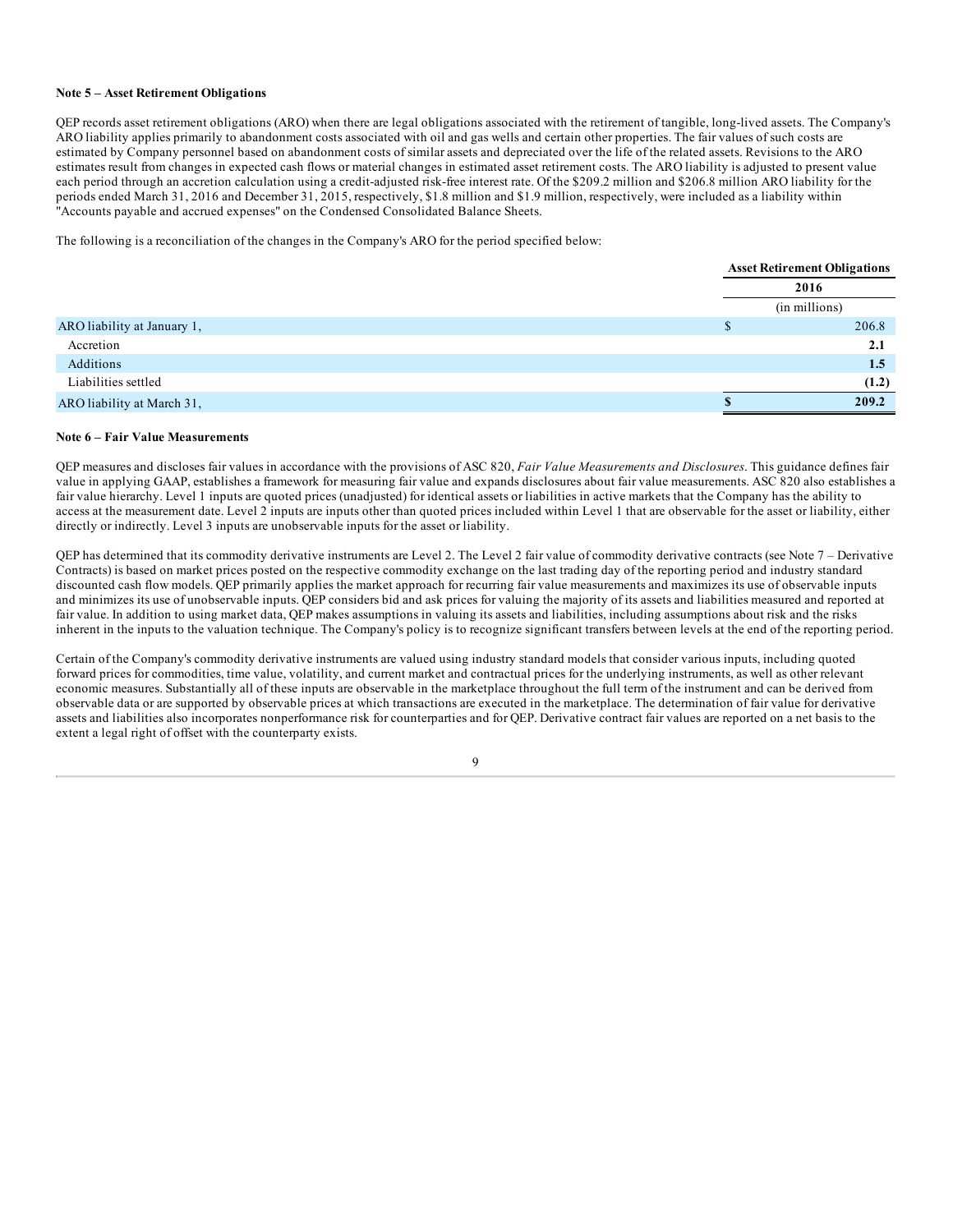The fair value of financial assets and liabilities at March 31, 2016 and December 31, 2015, is shown in the table below:

|                                               |                                                |  |               |       |                           | <b>Fair Value Measurements</b> |                                       |       |               |                                                                               |
|-----------------------------------------------|------------------------------------------------|--|---------------|-------|---------------------------|--------------------------------|---------------------------------------|-------|---------------|-------------------------------------------------------------------------------|
|                                               | <b>Gross Amounts of Assets and Liabilities</b> |  |               |       |                           |                                |                                       |       |               | <b>Net Amounts</b>                                                            |
|                                               | Level 1                                        |  | Level 2       |       | Level 3<br>March 31, 2016 |                                | Netting<br>Adjustments <sup>(1)</sup> |       |               | Presented on the<br>Condensed<br><b>Consolidated Balance</b><br><b>Sheets</b> |
|                                               |                                                |  |               |       |                           |                                | (in millions)                         |       |               |                                                                               |
| <b>Financial Assets</b>                       |                                                |  |               |       |                           |                                |                                       |       |               |                                                                               |
| Commodity derivative instruments - short-term | \$                                             |  | $\mathbf s$   | 134.5 | $\mathbf{s}$              |                                | \$                                    | (0.1) | $\mathbf{s}$  | 134.4                                                                         |
| Commodity derivative instruments - long-term  |                                                |  |               | 20.9  |                           |                                |                                       | (0.1) |               | 20.8                                                                          |
| Total financial assets                        | \$                                             |  | \$            | 155.4 | \$                        |                                | \$                                    | (0.2) | \$            | 155.2                                                                         |
| <b>Financial Liabilities</b>                  |                                                |  |               |       |                           |                                |                                       |       |               |                                                                               |
| Commodity derivative instruments - short-term | \$                                             |  | \$            | 0.1   | \$                        |                                | \$                                    | (0.1) | \$            |                                                                               |
| Commodity derivative instruments - long-term  |                                                |  |               | 3.5   |                           |                                |                                       | (0.1) |               | 3.4                                                                           |
| Total financial liabilities                   | \$                                             |  | S             | 3.6   | S                         |                                | \$                                    | (0.2) | \$            | 3.4                                                                           |
|                                               |                                                |  |               |       |                           |                                | December 31, 2015                     |       |               |                                                                               |
|                                               |                                                |  |               |       |                           |                                | (in millions)                         |       |               |                                                                               |
| <b>Financial Assets</b>                       |                                                |  |               |       |                           |                                |                                       |       |               |                                                                               |
| Commodity derivative instruments - short-term | \$                                             |  | <sup>\$</sup> | 147.8 | <sup>\$</sup>             |                                | \$                                    | (1.0) | <sup>\$</sup> | 146.8                                                                         |
| Commodity derivative instruments - long-term  |                                                |  |               | 23.2  |                           |                                |                                       |       |               | 23.2                                                                          |
| Total financial assets                        | \$                                             |  | $\mathbb{S}$  | 171.0 | \$                        |                                | \$                                    | (1.0) | \$            | 170.0                                                                         |
|                                               |                                                |  |               |       |                           |                                |                                       |       |               |                                                                               |
| <b>Financial Liabilities</b>                  |                                                |  |               |       |                           |                                |                                       |       |               |                                                                               |
| Commodity derivative instruments - short-term | $\mathbb{S}$                                   |  | $\mathcal{S}$ | 1.8   | $\mathcal{S}$             |                                | $\mathbb{S}$                          | (1.0) | $\mathbb{S}$  | 0.8                                                                           |
| Commodity derivative instruments - long-term  |                                                |  |               | 4.0   |                           |                                |                                       |       |               | 4.0                                                                           |
| Total financial liabilities                   | $\mathbb{S}$                                   |  | $\mathbb{S}$  | 5.8   | $\mathcal{S}$             |                                | \$                                    | (1.0) | $\$$          | 4.8                                                                           |

(1) The Company nets its derivative contract assets and liabilities outstanding with the same counterparty on the Condensed Consolidated Balance Sheets, as the contracts contain netting provisions. Refer to Note 7 – Derivative Contracts, for additional information regarding the Company's derivative contracts.

**\_\_\_\_\_\_\_\_\_\_\_\_\_\_\_\_\_\_\_\_\_\_\_**

The following table discloses the fair value and related carrying amount of certain financial instruments not disclosed in other Notes accompanying the Condensed Consolidated Financial Statements in this Quarterly Report on Form 10-Q:

|                                               | Carrying<br>Amount |          | Level 1<br><b>Fair Value</b> |      | Carrying<br>Amount |               | Level 1<br>Fair Value |  |
|-----------------------------------------------|--------------------|----------|------------------------------|------|--------------------|---------------|-----------------------|--|
|                                               | March 31, 2016     |          |                              |      | December 31, 2015  |               |                       |  |
|                                               | (in millions)      |          |                              |      |                    |               |                       |  |
| <b>Financial Assets</b>                       |                    |          |                              |      |                    |               |                       |  |
| Cash and cash equivalents                     | \$<br>616.4        | <b>S</b> | 616.4                        | - \$ | 376.1              | <sup>\$</sup> | 376.1                 |  |
| <b>Financial Liabilities</b>                  |                    |          |                              |      |                    |               |                       |  |
| Checks outstanding in excess of cash balances | \$<br>$-$ s        |          | $-$ \$                       |      | 29.8               | -S            | 29.8                  |  |
| Long-term debt                                | 2,192.9            |          | 2,028.9                      |      | 2,191.5            |               | 1,784.6               |  |

The carrying amounts of cash and cash equivalents and checks outstanding in excess of cash balances approximate fair value. The fair value of fixed-rate long-term debt is based on the trading levels and dollar prices for the Company's debt at the end of the quarter. The carrying amount of variable-rate, longterm debt approximates fair value because the floating interest rate paid on such debt was set for periods of one month.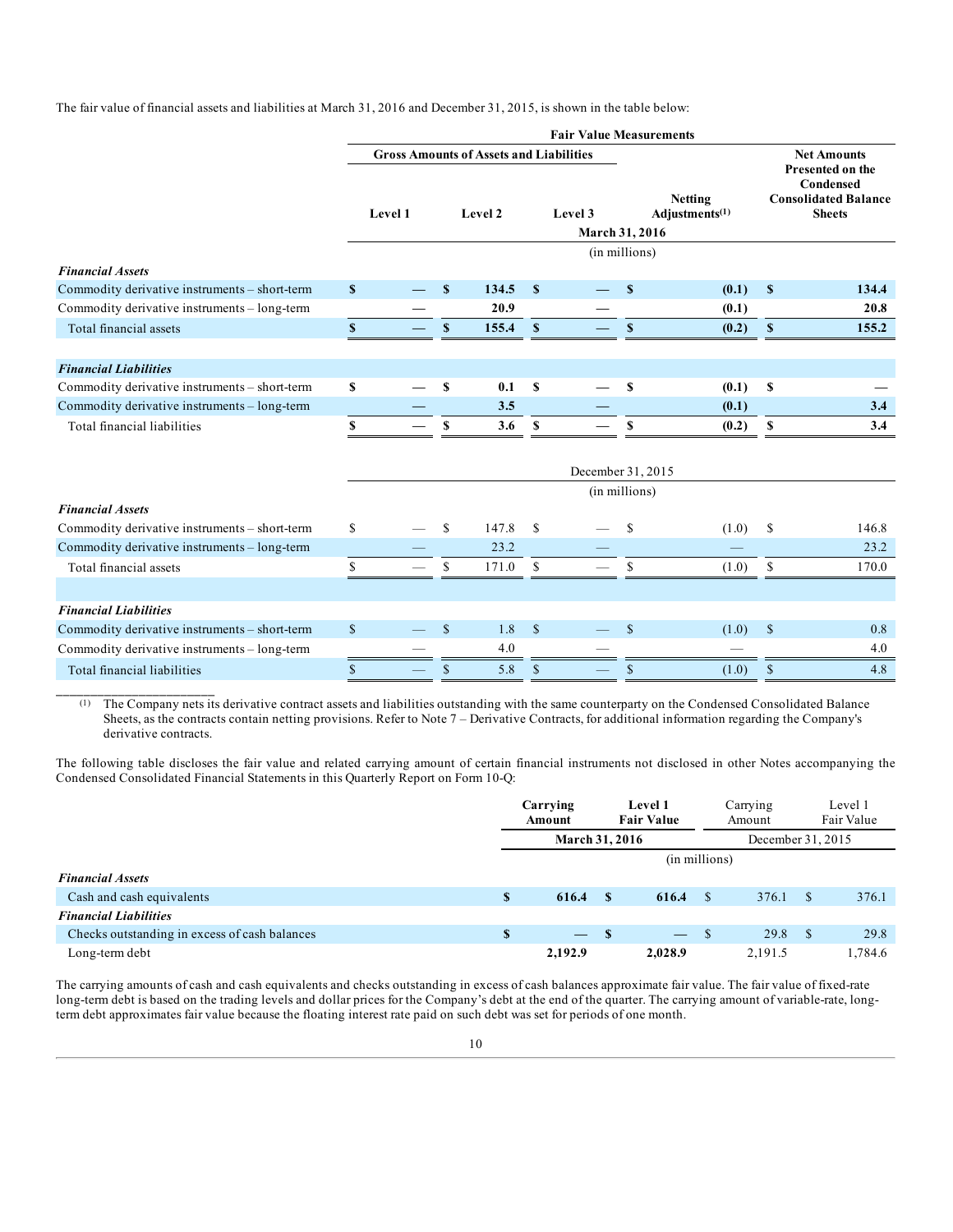The initial measurement of ARO at fair value is calculated using discounted cash flow techniques and based on internal estimates of future retirement costs associated with property, plant and equipment. Significant Level 3 inputs used in the calculation of asset retirement obligations include plugging costs and reserve lives. A reconciliation of the Company's ARO is presented in Note 5 – Asset Retirement Obligations.

#### *Nonrecurring Fair Value Measurements*

The provisions of the fair value measurement standard are also applied to the Company's nonrecurring measurements. The Company utilizes fair value on a nonrecurring basis to review its proved oil and gas properties for potential impairment when events and circumstances indicate a possible decline in the recoverability of the carrying value of such property. During the three months ended March 31, 2016 and 2015, the Company recorded impairments on certain proved oil and gas properties of \$1,167.9 million and \$19.4 million, respectively, resulting in a reduction of the associated carrying value to fair value. The fair value of the property was measured utilizing the income approach and utilizing inputs which are primarily based upon internally developed cash flow models. Given the unobservable nature of the inputs, proved oil and gas property impairments are considered Level 3 within the fair value hierarchy.

Acquisitions of proved and unproved properties are also measured at fair value on a nonrecurring basis. The Company utilizes a discounted cash flow model to estimate the fair value of acquired property as of the acquisition date which utilizes the following inputs to estimate future net cash flows: estimated quantities of gas, oil and NGL reserves; estimates of future commodity prices; and estimated production rates, future operating and development costs, which are based on the Company's historic experience with similar properties. In some instances, market comparable information of recent transactions is used to estimate fair value of unproved acreage. Due to the unobservable characteristics of the inputs, the fair value of the properties is considered Level 3 within the fair value hierarchy.

#### **Note 7 – Derivative Contracts**

QEP has established policies and procedures for managing commodity price volatility through the use of derivative instruments. In the normal course of business, QEP uses commodity price derivative instruments to reduce the impact of potential downward movements in commodity prices on cash flow, returns on capital investment, and other financial results. However, these instruments typically limit gains from favorable price movements. The volume of production subject to commodity derivative instruments and the mix of the instruments are frequently evaluated and adjusted by management in response to changing market conditions. QEP may enter into commodity derivative contracts for up to 100% of forecasted production from proved reserves, but generally, QEP enters into commodity derivative contracts for approximately 50% to 75% of its forecasted annual production by the end of the first quarter of each fiscal year. In addition, QEP may enter into commodity derivative contracts on a portion of its storage transactions. QEP does not enter into commodity derivative instruments for speculative purposes.

QEP uses commodity derivative instruments known as fixed-price swaps or collars to realize a known price or price range for a specific volume of production delivered into a regional sales point. QEP's commodity derivative instruments do not require the physical delivery of gas or oil between the parties at settlement. All transactions are settled in cash with one party paying the other for the net difference in prices, multiplied by the contract volume, for the settlement period. Gas price derivative instruments are typically structured as fixed-price swaps or collars at regional price indices. Oil price derivative instruments are typically structured as NYMEX fixed-price swaps based at Cushing, Oklahoma or oil price swaps that use Intercontinental Exchange, Inc. (ICE) Brent oil prices as the reference price. QEP also enters into crude oil and natural gas basis swaps to achieve a fixed-price swap for a portion of its oil and gas sales at prices that reference specific regional index prices.

QEP does not currently have any commodity derivative transactions that have margin requirements or collateral provisions that would require payments prior to the scheduled settlement dates. Commodity derivative contract counterparties are normally financial institutions and energy trading firms with investment-grade credit ratings. QEP routinely monitors and manages its exposure to counterparty risk by requiring specific minimum credit standards for all counterparties and avoids concentration of credit exposure by transacting with multiple counterparties.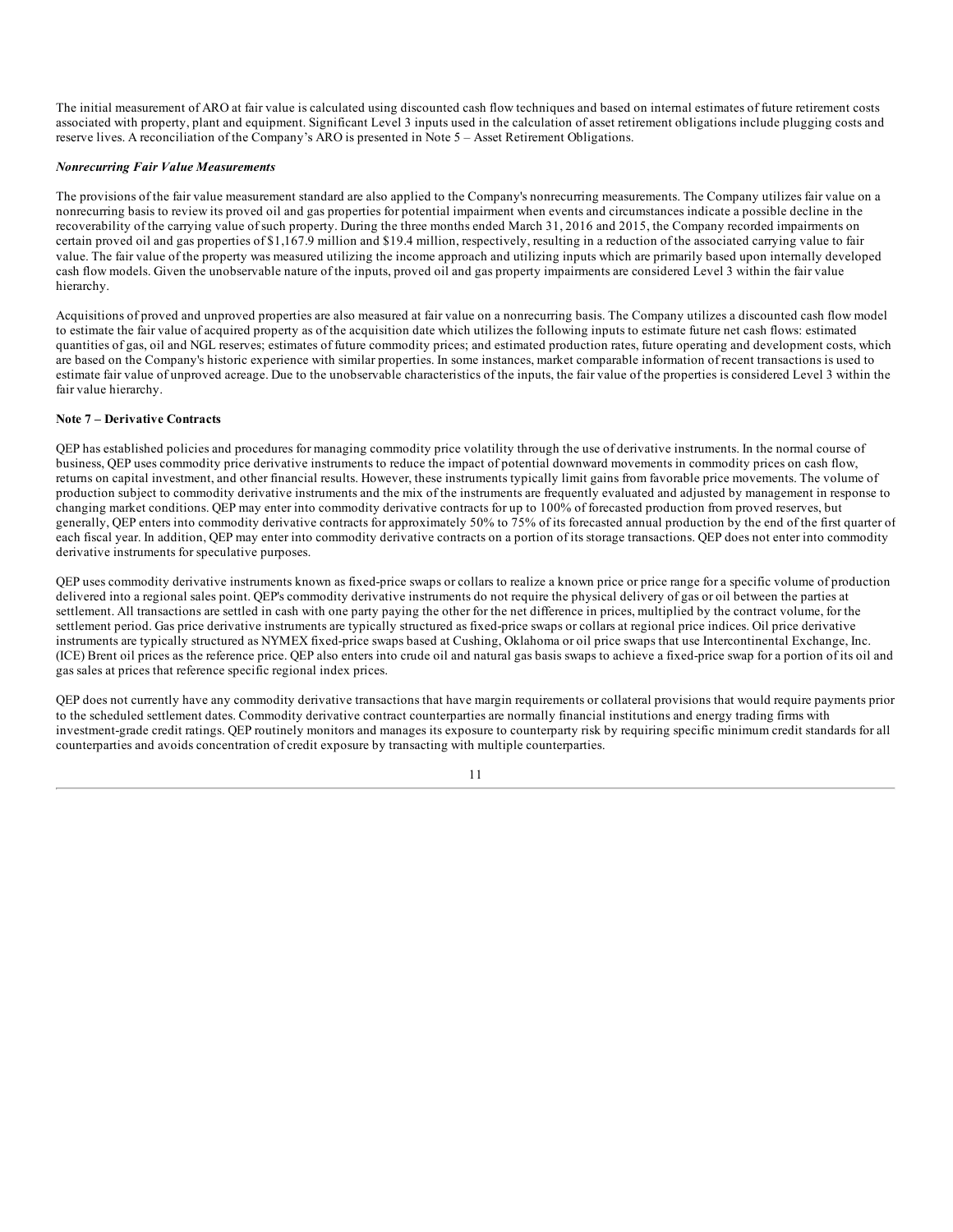# *Derivative Contracts* – *Production*

The following table sets forth QEP's quantities and average prices for its commodity derivative swap contracts as of March 31, 2016:

| Year                         | Index            | Total<br>Volumes | Average Swap Price<br>per Unit |                        |  |
|------------------------------|------------------|------------------|--------------------------------|------------------------|--|
|                              |                  | (in millions)    |                                |                        |  |
| <b>Gas sales</b>             |                  | (MMBtu)          |                                | (S/MMBtu)              |  |
| 2016                         | <b>NYMEX HH</b>  | 42.2             | <sup>\$</sup>                  | 2.80                   |  |
| 2016                         | <b>IFNPCR</b>    | 55.0             | -S                             | 2.53                   |  |
| 2017                         | <b>NYMEX HH</b>  | 73.0             | -S                             | 2.75                   |  |
| 2017                         | <b>IFNPCR</b>    | 32.9             | <b>S</b>                       | 2.51                   |  |
| 2018                         | <b>NYMEX HH</b>  | 7.3              | <sup>\$</sup>                  | 2.80                   |  |
| <b>Oil</b> sales             |                  | (bbls)           |                                | $(\frac{\sqrt{6}}{b})$ |  |
| 2016 (April through June)    | <b>NYMEX WTI</b> | 1.7              | S                              | 57.09                  |  |
| 2016 (July through December) | <b>NYMEX WTI</b> | 4.8              | <sup>S</sup>                   | 52.44                  |  |
| 2017                         | <b>NYMEX WTI</b> | 3.7              | S                              | 51.71                  |  |

The following table sets forth details of QEP's gas collars as of March 31, 2016:

|      |                 |               | Average Price | Average Price       |
|------|-----------------|---------------|---------------|---------------------|
| Year | Index           | Total Volume  | Floor         | Ceiling             |
|      |                 | (in millions) |               |                     |
|      |                 | (MMBtu)       | (S/MM)        | $(\frac{S}{MMBtu})$ |
| 2016 | <b>NYMEX HH</b> | 5.5           | 2.75          | 3.89                |

QEP uses gas basis swaps, combined with NYMEX HH fixed price swaps, to achieve fixed price swaps for the location at which it sells its physical production.

The following table sets forth details of QEP's gas basis swaps as of March 31, 2016:

| Year | Index Less Differential | Index         | Total Volumes | Weighted-Average<br>Differential |
|------|-------------------------|---------------|---------------|----------------------------------|
|      |                         |               | (in millions) |                                  |
|      |                         |               | (MMBtu)       | $(\frac{S}{MMBtu})$              |
| 2016 | NYMEX HH                | <b>IFNPCR</b> | 27.5          | (0.16)                           |
| 2017 | NYMEX HH                | <b>IFNPCR</b> | 51.1          | (0.18)                           |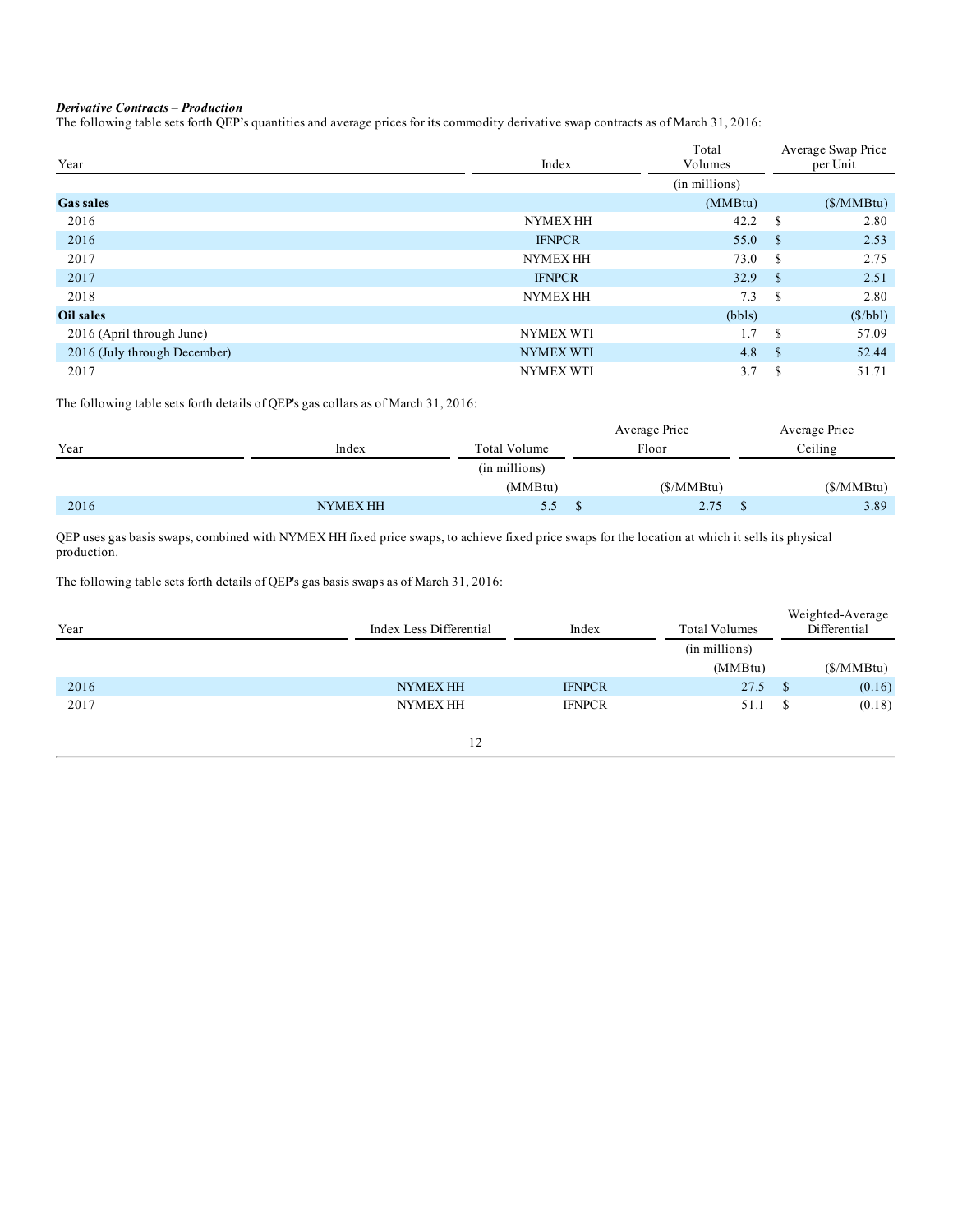# *Derivative Contracts* – *Storage*

QEP enters into commodity derivative transactions to lock in a margin on gas volumes placed into storage. The following table sets forth QEP's volumes and swap prices for its storage commodity derivative contracts as of March 31, 2016:

| Year                 | Type of Contract | Index         | Total<br>Volumes |      | Average Swap Price<br>per MMBtu |
|----------------------|------------------|---------------|------------------|------|---------------------------------|
|                      |                  |               | (in millions)    |      |                                 |
| <b>Gas sales</b>     |                  |               | (MMBtu)          |      | $(\frac{S}{MMBtu})$             |
| 2016                 | <b>SWAP</b>      | <b>IFNPCR</b> | 1.9              | - \$ | 2.57                            |
| 2017                 | <b>SWAP</b>      | <b>IFNPCR</b> | 0.2              | - \$ | 2.69                            |
| <b>Gas purchases</b> |                  |               |                  |      |                                 |
| 2016                 | <b>SWAP</b>      | <b>IFNPCR</b> | 0.7              |      | 1.73                            |

# *QEP Derivative Financial Statement Presentation*

The following table identifies the Condensed Consolidated Balance Sheet location of QEP's outstanding derivative contracts on a gross contract basis as opposed to the net contract basis presentation in the Condensed Consolidated Balance Sheets and the related fair values at the balance sheet dates:

|                              |                                    |    | Gross asset derivative<br>instruments fair value |                   |               | Gross liability derivative<br>instruments fair value |      |                   |
|------------------------------|------------------------------------|----|--------------------------------------------------|-------------------|---------------|------------------------------------------------------|------|-------------------|
|                              | <b>Balance Sheet</b><br>line item  |    | March 31,<br>2016                                | December 31, 2015 |               | March 31,<br>2016                                    |      | December 31, 2015 |
|                              |                                    |    |                                                  |                   | (in millions) |                                                      |      |                   |
| Current:                     |                                    |    |                                                  |                   |               |                                                      |      |                   |
| Commodity                    | Fair value of derivative contracts | S. | $134.5$ \$                                       | $147.8$ <b>S</b>  |               | 0.1                                                  | - \$ | 1.8               |
| Long-term:                   |                                    |    |                                                  |                   |               |                                                      |      |                   |
| Commodity                    | Fair value of derivative contracts |    | 20.9                                             | 23.2              |               | 3.5                                                  |      | 4.0               |
| Total derivative instruments |                                    |    | 155.4                                            | 171.0             | -S            | 3.6                                                  | - 8  | 5.8               |

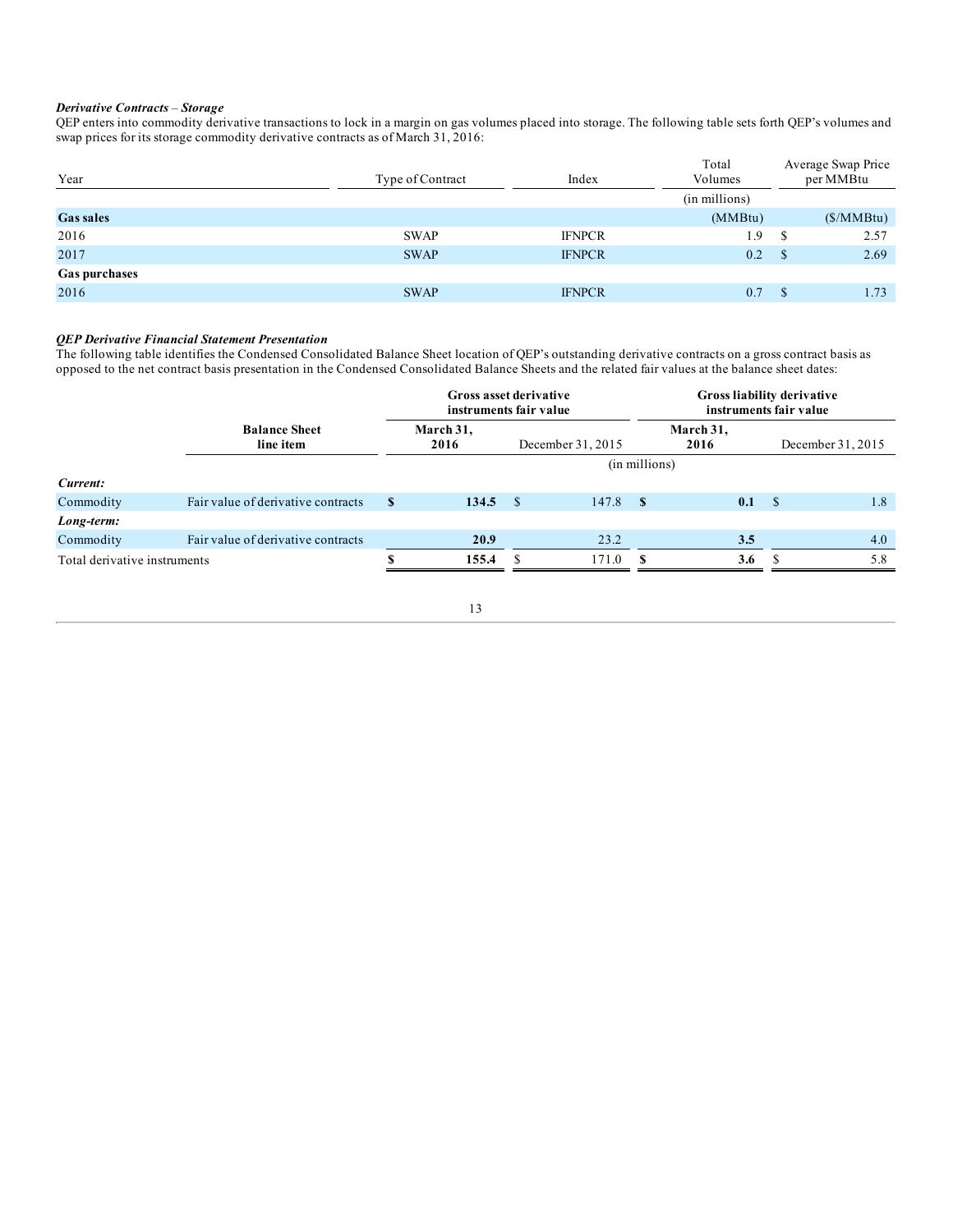The effects of the change in fair value and settlement of QEP's derivative contracts recorded in "Realized and unrealized gains (losses) on derivative contracts" on the Condensed Consolidated Statements of Operations are summarized in the following table:

|                                                                                |      | Three Months Ended |               |        |  |  |  |
|--------------------------------------------------------------------------------|------|--------------------|---------------|--------|--|--|--|
|                                                                                |      |                    | March 31,     |        |  |  |  |
| Derivative instruments not designated as cash flow hedges                      | 2016 |                    |               | 2015   |  |  |  |
| Realized gains (losses) on commodity derivative contracts                      |      |                    | (in millions) |        |  |  |  |
| Production                                                                     |      |                    |               |        |  |  |  |
| Gas derivative contracts                                                       | \$   | 21.5               | S             | 17.9   |  |  |  |
| Oil derivative contracts                                                       |      | 40.8               |               | 84.0   |  |  |  |
| <b>Storage</b>                                                                 |      |                    |               |        |  |  |  |
| Gas derivative contracts                                                       |      | 2.1                |               | 2.5    |  |  |  |
| Total realized gains (losses) on commodity derivative contracts                |      | 64.4               |               | 104.4  |  |  |  |
| Unrealized gains (losses) on commodity derivative contracts                    |      |                    |               |        |  |  |  |
| Production                                                                     |      |                    |               |        |  |  |  |
| Gas derivative contracts                                                       |      | 15.4               |               | 11.4   |  |  |  |
| Oil derivative contracts                                                       |      | (27.9)             |               | (33.1) |  |  |  |
| <b>Storage</b>                                                                 |      |                    |               |        |  |  |  |
| Gas derivative contracts                                                       |      | (1.0)              |               | (1.8)  |  |  |  |
| Total unrealized gains (losses) on commodity derivative contracts              |      | (13.5)             |               | (23.5) |  |  |  |
| Total realized and unrealized gains (losses) on commodity derivative contracts | S    | 50.9               | S             | 80.9   |  |  |  |

#### **Note 8 – Restructuring Costs**

During 2015, QEP had multiple restructuring events, including the closure of its Tulsa office, which occurred in the third quarter of 2015. The Company estimates that the total costs related to the 2015 reorganizations will be approximately \$8.1 million, of which approximately \$5.3 million is related to onetime termination benefits and approximately \$2.8 million is related to relocation of certain employees. During the three months ended March 31, 2016, restructuring costs of \$0.3 million were incurred and paid related to the Tulsa office closure, all of which were related to the relocation of certain employees. The Company estimates that the remaining \$0.1 million of restructuring costs related to the 2015 reorganizations will be incurred during the remainder of 2016. These restructuring costs were recorded within "General and administrative" expense of the Condensed Consolidated Statement of Operations.

#### **Note 9 – Debt**

As of the indicated dates, the principal amount of QEP's debt consisted of the following:

|                                                                | March 31.<br>2016 | December 31.<br>2015 |
|----------------------------------------------------------------|-------------------|----------------------|
|                                                                |                   | (in millions)        |
| Revolving Credit Facility due 2019                             | S                 | -S                   |
| 6.05% Senior Notes due 2016                                    | 176.8             | 176.8                |
| 6.80% Senior Notes due 2018                                    | 134.0             | 134.0                |
| 6.80% Senior Notes due 2020                                    | 136.0             | 136.0                |
| 6.875% Senior Notes due 2021                                   | 625.0             | 625.0                |
| 5.375% Senior Notes due 2022                                   | 500.0             | 500.0                |
| 5.25% Senior Notes due 2023                                    | 650.0             | 650.0                |
| Less: unamortized discount and unamortized debt issuance costs |                   | (28.9)<br>(30.3)     |
| Total principal amount of debt (including current portion)     | 2,192.9           | 2,191.5              |
| Less: current portion of long-term debt                        | (176.7)           | (176.8)              |
| Total long-term debt outstanding                               | 2,016.2           | 2,014.7              |
|                                                                |                   |                      |

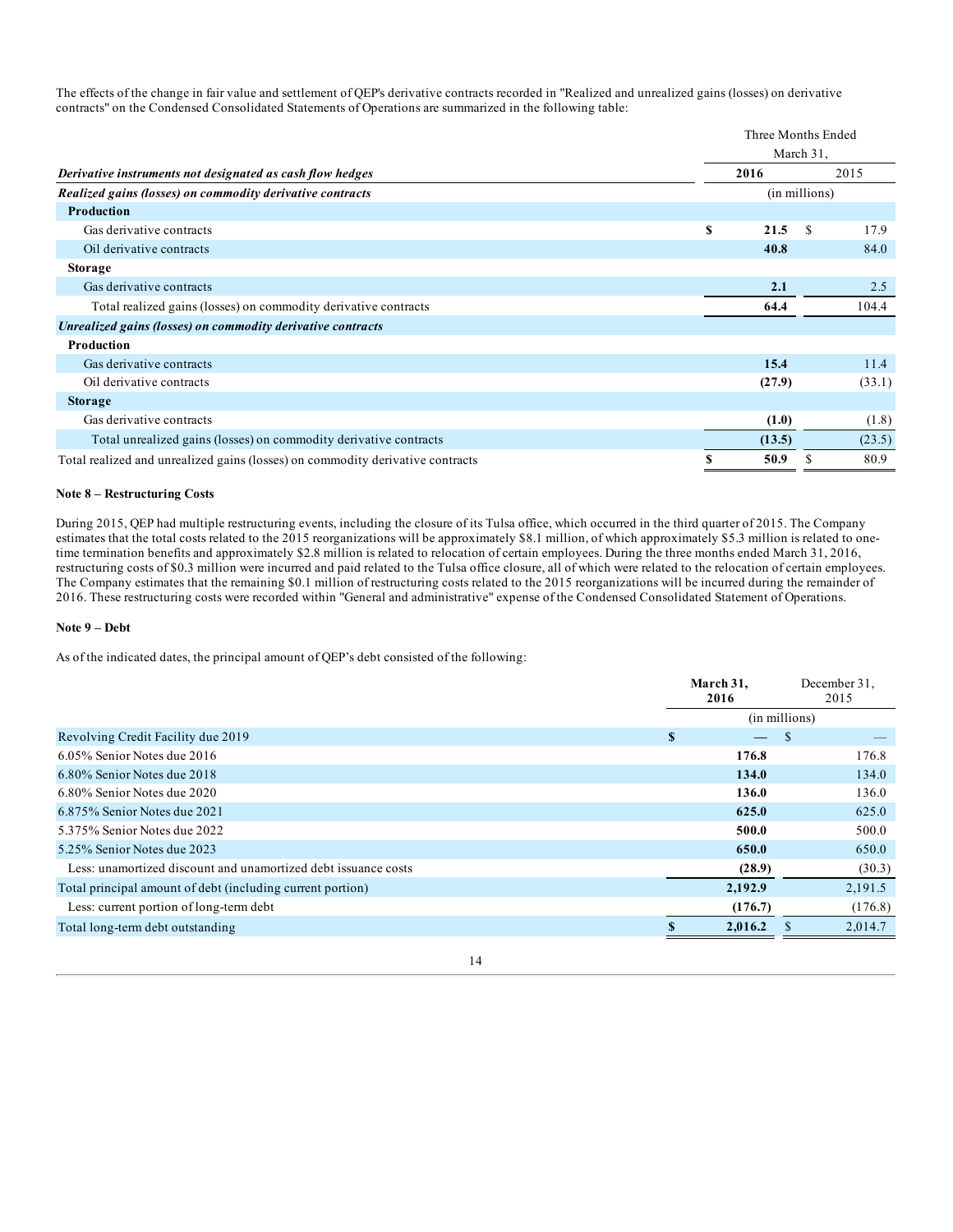Of the total debt outstanding on March 31, 2016, the 6.05% Senior Notes due September 1, 2016, the 6.80% Senior Notes due April 1, 2018, the 6.80% Senior Notes due March 1, 2020 and the 6.875% Senior Notes due March 1, 2021, will mature within the next five years. In addition, the revolving credit facility matures on December 2, 2019.

#### *Credit Facility*

QEP's revolving credit facility, which matures in December 2019, provides for loan commitments of \$1.8 billion from a group of financial institutions. The credit facility provides for borrowings at short-term interest rates and contains customary provisions and restrictions. The credit agreement contains financial covenants (as defined in the credit agreement) that limit the amount of debt the Company may incur and may limit the amount available to be drawn under the credit facility, including: (i) a net funded debt to capitalization ratio that may not exceed  $60\%$ , (ii) a leverage ratio under which net funded debt may not exceed 4.25 times consolidated EBITDA (as defined in the credit agreement) for the fiscal quarters ending on and prior to December 31, 2017, and 3.75 times thereafter and (iii) a present value coverage ratio under which the present value of the Company's proved reserves must exceed net funded debt by 1.25 times at any time prior to January 1, 2018, and 1.50 times at any time on or after January 1, 2018. At March 31, 2016, QEP was in compliance with the covenants under the credit agreement.

During the three months ended March 31, 2016 and 2015, QEP had no borrowings under the credit facility. Additionally, as of March 31, 2016 and 2015, QEP had no borrowings outstanding under the credit facility and had \$2.8 million and \$3.7 million, respectively, in letters of credit outstanding under the credit facility.

#### *Senior Notes*

At March 31, 2016, the Company had \$2,221.8 million principal amount of senior notes outstanding with maturities ranging from September 2016 to May 2023 and coupons ranging from 5.25% to 6.875%. The senior notes pay interest semi-annually, are unsecured senior obligations and rank equally with all of our other existing and future unsecured and senior obligations. QEP may redeem all of its senior notes at any time before their maturity at a redemption price based on a make-whole amount plus accrued and unpaid interest to the date of redemption. The indentures governing QEP's senior notes contain customary events of default and covenants that may limit QEP's ability to, among other things, place liens on its property or assets.

#### **Note 10 – Contingencies**

QEP is involved in various commercial and regulatory claims, litigation and other legal proceedings that arise in the ordinary course of its business. QEP assesses these claims in an effort to determine the degree of probability and range of possible loss for potential accrual in its Condensed Consolidated Financial Statements. In accordance with ASC 450, *Contingencies*, an accrual is recorded for a material loss contingency when its occurrence is probable and damages are reasonably estimable based on the anticipated most likely outcome or the minimum amount within a range of possible outcomes. Because legal proceedings are inherently unpredictable, and unfavorable resolutions can occur, assessing contingencies is highly subjective and requires judgments about uncertain future events. When evaluating contingencies, QEP may be unable to provide a meaningful estimate due to a number of factors, including the procedural status of the matter in question, the presence of complex or novel legal theories, the ongoing discovery and/or development of information important to the matter.

#### **Litigation**

*Rocky Mountain Resources Lawsuit* – Rocky Mountain Resources, LLC (Rocky Mountain) filed its complaint in March 2011, seeking determination of the existence of a 4% overriding royalty interest in an oil and gas lease. Rocky Mountain alleges that the defendants have failed to pay Rocky Mountain monies associated with the claimed 4% overriding royalty interest since the issuance of the lease by the State of Wyoming in 1980. In February 2015, a jury rendered a verdict against QEP and awarded Rocky Mountain damages in the amount of \$16.7 million, including interest. QEP is appealing the verdict to the Wyoming Supreme Court, and, in connection with such appeal, has posted a bond for approximately \$20.0 million (representing the amount of the verdict and two years of accrued interest at the statutory rate of 10%). In accordance with the Court's order, QEP is depositing the future monthly revenues attributable to the 4% overriding royalty interest with the Court as it becomes due and payable. The overriding royalty payments will be subject to the direction of the Court following the conclusion of the appeal. QEP estimates that, notwithstanding the verdict, the range of reasonably possible losses is still zero to approximately \$20.0 million.

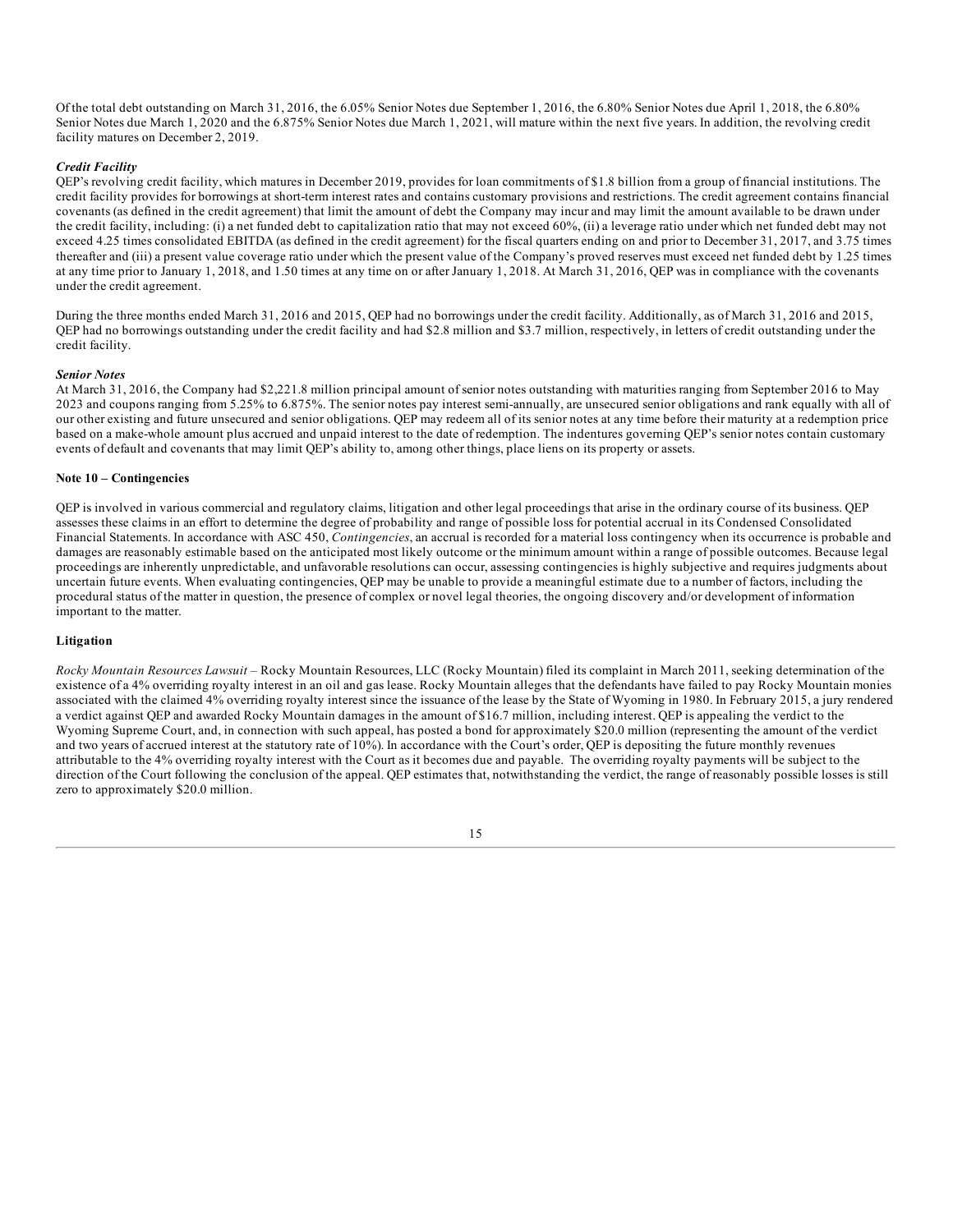#### **Note 11 – Share-Based Compensation**

QEP issues stock options, restricted shares and restricted share units under its Long-Term Stock Incentive Plan (LTSIP) and awards performance share units under its Cash Incentive Plan (CIP) to certain officers, employees, and non-employee directors. QEP recognizes the expense over the vesting periods for the stock options, restricted shares, restricted share units and performance share units. There were 6.9 million shares available for future grants under the LTSIP at March 31, 2016.

Share-based compensation expense is recognized within "General and administrative" expense on the Condensed Consolidated Statements of Operations and is summarized in the table below:

|                                        |      | Three Months Ended |               |     |
|----------------------------------------|------|--------------------|---------------|-----|
|                                        |      |                    | March 31,     |     |
|                                        | 2016 | 2015               |               |     |
|                                        |      |                    | (in millions) |     |
| Stock options                          |      | 0.7                | <sup>\$</sup> | 0.8 |
| Restricted share awards                |      | 6.5                |               | 6.3 |
| Performance share units                |      | 0.8                |               | 2.0 |
| Restricted share units                 |      |                    |               |     |
| Total share-based compensation expense |      | 8.0                |               | 9.1 |

#### *Stock Options*

QEP uses the Black-Scholes-Merton mathematical model to estimate the fair value of stock option awards at the date of the grant. Fair value calculations rely upon subjective assumptions used in the mathematical model and may not be representative of future results. The Black-Scholes-Merton model is intended for measuring the value of options traded on an exchange. The Company utilizes the "simplified" method to estimate the expected term of the stock options granted as there is limited historical exercise data available in estimating the expected term of the stock options. QEP uses a historical volatility method to estimate the fair value of stock options awards and the risk-free interest rate is based on the yield on U.S. Treasury strips with maturities similar to those of the expected term of the stock options. The stock options typically vest in equal installments over a three-year period from the grant date and are exercisable immediately upon vesting through the seventh anniversary of the grant date. To fulfill options exercised, QEP either reissues treasury stock or issues new shares.

The calculated fair value of options granted and major assumptions used in the model at the date of grant are listed below for the three months ended March 31, 2016:

|                                                                            | <b>Stock Option Assumptions</b> |  |  |
|----------------------------------------------------------------------------|---------------------------------|--|--|
| Weighted-average grant date fair value of awards granted during the period | 3.76                            |  |  |
| Weighted-average risk-free interest rate                                   | 1.15%                           |  |  |
| Weighted-average expected price volatility                                 | 43.4%                           |  |  |
| Expected dividend yield                                                    | $-$ %                           |  |  |
| Expected term in years at the date of grant                                | 4.5                             |  |  |

Stock option transactions under the terms of the LTSIP are summarized below:

|                                       | Options<br>Outstanding | Weighted-<br>Average Exercise<br>Price |             | Weighted-Average<br>Remaining<br>Contractual Term |  | Aggregate<br>Intrinsic Value |
|---------------------------------------|------------------------|----------------------------------------|-------------|---------------------------------------------------|--|------------------------------|
|                                       |                        |                                        | (per share) | (in years)                                        |  | (in millions)                |
| Outstanding at December 31, 2015      | 2,200,776              | - S                                    | 27.94       |                                                   |  |                              |
| Granted                               | 436,726                |                                        | 10.12       |                                                   |  |                              |
| Canceled                              | (386,999)              |                                        | 23.98       |                                                   |  |                              |
| Outstanding at March 31, 2016         | 2,250,503              | -S                                     | 25.17       | 4.22 S                                            |  | 1.7                          |
| Options Exercisable at March 31, 2016 | 1,448,779              | -S                                     | 30.00       | 3.06 S                                            |  |                              |
| Unvested Options at March 31, 2016    | 801,724                | -S                                     | 16.43       | 6.32 S                                            |  | 1.7                          |
|                                       | 16                     |                                        |             |                                                   |  |                              |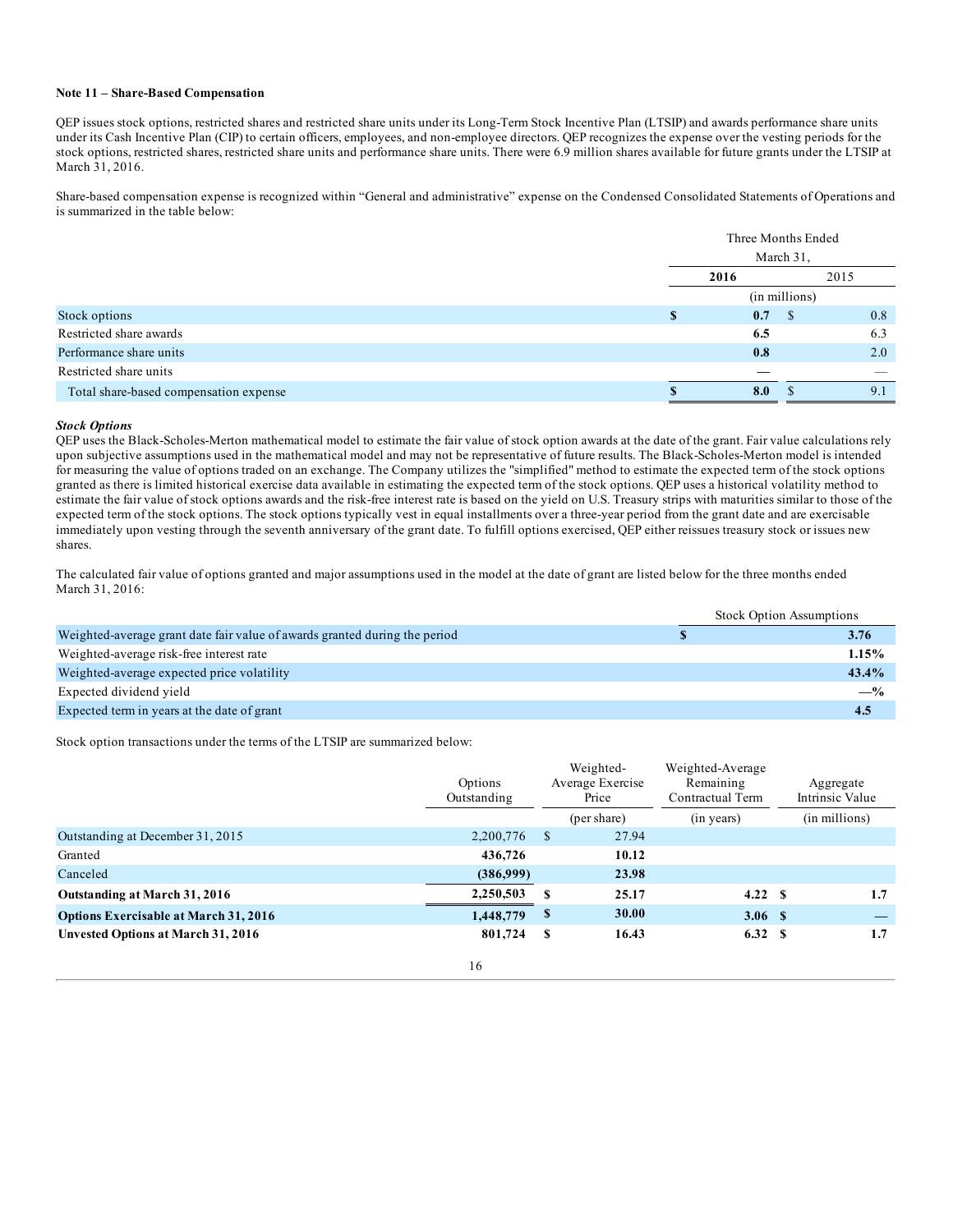During the three months ended March 31, 2016 and 2015, there were no exercises of stock options. As of March 31, 2016, \$2.8 million of unrecognized compensation cost related to stock options granted under the LTSIP, which is included within "Additional paid-in capital" on the Condensed Consolidated Balance Sheet, is expected to be recognized over a weighted-average period of 2.45 years.

#### *Restricted Share Awards*

Restricted share grants typically vest in equal installments over a three-year period from the grant date. The grant date fair value is determined based on the closing bid price of the Company's common stock on the grant date. The total fair value of restricted stock that vested during the three months ended March 31, 2016 and 2015, was \$20.4 million and \$18.0 million, respectively. The weighted-average grant date fair value of restricted stock was \$10.13 per share and \$21.67 per share for the three months ended March 31, 2016 and 2015, respectively. As of March 31, 2016, \$36.2 million of unrecognized compensation cost related to restricted shares granted under the LTSIP, which is included within "Additional paid-in capital" on the Condensed Consolidated Balance Sheet, is expected to be recognized over a weighted-average vesting period of 2.55 years.

Transactions involving restricted shares under the terms of the LTSIP are summarized below:

|                                       | <b>Restricted Shares</b><br>Outstanding |          | Weighted-<br>Average Grant Date<br>Fair Value |  |
|---------------------------------------|-----------------------------------------|----------|-----------------------------------------------|--|
|                                       |                                         |          | (per share)                                   |  |
| Unvested balance at December 31, 2015 | 2,008,210                               | \$       | 24.18                                         |  |
| Granted                               | 2,356,919                               |          | 10.13                                         |  |
| Vested                                | (783, 782)                              |          | 26.01                                         |  |
| Forfeited                             | (41,193)                                |          | 18.32                                         |  |
| Unvested balance at March 31, 2016    | 3,540,154                               | <b>S</b> | 14.50                                         |  |

#### *Performance Share Units*

The performance share units' cash payouts are dependent upon the Company's total shareholder return compared to a group of its peers over a three-year period. The awards are denominated in share units and have historically been delivered in cash. Beginning with awards granted in 2015, the Company has the option to settle earned awards in cash or shares of common stock under the Company's LTSIP; however, as of March 31, 2016, the Company expects to settle all awards in cash. The weighted-average grant date fair value of the performance share units was \$10.12 per share and \$21.69 per share for the three months ended March 31, 2016 and 2015, respectively. As of March 31, 2016, \$12.7 million of unrecognized compensation cost, which represents the unvested portion of the fair market value of performance shares granted, is expected to be recognized over a weighted-average vesting period of 2.33 years.

Transactions involving performance share units under the terms of the CIP are summarized below:

|                                       | Performance Share<br>Units Outstanding |   | Weighted-Average<br>Grant Date Fair<br>Value |
|---------------------------------------|----------------------------------------|---|----------------------------------------------|
| Unvested balance at December 31, 2015 | 630,786                                | S | 27.50                                        |
| Granted                               | 594,245                                |   | 10.12                                        |
| Vested and Paid                       | (178,169)                              |   | 30.07                                        |
| Forfeited                             | (3,024)                                |   | 27.39                                        |
| Unvested balance at March 31, 2016    | 1,043,838                              | S | 17.17                                        |

# *Restricted Share Units*

Restricted share units vest over a three-year period and are deferred into the Company's nonqualified unfunded deferred compensation plan at the time of vesting. The weighted-average grant date fair value of the restricted share units was \$10.12 per share for the three months ended March 31, 2016. As of March 31, 2016, \$0.3 million of unrecognized compensation cost, which represents the unvested portion of the fair market value of restricted share units granted, is expected to be recognized over a weighted-average vesting period of 2.94 years.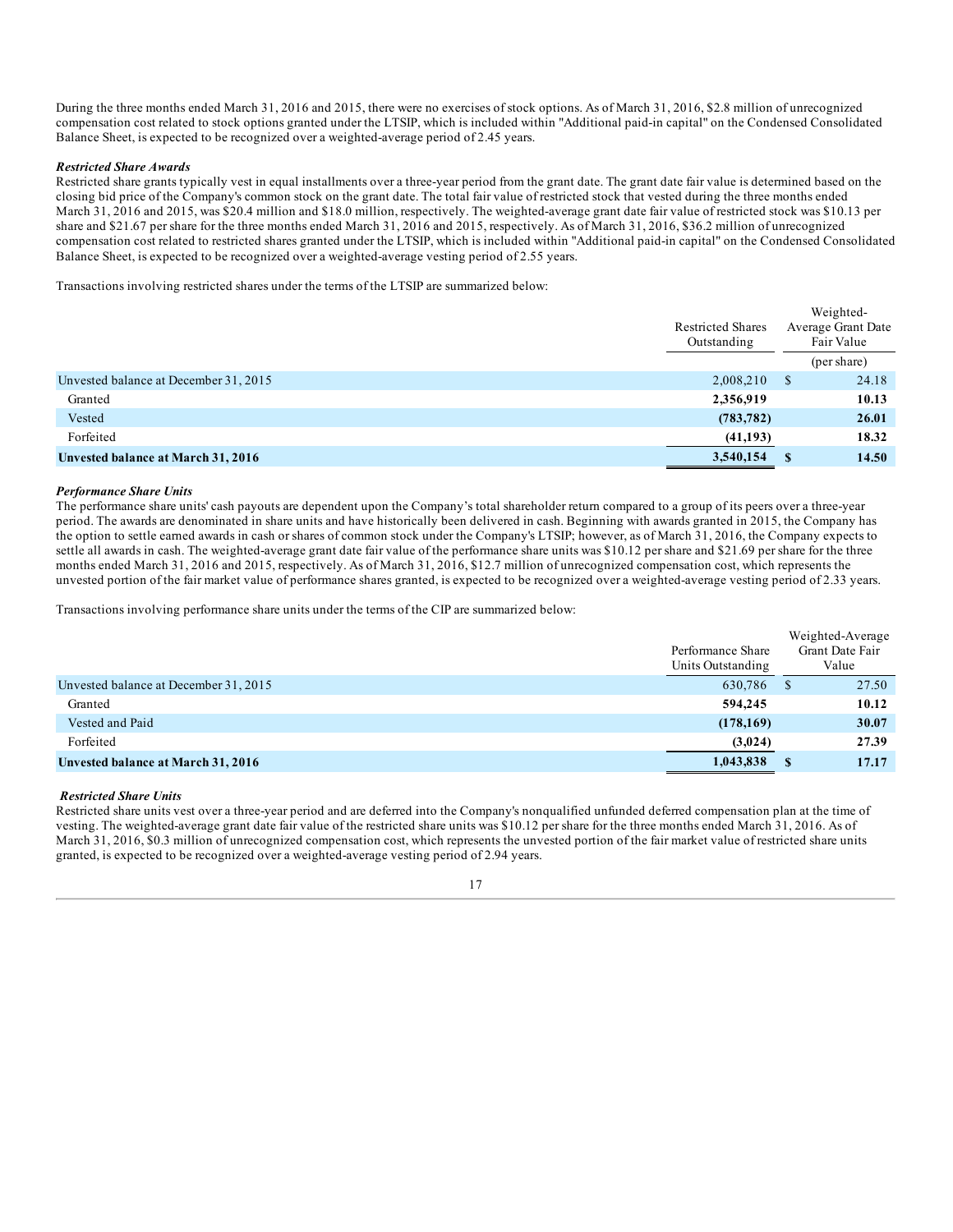|                                       | Restricted Share<br>Units Outstanding | Weighted-Average<br>Grant Date Fair<br>Value |
|---------------------------------------|---------------------------------------|----------------------------------------------|
| Unvested balance at December 31, 2015 |                                       |                                              |
| Granted                               | 21,493                                | 10.12                                        |
| Unvested balance at March 31, 2016    | 21,493                                | 10.12                                        |

#### **Note 12 – Employee Benefits**

#### *Pension and Other Postretirement Benefits*

The Company provides pension and other postretirement benefits to certain employees through three retirement benefit plans: the QEP Resources, Inc. Retirement Plan (the Pension Plan), the Supplemental Executive Retirement Plan (SERP), and a postretirement medical plan (the Medical Plan).

As a result of the Company's divestitures in 2014 and retirements in 2015, the number of active participants in the Pension Plan fell to 50 employees during the year ended December 31, 2015, which is the minimum number of active participants for a plan to be qualified under the Internal Revenue Services' participation rules. In order to prevent disqualification, the Pension Plan was amended in June 2015 and was frozen effective January 1, 2016, such that employees do not earn additional defined benefits for future services.

The Pension Plan is a closed, qualified defined-benefit pension plan that is funded and provides pension benefits to certain QEP employees. During the three months ended March 31, 2016, the Company made contributions of \$2.0 million to the Pension Plan and expects to contribute \$2.0 million to the Pension Plan during the remainder of 2016. Contributions to the Pension Plan increase plan assets.

The SERP is a nonqualified retirement plan that is unfunded and provides pension benefits to certain QEP employees. During the three months ended March 31, 2016, the Company made contributions of \$1.1 million to its SERP and expects to contribute an additional \$2.5 million to its SERP during the remainder of 2016. Contributions to the SERP are used to fund current benefit payments. The SERP was amended and restated in June 2015 and was closed to new participants effective January 1, 2016.

The Medical Plan is unfunded and provides other postretirement benefits including certain health care and life insurance benefits for certain retired employees. During the three months ended March 31, 2016, the Company made contributions of \$0.1 million to its Medical Plan and expects to contribute an additional \$0.2 million to its Medical Plan during the remainder of 2016. Contributions to the Medical Plan are used to fund current benefit payments.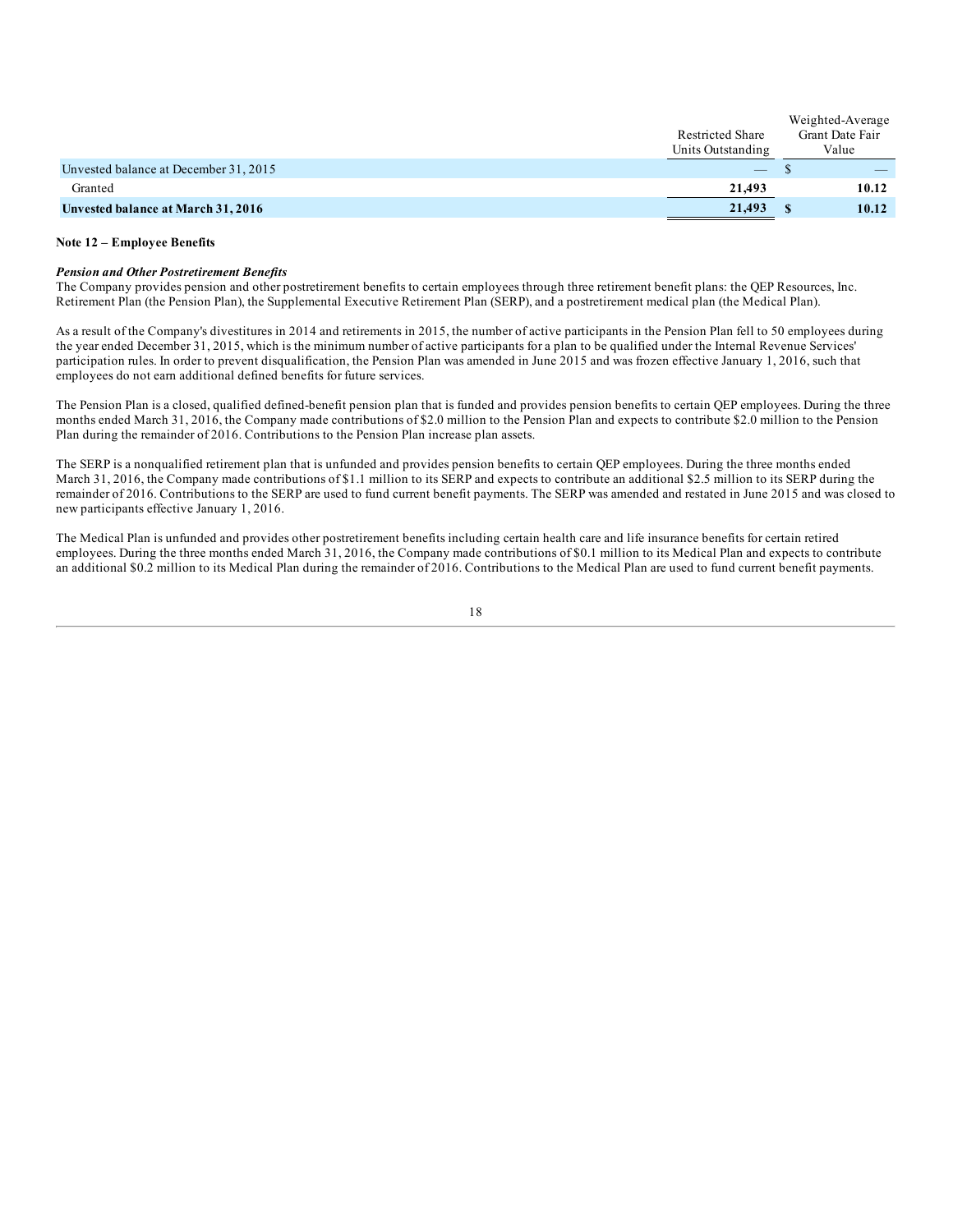<span id="page-20-0"></span>The following table sets forth the Company's net periodic benefit costs related to its Pension Plan, SERP and Medical Plan:

|                                                 |      | Three Months Ended |               |       |  |  |  |  |  |
|-------------------------------------------------|------|--------------------|---------------|-------|--|--|--|--|--|
|                                                 |      |                    | March 31,     |       |  |  |  |  |  |
|                                                 | 2016 |                    |               | 2015  |  |  |  |  |  |
| <b>Pension Plan and SERP benefits</b>           |      |                    | (in millions) |       |  |  |  |  |  |
| Service cost                                    | \$   | 0.2                | $\mathbf{s}$  | 0.6   |  |  |  |  |  |
| Interest cost                                   |      | 1.2                |               | 1.3   |  |  |  |  |  |
| Expected return on plan assets                  |      | (1.4)              |               | (1.4) |  |  |  |  |  |
| Amortization of prior service costs (1)         |      | 0.1                |               | 0.8   |  |  |  |  |  |
| Amortization of actuarial losses <sup>(1)</sup> |      | 0.2                |               | 0.3   |  |  |  |  |  |
| Periodic expense                                |      | 0.3                | S             | 1.6   |  |  |  |  |  |
|                                                 |      |                    |               |       |  |  |  |  |  |
| <b>Medical Plan benefits</b>                    |      |                    |               |       |  |  |  |  |  |
| Interest cost                                   | \$   | 0.1                | <sup>\$</sup> | 0.1   |  |  |  |  |  |
| Periodic expense                                |      | 0.1                | S             | 0.1   |  |  |  |  |  |
|                                                 |      |                    |               |       |  |  |  |  |  |

(1) Amortization of prior service costs and actuarial losses out of accumulated other comprehensive income are recognized in the Condensed Consolidated Statements of Operations in "General and administrative" expense.

#### **Note 13 – Subsequent Event**

In April 2016, the Company streamlined its organizational structure, resulting in a reduction of approximately 6% of its total workforce. The Company estimates that the total cost related to this restructuring will be approximately \$2.2 million, all of which is related to one-time termination benefits and will be recorded in the second quarter of 2016.

# **ITEM 2. MANAGEMENT'S DISCUSSION AND ANALYSIS OF FINANCIAL CONDITION AND RESULTS OF OPERATIONS**

Management's Discussion and Analysis of Financial Condition and Results of Operations (MD&A) is intended to provide a reader of the financial statements with a narrative from the perspective of management on the financial condition, results of operations, liquidity and certain other factors that may affect the Company's operating results. MD&A should be read in conjunction with the Condensed Consolidated Financial Statements and related Notes included in Part I, Item 1 of this Quarterly Report on Form 10-Q.

The following information updates the discussion of QEP's financial condition provided in its 2015 Annual Report on Form 10-K and analyzes the changes in the results of operations between the three months ended March 31, 2016 and 2015. For definitions of commonly used oil and gas terms found in this Quarterly Report on Form 10-Q, please refer to the "Glossary of Commonly Used Terms" provided in QEP's 2015 Annual Report on Form 10-K.

#### **OVERVIEW**

QEP Resources, Inc. (QEP or the Company) is an independent crude oil and natural gas production company focused in two major regions of the United States: the Northern Region (primarily in Wyoming, North Dakota and Utah) and the Southern Region (primarily in Texas and Louisiana). QEP's corporate headquarters are located in Denver, Colorado and shares of QEP's common stock trade on the New York Stock Exchange (NYSE) under the ticker symbol "QEP".

The Company has substantial acreage positions and operations in some of the most prolific hydrocarbon resource plays in the continental United States, including the Williston Basin, Permian Basin, Pinedale Anticline, Uinta Basin and Haynesville Shale. These resource plays are characterized by unconventional oil or gas accumulations in continuous tight sands or shales that underlie broad geographic areas. The lateral continuity of such resource plays means that aside from wells abandoned due to mechanical issues, the Company does not expect to drill many unsuccessful wells as it develops these resource plays. Resource plays allow the Company the opportunity to gain considerable operational efficiencies through high-density, repeatable drilling and completion operations. The Company believes it has a large inventory of lower-risk, predictable development drilling locations across its acreage holdings in the onshore U.S. that provide a solid base for growth in organic production and reserves.

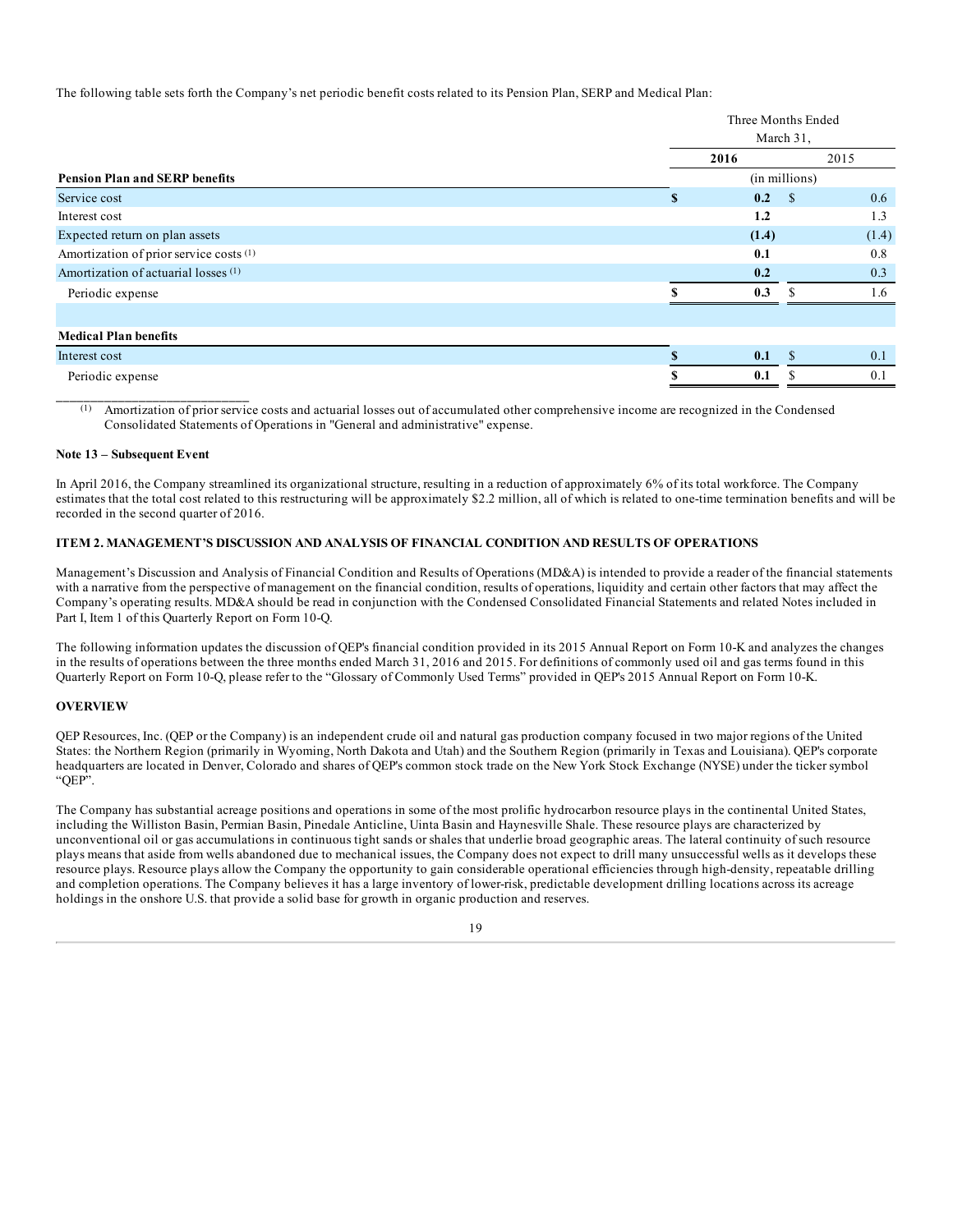#### **Outlook**

In response to the commodity price environment, we reduced drilling and completion activities, slowed production growth, reduced costs and preserved our liquidity in 2015 and the first quarter of 2016, and plan to continue these strategies for the remainder of 2016. We are focused on driving improved operating performance by optimizing reservoir development, enhancing well completion designs, and aggressively pursuing cost reductions.

Based on current commodity prices, we expect to be able to fund our planned capital program with cash flow from operating activities and, if needed, cash on hand and availability under our credit facility. Our total capital expenditures for 2016, primarily related to development and recompletion activities, are expected to be approximately \$475.0 million, a decrease of over 50% from 2015 capital expenditures. With this capital program we expect total equivalent production to be relatively flat compared to 2015. We plan to continuously evaluate our level of drilling and completion activity in light of both commodity prices and changes we are able to make to our costs of operations and adjust our capital spending program as appropriate. See "Cash Flow from Investing Activities" for further discussion of our capital expenditures. We will also continue to pursue acquisitions and divest of non-core properties.

#### **Equity Offering**

In March 2016, QEP issued 37.95 million additional shares of common stock through a public equity offering and received net proceeds of approximately \$368.6 million. OEP expects to use the proceeds from this offering for general corporate purposes, which may include, among other things, reducing indebtedness, acquiring properties, funding a portion of the Company's exploration and production activities and working capital.

# **Termination of Marketing Agreements and QEP Marketing Segment**

Effective January 1, 2016, QEP terminated its contracts for resale and marketing transactions between its wholly owned subsidiaries, QEP Marketing Company (QEP Marketing) and QEP Energy Company (QEP Energy). In addition, substantially all of QEP Marketing's third-party purchase and sale agreements and gathering, processing and transportation contracts were assigned to QEP Energy, except those contracts related to natural gas storage activities and the Haynesville gathering system. As a result, QEP Energy is directly marketing its own gas, oil and NGL production. While QEP will continue to act as an agent for the sale of gas, oil and NGL production for other working interest owners, for whom QEP serves as the operator, QEP is no longer the first purchaser of this production. QEP has substantially reduced its marketing activities, and subsequently is reporting lower resale revenue and expenses than it had in prior periods. In conjunction with the changes described above, QEP conducted a segment analysis in accordance with Accounting Standards Update (ASU) Topic 820, *Segment Reporting,* and determined that QEP has one reportable segment effective January 1, 2016.

# **Acquisitions and Divestitures**

During the three months ended March 31, 2016, QEP acquired various oil and gas properties, primarily in the Williston and Permian basins, for a total purchase price of \$21.0 million, which primarily included additional interests in QEP's operated wells and the associated leasehold. As a part of the purchase price allocation, the Company recorded \$3.7 million of goodwill.

Additionally, during the three months ended March 31, 2016, QEP received proceeds of \$22.9 million, primarily related to the divestiture of certain non-core properties in the Southern Region.

While QEP believes its extensive inventory of identified drilling locations provide a solid base for growth in production and reserves, the Company continues to evaluate acquisition opportunities that it believes will create significant long-term value. QEP believes that its experience, expertise, and presence in its core operating areas, combined with a low-cost operating model and financial strength, enhances its ability to pursue acquisition opportunities.

# **Financial and Operating Results**

During the three months ended March 31, 2016, QEP:

- Achieved natural gas equivalent production of 82.7 Bcfe, a 10% increase over the same period in 2015;
- Increased oil production to 5,176.4 Mbbls, a 16% increase over the first three months of 2015, including increased production in both the Permian and Williston basins;
- Reduced lease operating and transportation expense by \$0.07/Mcfe to \$1.62/Mcfe;

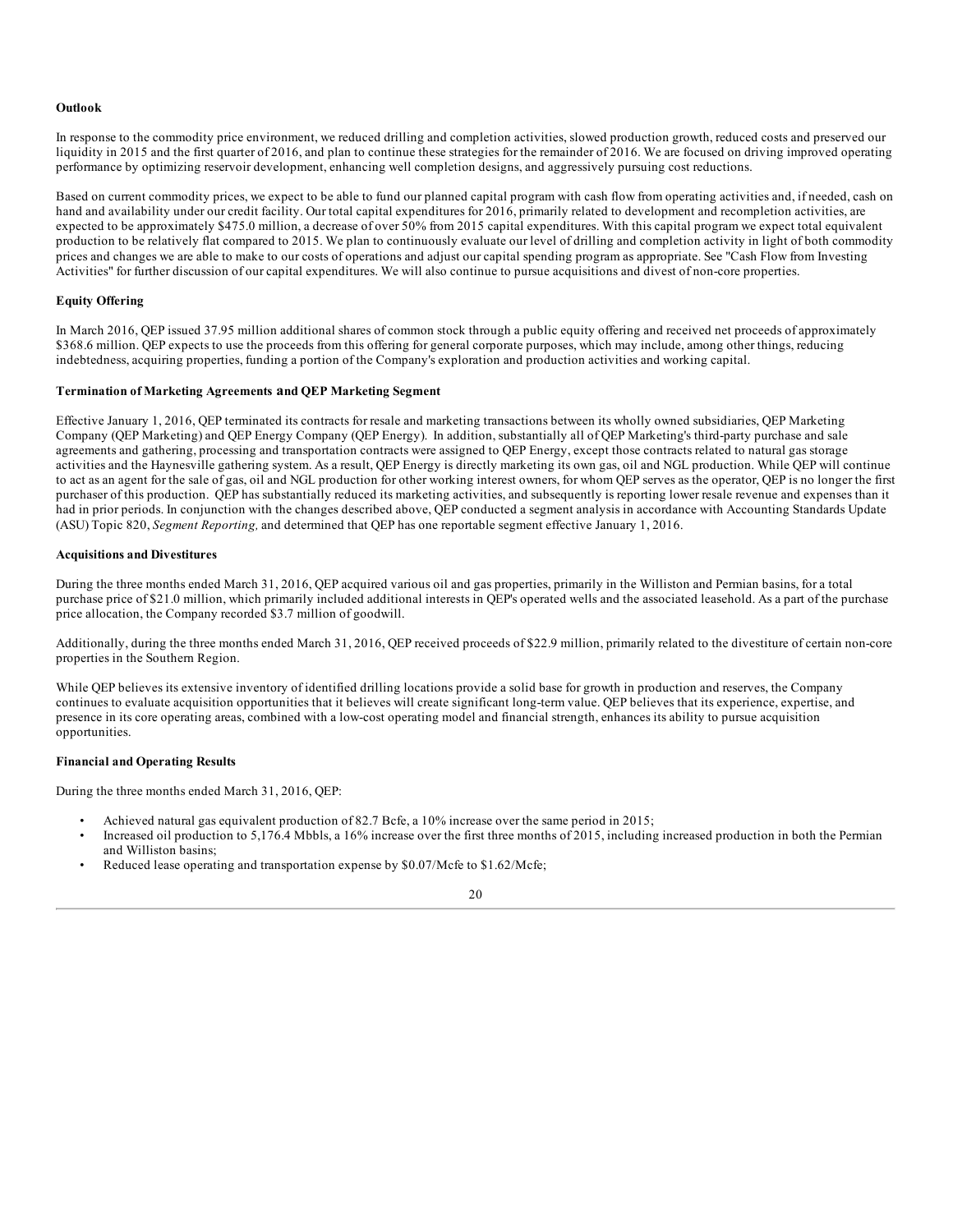- Generated a net loss of \$863.8 million, or \$4.55 per diluted share;
- Achieved Adjusted EBITDA (a non-GAAP financial measure defined and reconciled below) of \$115.1 million;
- Incurred impairment expense of \$1,182.4 million;
- Issued 37.95 million additional shares of common stock through a public equity offering and received net proceeds of approximately \$368.6 million; and
- Maintained \$616.4 million in cash and cash equivalents and have nothing drawn under our credit facility.

#### **Factors Affecting Results of Operations**

#### *Oil, Gas, and NGL Prices*

Changes in the market prices for gas, oil and NGL directly impact many aspects of QEP's business, including its financial condition, revenues, results of operations, planned drilling and completion activity and related capital expenditures, liquidity, rate of growth, costs of goods and services required to drill, complete and operate wells, and the carrying value of its oil and natural gas properties. Historically, field-level prices received for QEP's gas, oil and NGL production have been volatile and unpredictable, and that volatility is expected to continue.

In recent years, domestic crude oil and natural gas supplies have grown dramatically, driven by advances in drilling and completion technologies, including horizontal drilling and multi-stage hydraulic fracturing. These changes have allowed producers to extract increased quantities of hydrocarbons from shale, tight sand formations, and other unconventional reservoirs. Increased natural gas supplies, particularly in the eastern portion of the country, have resulted in downward pressure on U.S. natural gas prices and a high degree of pricing variability among different regional natural gas pricing hubs. High natural gas demand in 2014, driven primarily by unusually cold winter weather, resulted in improved natural gas prices in the first half of 2014, but continued growth in production, a more normal winter during the 2014-2015 heating season, and adequate storage levels led to natural gas price declines later in the year, which continued throughout 2015 and into 2016. Similarly, growth in U.S. oil production, global crude oil supplies that exceed global demand, a strong U.S. dollar and the failure of the Organization of Petroleum Exporting Countries (OPEC) countries to cut production, led to a dramatic weakening of global oil prices starting in late 2014, which continued throughout 2015 and into 2016.

NGL prices have also been affected by increased U.S. hydrocarbon production and insufficient domestic demand and export capacity. Prices of heavier NGL components, typically correlated to crude oil prices, have declined consistently with weakening oil prices, while ethane and propane prices have experienced greater declines as a result of growing North American oversupply. In addition, QEP's NGL prices are affected by ethane recovery or rejection. When ethane is recovered as a discrete NGL component instead of being sold as part of the natural gas stream, the average sales price of an NGL barrel decreases as the ethane price is generally lower than the prices of the remaining NGL components. As permitted in some of its processing agreements, QEP recovers ethane when gas processing economics support the recovery of ethane from the natural gas stream. When gas processing economics do not support ethane recovery and processing agreements permit it to do so, QEP rejects ethane from the NGL stream. In instances where QEP can make an election, QEP rejected ethane during the three months ended March 31, 2016, and plans to reject ethane for the remainder of 2016.

During the past five years, the posted price for WTI has ranged from a low of \$26.19 per barrel in February 2016 to a high of \$113.39 per barrel in April 2011. The Henry Hub spot market price of natural gas has ranged from a low of \$1.49 per MMBtu in March 2016 to a high of \$8.15 per MMBtu in February 2014. Throughout 2015 and into 2016, the prices of crude oil and natural gas decreased dramatically due to over-supplied markets combined with weak and uncertain global demand. If the prices of oil and natural gas continue at current levels or decline further, our operations, financial condition and level of expenditures for the development of our oil and natural gas reserves may be materially and adversely affected.

Due to increased global economic uncertainty and the corresponding volatility of commodity prices, QEP has built a strong liquidity position to ensure financial flexibility and has reduced drilling and completion activity and planned capital expenditures. QEP uses commodity derivatives to reduce the volatility of the prices QEP receives for a portion of its production and to partially protect cash flow and returns on invested capital from a drop in commodity prices. Generally, QEP intends to enter into commodity derivative contracts for approximately 50% to 75% of its forecasted annual production by the end of the first quarter of each fiscal year. At March 31, 2016, assuming forecasted 2016 annual production of approximately 316 Bcfe, QEP had approximately 76% of its forecasted gas production and 45% of its forecasted oil production covered with fixed-price swaps and collars. The average swap price for the derivative contracts settling in 2016 and 2017 is significantly lower than the average swap price for the derivative contracts settled prior to 2016 and, therefore, QEP's derivative portfolio may not contribute as much to QEP's net realized prices for current and future production. See Part 1, Item 3 – "Quantitative and Qualitative Disclosures about Market Risk—Commodity Price Risk Management" for further details on QEP's commodity derivatives transactions.

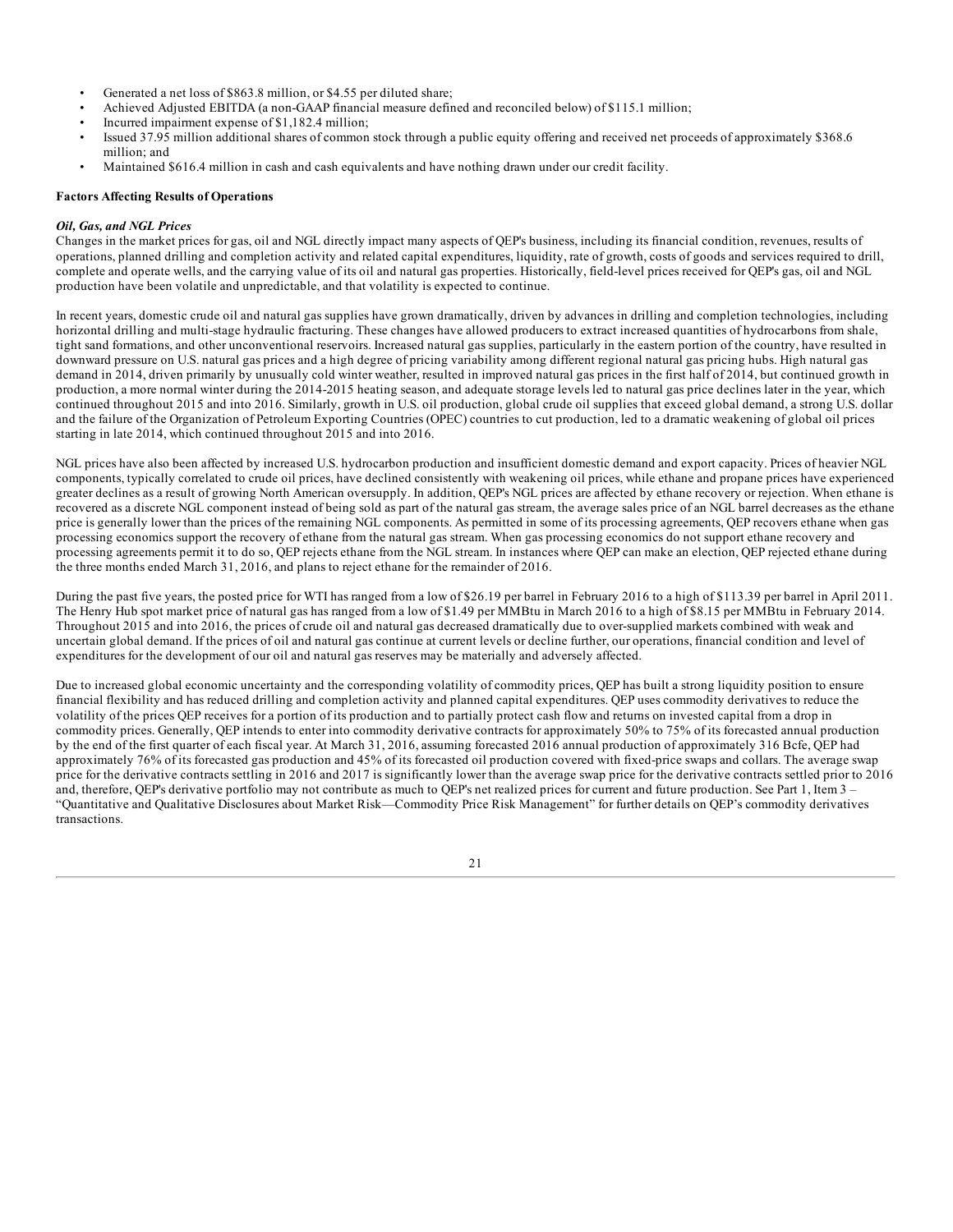#### *Global Geopolitical and Macroeconomic Factors*

QEP continues to monitor the global economy, including Europe's economic outlook; political unrest in Eastern Europe, the Middle East, and Africa; slowing growth in Asia, particularly in China; the U.S. federal budget deficit; changes in regulatory oversight policy; commodity price volatility; the impact of rising interest rates; volatility in various global currencies; and other factors. A dramatic decline in regional or global economic conditions, a major recession or depression, regional political instability, economic sanctions, war, or other factors beyond the control of QEP could have a significant impact on natural gas, crude oil and NGL supply, demand and prices and the Company's ability to continue its planned drilling programs on federal and Native American lands and could materially impact the Company's financial position, results of operations and cash flow from operations.

#### *Supply, Demand and Other Market Risk Factors*

Increased oil production in the U.S. over the last five years combined with various other global factors have led to substantially lower oil prices. According to data from the Energy Information Administration (EIA), U.S. oil production has increased by approximately four million barrels per day, or approximately 70%, since 2011. International oil supply disruptions in previous years have prevented oversupply and a corresponding negative price impact, but reduced supply disruptions combined with softening global demand, a stronger U.S. dollar, and other factors have led to substantially lower oil prices starting in late 2014 that continued throughout 2015 and into 2016. As a result, many oil producers around the world are dramatically reducing their drilling activity.

In December 2015, the U.S. lifted a 40-year ban on the export of crude oil. U.S. producers now have access to a wider market, and the U.S. could become a significant exporter of oil if the necessary infrastructure is built to support oil exports. QEP anticipates global oil prices will improve in the coming years as supply growth moderates due to lower level of investment and modest demand increases. Disruption to the global oil supply system, political and/or economic instability, fluctuations in currency values, and/or other factors could trigger additional volatility in oil prices.

During the last five years, the U.S. natural gas directed drilling rig count has decreased as producers reduced drilling activity for dry natural gas in response to lower natural gas prices and directed investment toward oil and liquid-rich projects. Over the same period of time, U.S. natural gas production has continued to grow, particularly in the Marcellus Shale region, due to efficiency gains that have allowed more wells to be drilled and completed per operating rig, higher per-well natural gas production from horizontal wells as a result of investment focused on more prolific resources, and increased amounts of natural gas produced in association with crude oil. As a result, U.S. natural gas production continued to increase throughout 2015 and into 2016, despite the gradually decreasing rig count. Strong natural gas demand from electric power generation, cold winter weather during the 2013-2014 heating season, and other demand sources caused a general firming of natural gas prices during the second half of 2013 and into the first half of 2014. Natural gas prices weakened in the second half of 2014 and continued to decline throughout 2015 and into 2016 due to comparatively mild winter heating demand levels and continued increases in supply. Given the high production and storage inventory levels, QEP expects U.S. natural gas prices to remain range-bound over the near term. Relatively low natural gas prices in recent years caused U.S. exploration and production companies, including QEP, to shift capital investments away from predominantly dry gas areas toward plays that produce crude oil, condensate and liquids-rich gas, but crude oil and liquids-rich gas drilling economics are no longer as compelling due to price declines in crude oil and NGL. Recent dramatic declines in completed well costs in response to lower overall commodity prices have made new well economics in some dry gas areas competitive with liquids-rich gas and crude oil plays, potentially stimulating new capital investment in some gas-prone areas despite current low natural gas prices.

The reallocation of drilling capital to liquids-rich gas and crude oil in response to prolonged depressed natural gas prices has caused domestic NGL production to increase dramatically. Increased NGL production has contributed to a weakening of domestic NGL prices, particularly ethane and propane. QEP expects that ethane prices will continue to be range-bound and ethane processing economics challenged until new ethylene crackers and export facilities are completed, beginning in 2017. Propane prices have also declined as a result of lower crude oil prices and due to crude oil and liquids-rich gasdirected drilling. Increased supply coupled with lower domestic demand as a result of a comparatively mild winter in 2014-2015, resulted in abnormally high inventory levels that further depressed prices. Completion of new propane export capacity in 2014 and 2015 and favorable export economics during the winter of 2015-2016 resulted in a significant decline in propane inventories and firming propane prices despite a mild winter that negatively impacted traditional domestic propane demand. The prices of heavier components of the NGL barrel have weakened as a result of the decline in crude oil prices and also remain challenged.

In addition, transportation, processing, fractionation, cracking, refining, or other infrastructure constraints could introduce significant price differentials between regional markets where QEP sells its production and national (NYMEX HH at Henry Hub or NYMEX WTI at Cushing) and global (ICE Brent) markets. Because of the global and regional price volatility and the uncertainty around the natural gas, crude oil and NGL price environments, QEP continues to manage its capital program and liquidity accordingly and has reduced its capital expenditure budget and drilling and completion activities planned for 2016.

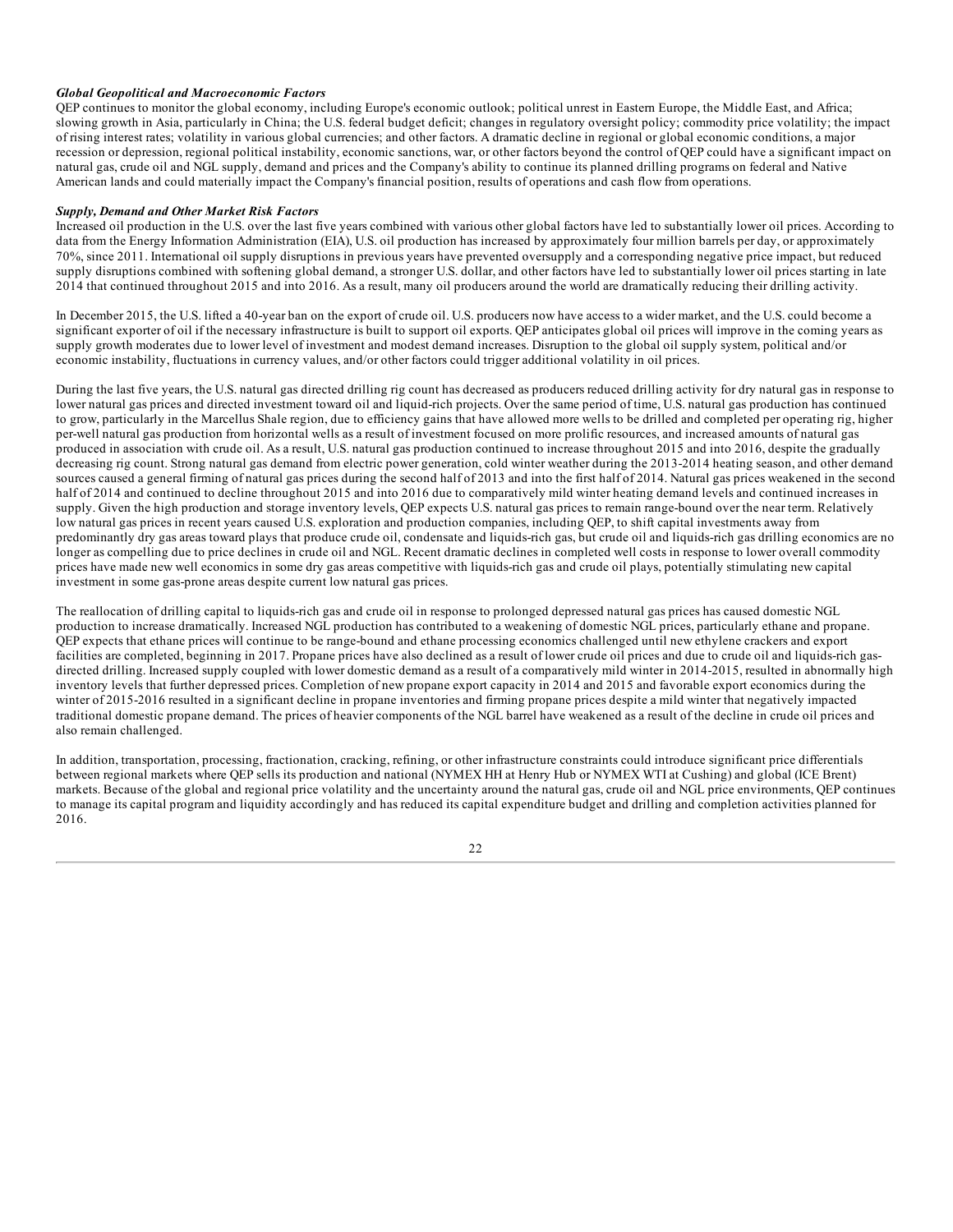#### *Potential for Future Asset Impairments*

The carrying value of the Company's properties is sensitive to declines in natural gas, crude oil and NGL prices. The value of these assets are at risk of impairment if future natural gas, crude oil and/or NGL prices decline and/or drilling and completion costs increase. The cash flow model that the Company uses to assess proved properties for impairment includes numerous assumptions, such as management's estimates of future gas, oil and NGL production, market outlook on forward commodity prices, operating and development costs, and discount rates. During the three months ended March 31, 2016, the Company recorded impairments of \$1,182.4 million, of which \$1,167.9 million was related to impairments of proved properties due to lower future prices, primarily in Pinedale, \$10.8 million was related to expiring leaseholds on unproved properties and \$3.7 million was related to an impairment of goodwill. During the three months ended March 31, 2015, impairments were \$20.0 million, of which \$19.4 million was related to proved properties due to lower future prices and \$0.6 million was related to expiring leaseholds on unproved properties. If commodity prices decline during 2016, there could be additional impairment charges to our oil and gas assets or other investments.

#### *Multi-Well Pad Drilling*

To reduce the costs of well location construction and rig mobilization and demobilization and to obtain other efficiencies, QEP utilizes multi-well pad drilling where practical. In certain of our producing areas, wells drilled on a pad are not brought into production until all wells on the pad are drilled and cased and the drilling rig is moved from the location. As a result, multi-well pad drilling delays the commencement of production. In addition, existing wells that offset new wells being completed by QEP or offset operators may need to be temporarily shut-in during the completion process. Such delays and well shut-ins have caused and may continue to cause volatility in QEP's quarterly operating results.

# *Critical Accounting Estimates*

QEP's significant accounting policies are described in Item 7 of Part II of its 2015 Annual Report on Form 10-K. The Company's Condensed Consolidated Financial Statements are prepared in accordance with GAAP. The preparation of the Company's Condensed Consolidated Financial Statements requires management to make assumptions and estimates that affect the reported results of operations and financial position. QEP's accounting policies on oil and gas reserves, successful efforts accounting for oil and gas operations, impairment of long-lived assets, asset retirement obligations, revenue recognition, litigation and other contingencies, environmental obligations, derivative contracts, pension and other postretirement benefits, share-based compensation, income taxes and purchase price allocations, among others, may involve a high degree of complexity and judgment on the part of management.

#### *Drilling Activity*

The following table presents operated and non-operated well completions for the three months ended March 31, 2016:

|                           |                          | Operated Completions |                          | Non-operated Completions |
|---------------------------|--------------------------|----------------------|--------------------------|--------------------------|
|                           | Gross<br>Net             |                      | Gross                    | Net                      |
| <b>Northern Region</b>    |                          |                      |                          |                          |
| Pinedale                  | $\overline{\phantom{a}}$ | __                   | $\overline{\phantom{a}}$ | __                       |
| Williston Basin           | 17                       | 16.8                 | 3                        | 0.0                      |
| Uinta Basin               | 8                        | 8.0                  | $\mathcal{L}$            | 0.0                      |
| Other Northern            |                          |                      |                          |                          |
| <b>Southern Region</b>    |                          |                      |                          |                          |
| Haynesville/Cotton Valley |                          | --                   |                          | 1.1                      |
| Permian Basin             | π                        | 6.7                  | __                       | __                       |
| Other Southern            |                          |                      |                          |                          |

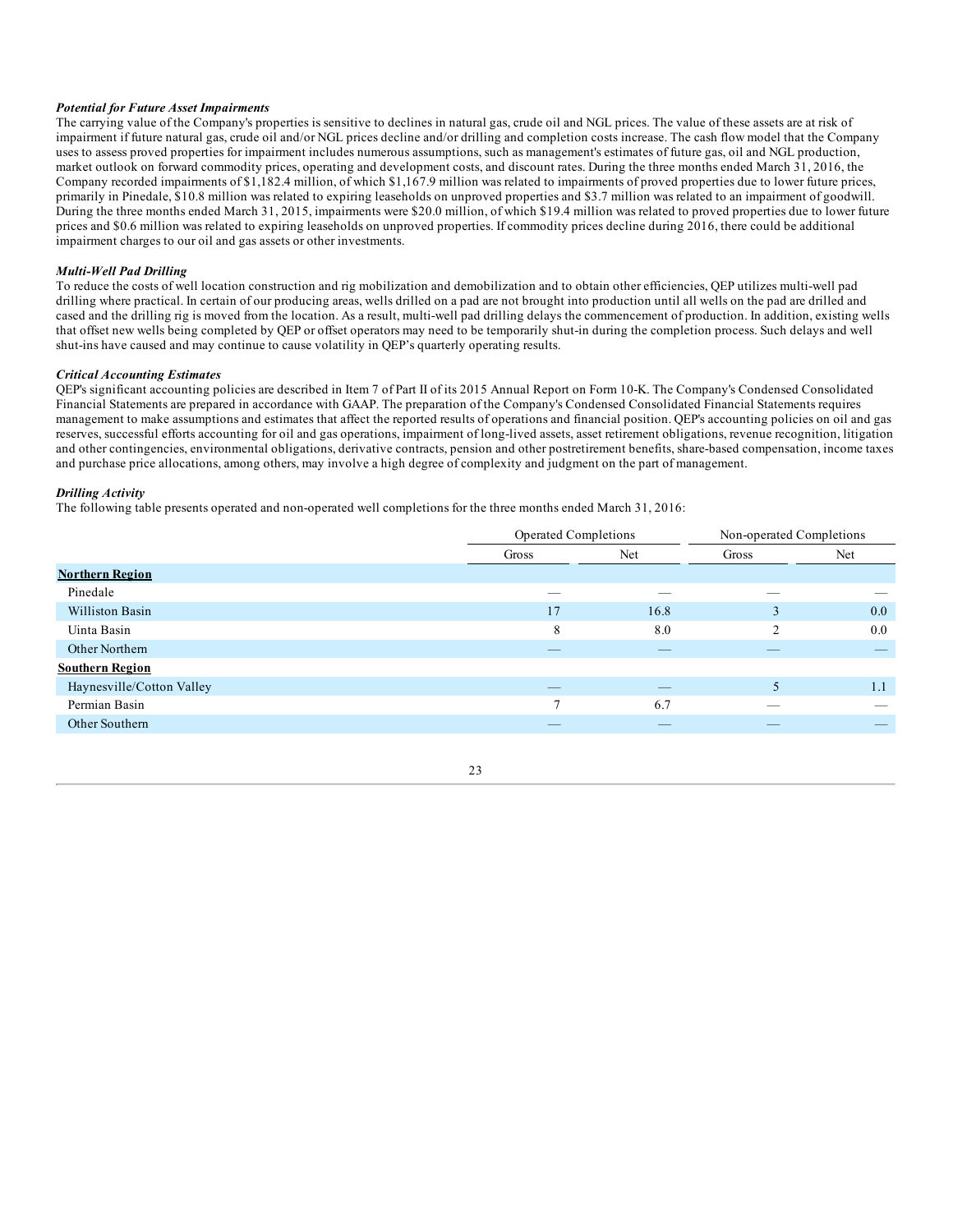The following table presents operated and non-operated wells drilling or waiting on completion at March 31, 2016:

|                           |          | Operated                 |                       |      | Non-operated |            |                |                       |  |  |  |
|---------------------------|----------|--------------------------|-----------------------|------|--------------|------------|----------------|-----------------------|--|--|--|
|                           | Drilling |                          | Waiting on completion |      |              | Drilling   |                | Waiting on completion |  |  |  |
|                           | Gross    | Net                      | Gross                 | Net  | Gross        | <b>Net</b> |                | Net.                  |  |  |  |
| <b>Northern Region</b>    |          |                          |                       |      |              |            |                |                       |  |  |  |
| Pinedale                  | 5        | 1.6                      | 31                    | 18.9 |              |            |                |                       |  |  |  |
| <b>Williston Basin</b>    | 9        | 8.7                      | 20                    | 17.0 | 3            | 0.5        | 26             | 1.1                   |  |  |  |
| Uinta Basin               |          |                          |                       |      |              |            |                | 0.0                   |  |  |  |
| Other Northern            |          |                          |                       |      |              |            |                |                       |  |  |  |
| <b>Southern Region</b>    |          |                          |                       |      |              |            |                |                       |  |  |  |
| Haynesville/Cotton Valley |          |                          |                       |      | 3            | 0.5        | 5              | 0.4                   |  |  |  |
| Permian Basin             |          | $\overline{\phantom{a}}$ | 4                     | 4.0  |              | __         |                |                       |  |  |  |
| Other Southern            |          |                          |                       |      |              |            | $\overline{2}$ | 0.0                   |  |  |  |

The term "gross" refers to all wells or acreage in which QEP has at least a partial working interest and the term "net" refers to QEP's ownership represented by that working interest. Each gross well completed in more than one producing zone is counted as a single well. QEP typically utilizes multi-well pad drilling where practical. Wells drilled are not brought into production until all wells on the pad are drilled and completed and the drilling rig is moved from the location. QEP sometimes suspends completion activities due to adverse weather conditions, operational factors or other macroeconomic circumstances, such as low commodity prices. As a result, QEP had 55 gross operated wells waiting on completion as of March 31, 2016.

# **RESULTS OF OPERATIONS**

#### **Net Income**

QEP generated net loss during the first quarter of 2016 of \$863.8 million, or \$4.55 per diluted share, compared to net loss of \$55.6 million, or \$0.32 per diluted share, in the first quarter of 2015. QEP's increase in net loss was primarily due to an increase in impairment expense of \$1,162.4 million, a 31% decrease in average field-level prices, a \$44.6 million increase in depreciation, depletion and amortization and a \$40.0 million decrease in realized derivative gains. These changes were partially offset by a 10% increase in natural gas equivalent production, a \$10.0 million decrease in unrealized derivative losses and lower operating expenses in the first quarter of 2016 compared to the first quarter of 2015.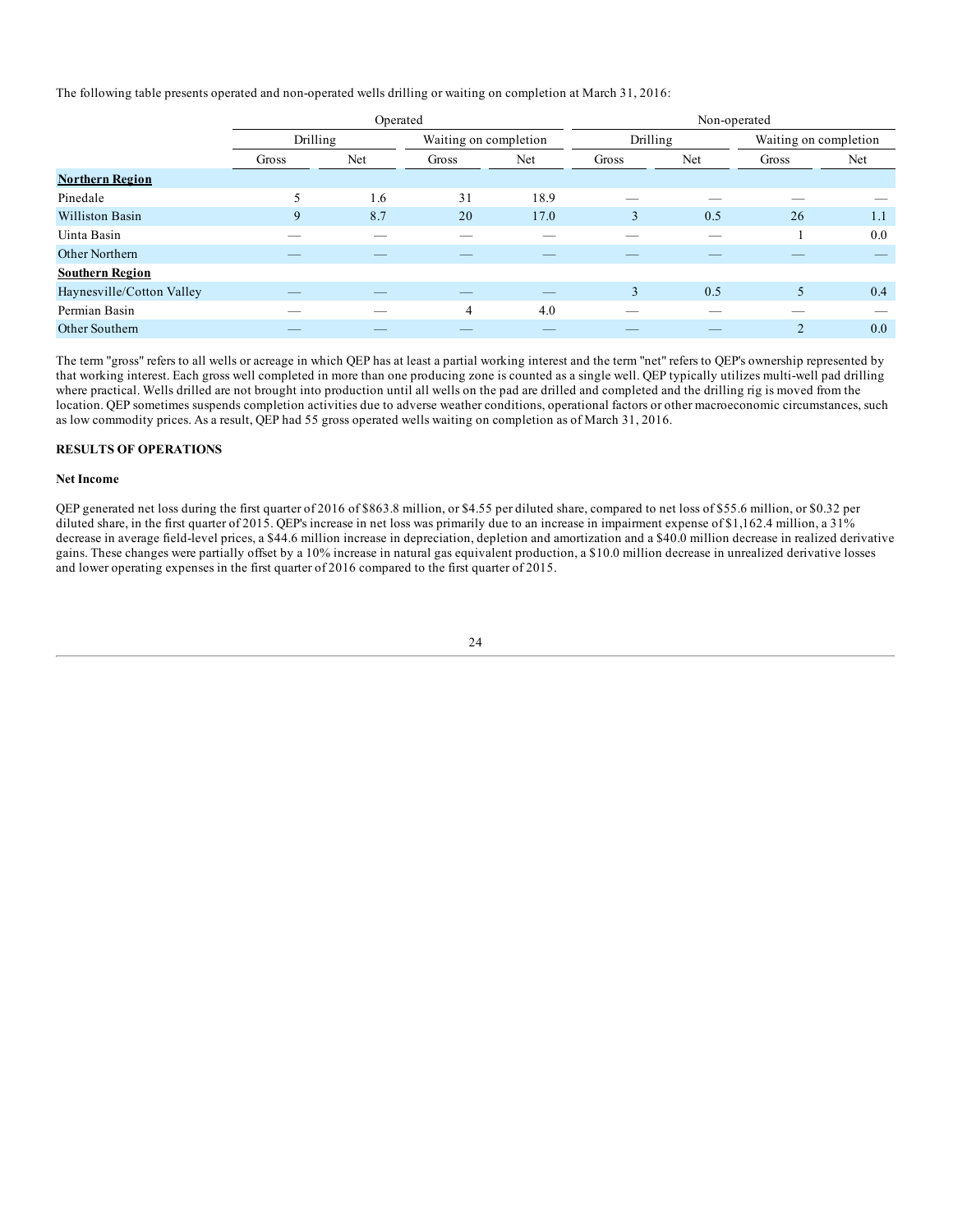# **Adjusted EBITDA**

**\_\_\_\_\_\_\_\_\_\_\_\_\_\_\_\_\_\_\_\_\_\_\_\_\_\_\_\_**

Management believes Adjusted EBITDA (a non-GAAP measure) is an important measure of the Company's financial and operating performance that allows investors to understand how management evaluates financial performance to make operating decisions and allocate resources. Management defines Adjusted EBITDA as earnings before interest, income taxes, depreciation, depletion and amortization (EBITDA), adjusted to exclude changes in fair value of derivative contracts, exploration expenses, gains and losses from asset sales, impairment, and certain other non-cash and/or non-recurring items.

|                                                | Three Months Ended March 31, |               |        |  |  |
|------------------------------------------------|------------------------------|---------------|--------|--|--|
|                                                | 2016<br>2015                 |               |        |  |  |
|                                                |                              | (in millions) |        |  |  |
| Net income (loss)                              | \$<br>$(863.8)$ \$           |               | (55.6) |  |  |
| Interest expense                               | 36.7                         |               | 36.8   |  |  |
| Interest and other (income) expense            | (2.3)                        |               | 2.6    |  |  |
| Income tax provision (benefit)                 | (498.9)                      |               | (31.5) |  |  |
| Depreciation, depletion and amortization       | 240.0                        |               | 195.4  |  |  |
| Unrealized (gain) loss on derivative contracts | 13.5                         |               | 23.5   |  |  |
| <b>Exploration</b> expenses                    | 0.3                          |               | 1.1    |  |  |
| Net (gain) loss from asset sales               | (0.5)                        |               | 30.5   |  |  |
| Impairment                                     | 1,182.4                      |               | 20.0   |  |  |
| Other $(1)$                                    | 7.7                          |               |        |  |  |
| <b>Adjusted EBITDA</b>                         | 115.1                        |               | 222.8  |  |  |

(1) Reflects additional legal expenses that the Company believes do not reflect expected future operating performance or provide meaningful comparisons to past operating performance and therefore they have been excluded from the calculation of Adjusted EBITDA.

Adjusted EBITDA decreased to \$115.1 million in the first quarter of 2016 from \$222.8 million in the first quarter of 2015, due to a 31% decrease in the average equivalent field-level prices and lower realized gains on derivative contracts, partially offset by a 10% increase in natural gas equivalent production.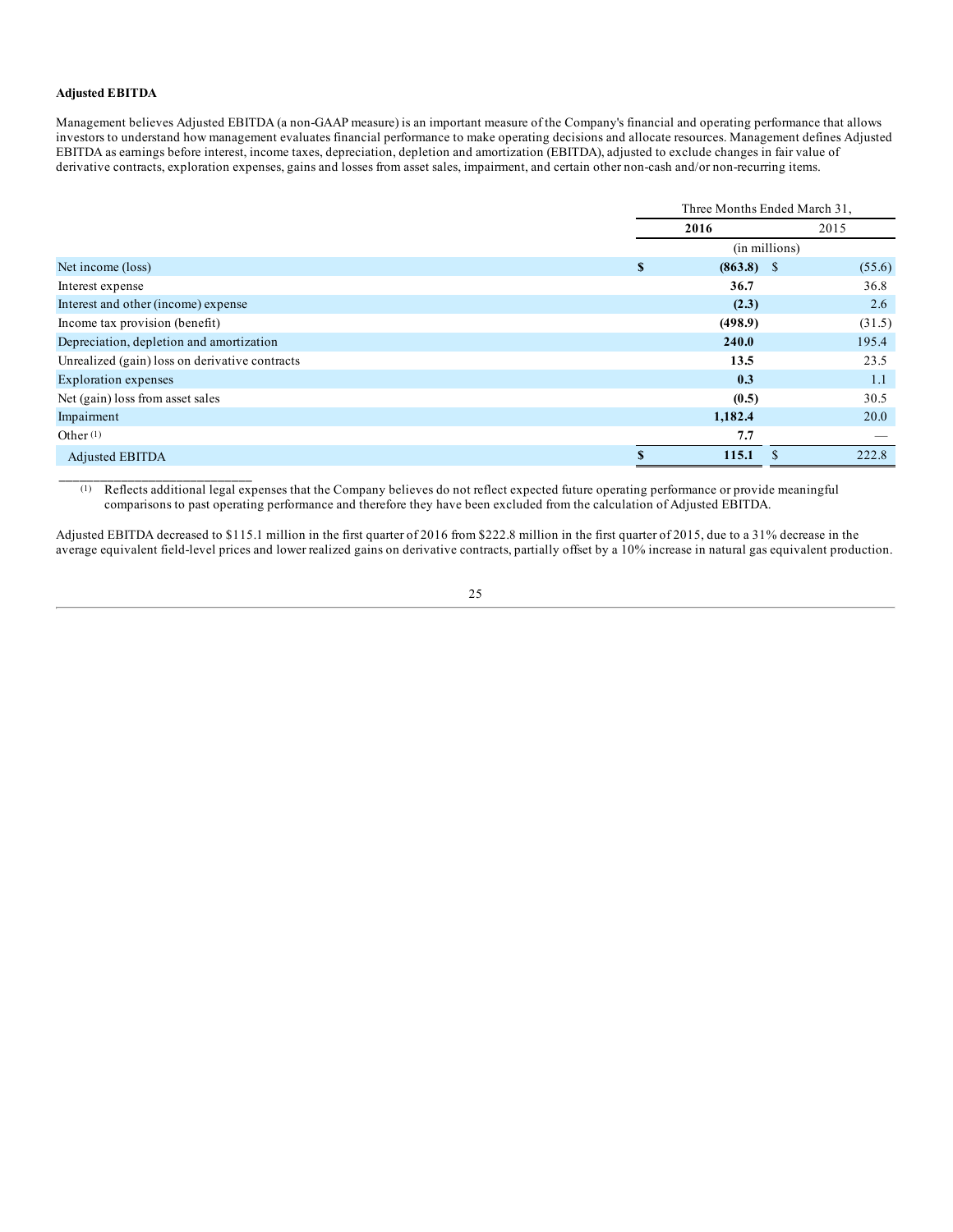# **Revenue, Volume and Price Variance Analysis**

The following table shows volume and price related changes for each of QEP's major revenue categories for the three months ended March 31, 2016, compared to the three months ended March 31, 2015:

|                                            | Gas    | Oil    |               | <b>NGL</b> | Total   |
|--------------------------------------------|--------|--------|---------------|------------|---------|
|                                            |        |        | (in millions) |            |         |
| <b>Production revenues</b>                 |        |        |               |            |         |
| Three months ended March 31, 2015 revenues | 122.0  | 178.8  |               | 19.1       | 319.9   |
| Changes associated with volumes (1)        | 2.3    | 27.7   |               | 8.4        | 38.4    |
| Changes associated with prices $(2)$       | (39.2) | (62.7) |               | (13.9)     | (115.8) |
| Three months ended March 31, 2016 revenues | 85.1   | 143.8  |               | 13.6       | 242.5   |

**\_\_\_\_\_\_\_\_\_\_\_\_\_\_\_\_\_\_\_\_\_\_\_\_\_\_\_\_** (1) The revenue variance attributed to the change in volume is calculated by multiplying the change in volumes from the three months ended March 31, 2016, as compared to the three months ended March 31, 2015, by the average field-level price for the three months ended March 31, 2015.

(2) The revenue variance attributed to the change in price is calculated by multiplying the change in average field-level prices from the three months ended March 31, 2016, as compared to the three months ended March 31, 2015, by volumes for the three months ended March 31, 2016. Pricing changes are driven by changes in commodity field-level prices, excluding the impact from commodity derivatives.

*Total Volumes and Prices*

|                                      | Three Months Ended March 31, |      |                       |                        |  |  |  |
|--------------------------------------|------------------------------|------|-----------------------|------------------------|--|--|--|
|                                      |                              | 2016 | 2015                  | Change                 |  |  |  |
| <b>Production volumes (Bcfe)</b>     |                              |      |                       |                        |  |  |  |
| <b>Northern Region</b>               |                              |      |                       |                        |  |  |  |
| Pinedale                             |                              | 25.2 | 21.8                  | 3.4                    |  |  |  |
| Williston Basin                      |                              | 29.4 | 25.4                  | 4.0                    |  |  |  |
| Uinta Basin                          |                              | 7.3  | 6.9                   | 0.4                    |  |  |  |
| Other Northern                       |                              | 2.3  | 2.7                   | (0.4)                  |  |  |  |
| <b>Southern Region</b>               |                              |      |                       |                        |  |  |  |
| Haynesville/Cotton Valley            |                              | 9.1  | 11.7                  | (2.6)                  |  |  |  |
| Permian Basin                        |                              | 9.1  | 4.9                   | 4.2                    |  |  |  |
| Other Southern                       |                              | 0.3  | 1.8                   | (1.5)                  |  |  |  |
| Total production                     |                              | 82.7 | 75.2                  | 7.5                    |  |  |  |
| Total equivalent prices (per Mcfe)   |                              |      |                       |                        |  |  |  |
| Average equivalent field-level price | $\mathbf{s}$                 | 2.93 | <sup>\$</sup><br>4.25 | <sup>S</sup><br>(1.32) |  |  |  |
| Commodity derivative impact          |                              | 0.75 | 1.36                  | (0.61)                 |  |  |  |
| Net realized equivalent price        | $\mathbf{s}$                 | 3.68 | \$<br>5.61            | $\mathbb{S}$<br>(1.93) |  |  |  |

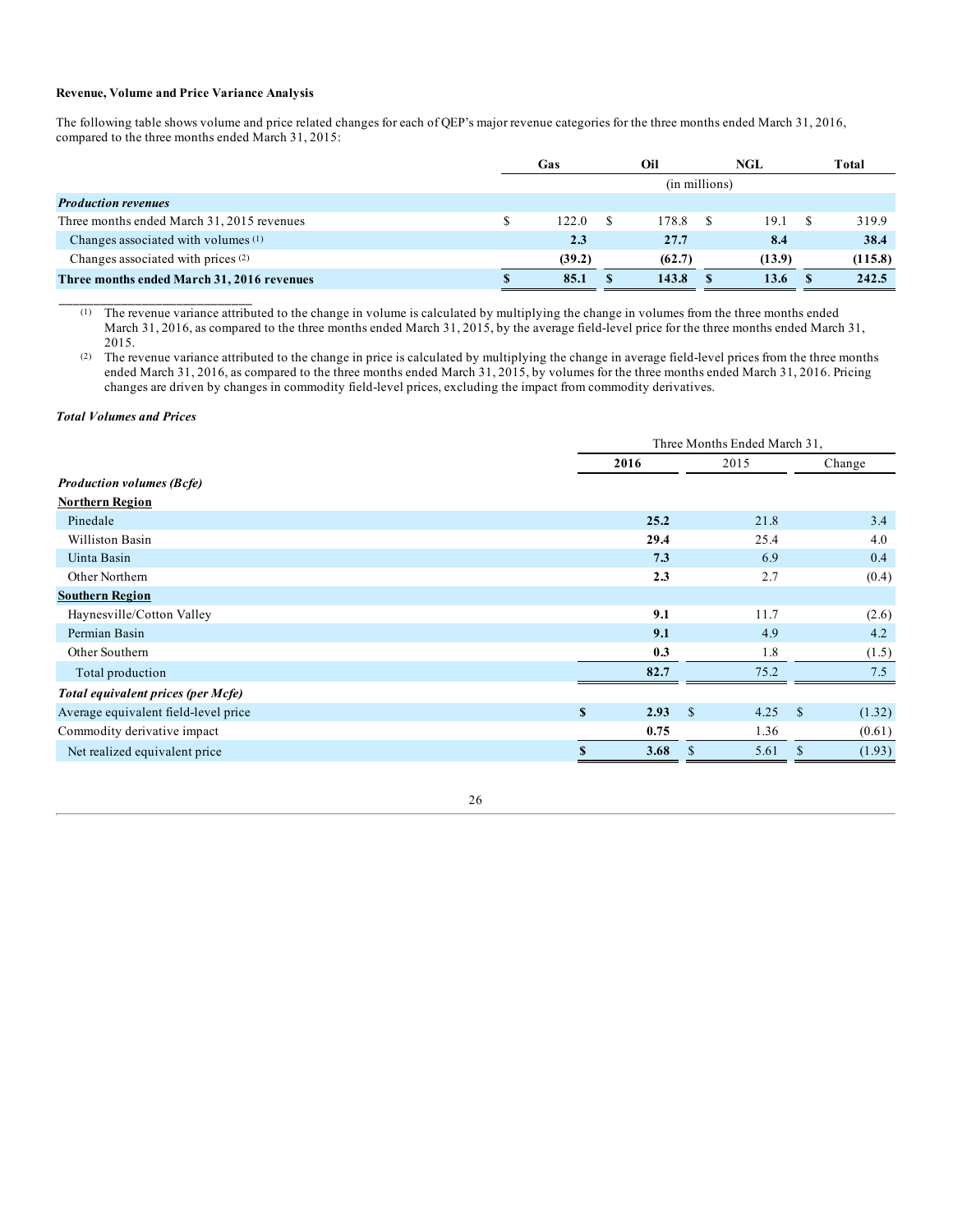#### *Gas Volumes and Prices*

|                                     |              | Three Months Ended March 31, |            |               |        |  |  |
|-------------------------------------|--------------|------------------------------|------------|---------------|--------|--|--|
|                                     | 2016         |                              | 2015       |               | Change |  |  |
| <b>Gas production volumes (Bcf)</b> |              |                              |            |               |        |  |  |
| <b>Northern Region</b>              |              |                              |            |               |        |  |  |
| Pinedale                            |              | 21.7                         | 19.0       |               | 2.7    |  |  |
| <b>Williston Basin</b>              |              | 3.2                          | 2.7        |               | 0.5    |  |  |
| Uinta Basin                         |              | 5.8                          | 4.9        |               | 0.9    |  |  |
| Other Northern                      |              | 2.0                          | 2.4        |               | (0.4)  |  |  |
| <b>Southern Region</b>              |              |                              |            |               |        |  |  |
| Haynesville/Cotton Valley           |              | 9.1                          | 11.6       |               | (2.5)  |  |  |
| Permian Basin                       |              | 1.4                          | 0.7        |               | 0.7    |  |  |
| Other Southern                      |              | 0.2                          | 1.3        |               | (1.1)  |  |  |
| Total production                    |              | 43.4                         | 42.6       |               | 0.8    |  |  |
| Gas prices (per Mcf)                |              |                              |            |               |        |  |  |
| Northern Region                     | \$           | 1.98                         | \$<br>2.85 | <sup>\$</sup> | (0.87) |  |  |
| Southern Region                     |              | 1.91                         | 2.89       |               | (0.98) |  |  |
|                                     |              |                              |            |               |        |  |  |
| Average field-level price           |              | 1.96                         | 2.87       |               | (0.91) |  |  |
| Commodity derivative impact         |              | 0.50                         | 0.42       |               | 0.08   |  |  |
| Net realized price                  | $\mathbf{s}$ | 2.46                         | 3.29<br>S  | $\mathbb{S}$  | (0.83) |  |  |

Gas revenues decreased \$36.9 million, or 30%, in the first quarter of 2016 compared to the first quarter of 2015, due to lower field-level prices, partially offset by higher gas production. Average field-level gas prices decreased 32% in the first quarter of 2016 compared to the first quarter of 2015 driven by a decrease in average NYMEX-HH natural gas prices for the comparable period. The 2% increase in production volumes was primarily driven by comparatively strong well completions in Pinedale and the Uinta, Permian and Williston basins. These production increases were partially offset by a production decrease in Haynesville/Cotton Valley due to the continued suspension of QEP's operated drilling program and the continued divestitures of non-core Other Southern properties.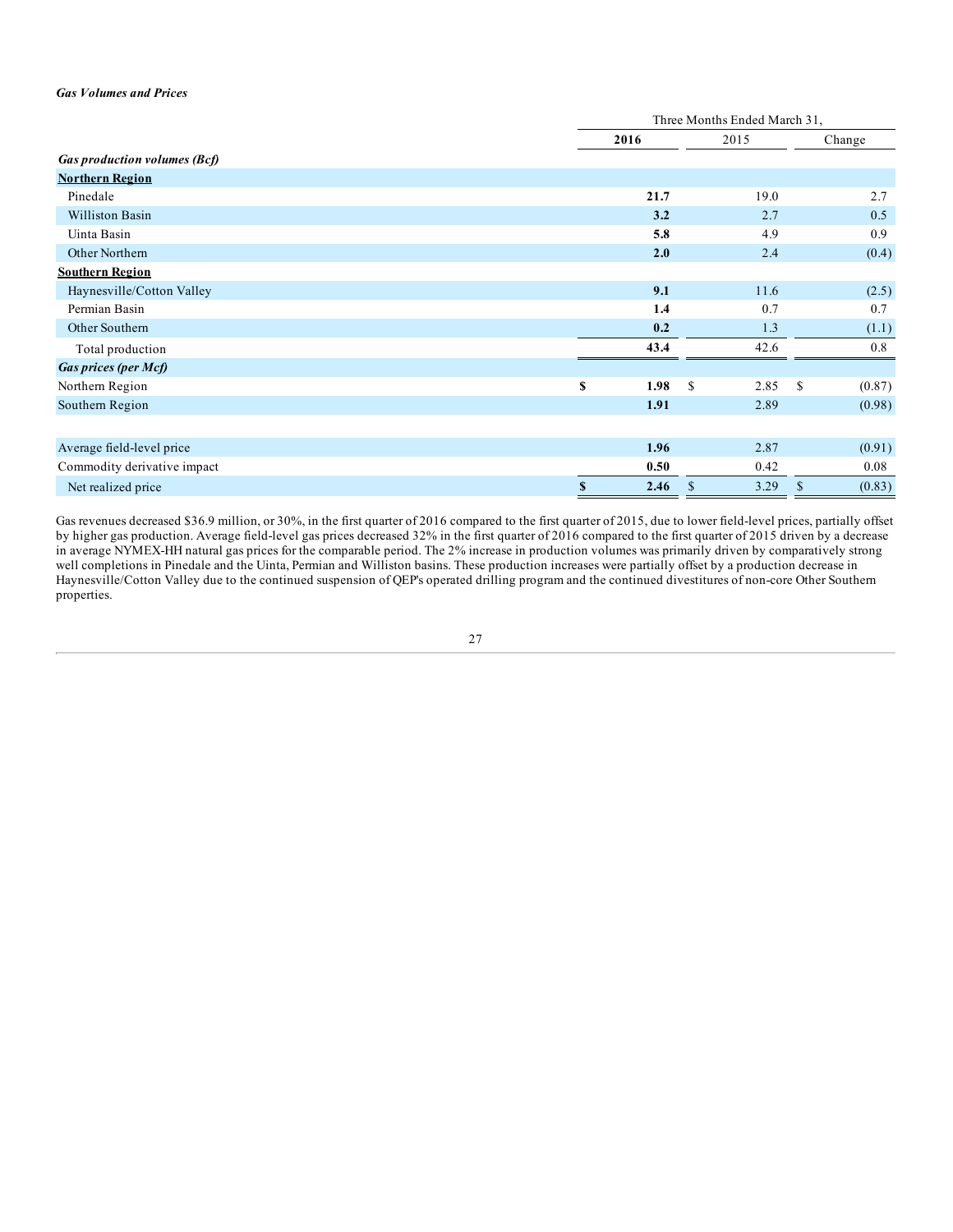#### *Oil Volumes and Prices*

|                               |      | Three Months Ended March 31, |               |         |               |         |  |
|-------------------------------|------|------------------------------|---------------|---------|---------------|---------|--|
|                               | 2016 |                              |               | 2015    |               | Change  |  |
| Oil production volumes (Mbbl) |      |                              |               |         |               |         |  |
| <b>Northern Region</b>        |      |                              |               |         |               |         |  |
| Pinedale                      |      | 176.3                        |               | 145.5   |               | 30.8    |  |
| <b>Williston Basin</b>        |      | 3,718.0                      |               | 3,431.5 |               | 286.5   |  |
| Uinta Basin                   |      | 208.3                        |               | 221.6   |               | (13.3)  |  |
| Other Northern                |      | 36.4                         |               | 45.1    |               | (8.7)   |  |
| <b>Southern Region</b>        |      |                              |               |         |               |         |  |
| Haynesville/Cotton Valley     |      | 6.6                          |               | 7.8     |               | (1.2)   |  |
| Permian Basin                 |      | 1,019.4                      |               | 571.8   |               | 447.6   |  |
| Other Southern                |      | 11.4                         |               | 58.1    |               | (46.7)  |  |
| Total production              |      | 5,176.4                      |               | 4,481.4 |               | 695.0   |  |
| Oil prices (per bbl)          |      |                              |               |         |               |         |  |
| Northern Region               | \$   | 26.72                        | <sup>\$</sup> | 38.75   | <sup>\$</sup> | (12.03) |  |
| Southern Region               |      | 31.99                        |               | 46.76   |               | (14.77) |  |
|                               |      |                              |               |         |               |         |  |
| Average field-level price     |      | 27.77                        |               | 39.89   |               | (12.12) |  |
| Commodity derivative impact   |      | 7.87                         |               | 18.75   |               | (10.88) |  |
| Net realized price            | \$   | 35.64                        | S             | 58.64   | $\mathbf{s}$  | (23.00) |  |

Oil revenues decreased \$35.0 million, or 20%, in the first quarter of 2016 compared to the first quarter of 2015, due to lower average field-level prices, partially offset by higher volumes. Average field-level oil prices decreased 30% in the first quarter of 2016 compared to the first quarter of 2015 driven by a decrease in average NYMEX-WTI and ICE Brent oil prices for the comparable periods. The 16% increase in production volumes was primarily driven by increases in the Permian and Williston basins due to continued development drilling. These production increases were partially offset by a production decrease in Other Southern due to the continued divestitures of non-core properties.

#### *NGL Volumes and Prices*

|                                      | Three Months Ended March 31, |         |      |       |               |         |  |
|--------------------------------------|------------------------------|---------|------|-------|---------------|---------|--|
|                                      |                              | 2016    | 2015 |       |               | Change  |  |
| <b>NGL</b> production volumes (Mbbl) |                              |         |      |       |               |         |  |
| <b>Northern Region</b>               |                              |         |      |       |               |         |  |
| Pinedale                             |                              | 402.0   |      | 313.0 |               | 89.0    |  |
| <b>Williston Basin</b>               |                              | 639.5   |      | 358.8 |               | 280.7   |  |
| Uinta Basin                          |                              | 44.3    |      | 109.4 |               | (65.1)  |  |
| Other Northern                       |                              | 3.7     |      | 2.7   |               | 1.0     |  |
| <b>Southern Region</b>               |                              |         |      |       |               |         |  |
| Haynesville/Cotton Valley            |                              | 8.4     |      | 7.1   |               | 1.3     |  |
| Permian Basin                        |                              | 262.1   |      | 119.8 |               | 142.3   |  |
| Other Southern                       |                              | 5.0     |      | 36.6  |               | (31.6)  |  |
| Total production                     |                              | 1,365.0 |      | 947.4 |               | 417.6   |  |
| <b>NGL</b> prices (per bbl)          |                              |         |      |       |               |         |  |
| Northern Region                      | \$                           | 10.37   | \$   | 21.25 | S             | (10.88) |  |
| Southern Region                      |                              | 8.40    |      | 14.53 |               | (6.13)  |  |
|                                      |                              |         |      |       |               |         |  |
| Average field-level price            |                              | 9.97    |      | 20.09 |               | (10.12) |  |
| Commodity derivative impact          |                              |         |      |       |               |         |  |
| Net realized price                   | $\mathbf{s}$                 | 9.97    |      | 20.09 | $\mathcal{S}$ | (10.12) |  |
|                                      |                              |         |      |       |               |         |  |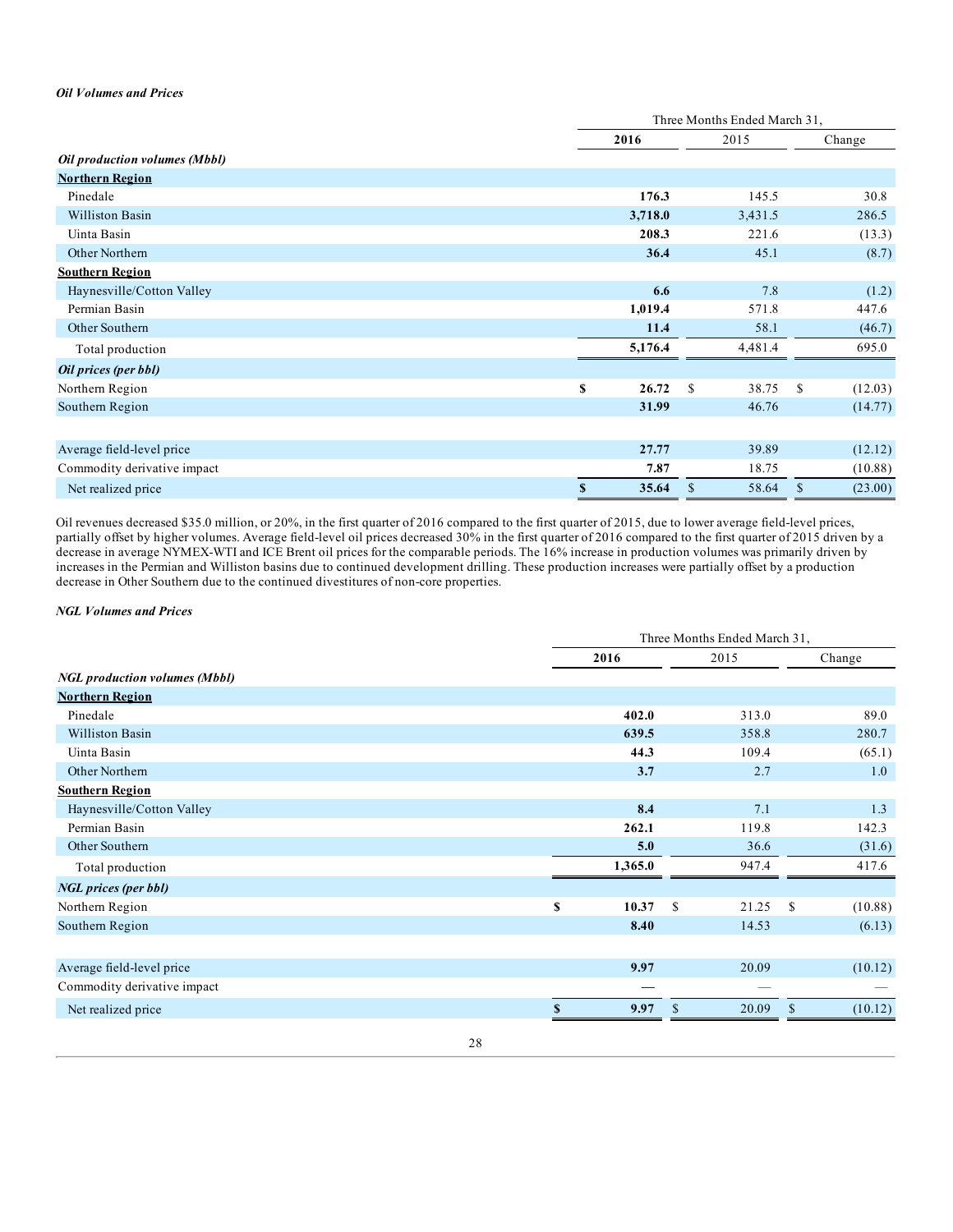NGL revenues decreased \$5.5 million, or 29%, during the first quarter of 2016 compared to the first quarter of 2015, due to lower average field-level prices, partially offset by increased production volumes. NGL prices decreased 50% during the first quarter of 2016 compared to the first quarter of 2015, which was driven by a significant decrease in the pricing of the NGL components, particularly the heavier components, which have weakened as a result of the decline in crude oil prices. The 44% increase in production volumes was primarily a result of increased development drilling and well completions in the Pinedale and the Williston and Permian basins, partially offset by a decrease in production in the Uinta Basin due to refrigeration processing of gas in the first quarter of 2016 compared to cryogenic processing in the first quarter of 2015.

#### *Resale Margin*

QEP purchases and resells gas and oil primarily to mitigate losses on unutilized capacity related to firm transportation commitments and storage activities. The difference between the price of products purchased and sold, net of transportation costs, creates a resale margin that represents a gain or loss for the Company. The following table is a summary of QEP's financial results from its resale activities.

|                                                           | Three Months Ended March 31, |  |               |  |         |  |  |  |
|-----------------------------------------------------------|------------------------------|--|---------------|--|---------|--|--|--|
|                                                           | 2016                         |  | 2015          |  | Change  |  |  |  |
|                                                           |                              |  | (in millions) |  |         |  |  |  |
| Purchased gas and oil sales                               | 16.5                         |  | 143.8         |  | (127.3) |  |  |  |
| Purchased gas and oil expense                             | (16.9)                       |  | (145.9)       |  | 129.0   |  |  |  |
| Realized gains (losses) on storage derivative instruments | 2.1                          |  | 2.5           |  | (0.4)   |  |  |  |
| Resale margin                                             | 1.7                          |  | 0.4           |  |         |  |  |  |

As a result of the termination of QEP Marketing agreements effective January 1, 2016, QEP is no longer the first purchaser of other working interest owner production. As such, QEP is reporting lower resale revenue and expenses in the first quarter of 2016 than it had in prior periods. For additional details, see Note 1 – Basis of Presentation in Part I, Item 1 of this Quarterly Report on Form 10-Q.

#### *Operating expenses*

The following table presents QEP production costs on a per unit of production basis:

|                                                          | Three Months Ended March 31, |  |            |  |        |  |
|----------------------------------------------------------|------------------------------|--|------------|--|--------|--|
|                                                          | 2016                         |  |            |  | Change |  |
|                                                          |                              |  | (per Mcfe) |  |        |  |
| Lease operating expense                                  | 0.73                         |  | 0.82       |  | (0.09) |  |
| Gas, oil and NGL transportation and other handling costs | 0.89                         |  | 0.87       |  | 0.02   |  |
| Production and property taxes                            | 0.22                         |  | 0.37       |  | (0.15) |  |
| Total production costs                                   | 1.84                         |  | 2.06       |  | (0.22) |  |

*Lease operating expense (LOE).* QEP's LOE was \$60.0 million, a decrease of \$1.8 million, or \$0.09 per Mcfe, during the first quarter of 2016 compared to the first quarter of 2015. The decrease was driven by a decrease in the Permian Basin as a result of lower chemical, maintenance, repairs and workover expenses and a decrease in Other Southern as a result of continued divestitures of non-core properties. Partially offsetting the decrease was an increase in the Williston Basin due to increased maintenance, repairs and workover expenses.

*Gas, oil and NGL transportation and other handling costs.* Gas, oil and NGL transportation and other handling costs were \$73.6 million, an increase of \$8.5 million, or \$0.02 per Mcfe, during the first quarter of 2016 compared to the first quarter of 2015. The \$8.5 million increase in expense was primarily attributable to an increase in Pinedale and the Permian and Williston basins due to an increase in production volumes and slightly higher rates. These increases were partially offset by a decrease in Haynesville/Cotton Valley due to declining production volumes and a rate decrease in the Uinta Basin which is a result of refrigeration processing of gas in the first quarter of 2016 compared to cryogenic processing in the first quarter of 2015.

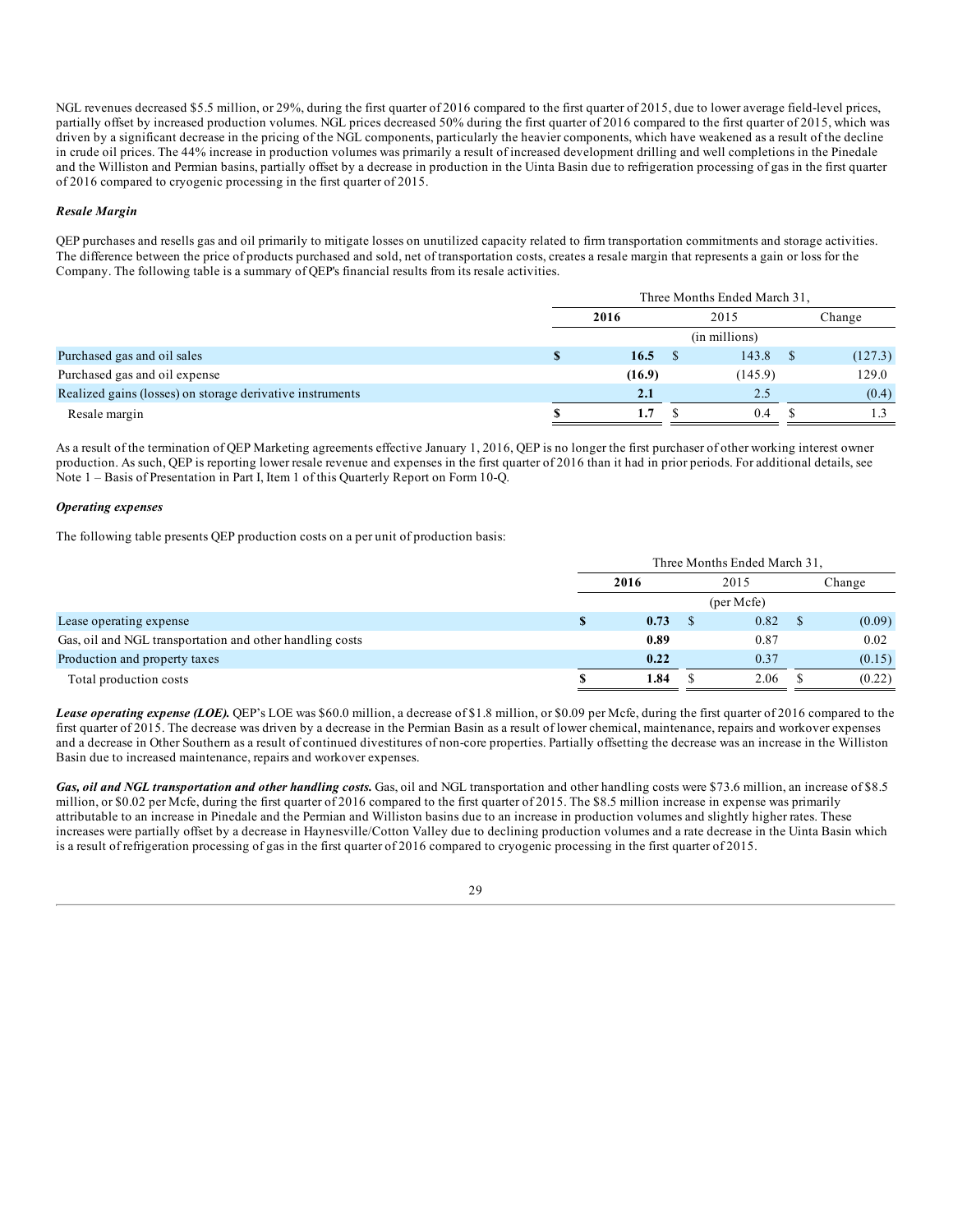*Production and property taxes.* In most states in which QEP operates, QEP pays production taxes based on a percentage of field-level revenue, except in Louisiana, where severance taxes are volume-based. Production and property taxes were \$17.8 million, a decrease of \$10.0 million, or \$0.15 per Mcfe, during the first quarter of 2016 primarily as a result of decreased gas, oil and NGL revenues from lower field-level prices and production tax refunds.

*Depreciation, depletion and amortization (DD&A).* DD&A expense was \$240.0 million, an increase of \$44.6 million in the first quarter of 2016 compared to the first quarter of 2015, due to increases in Pinedale and the Permian, Uinta and Williston basins. The increases in Pinedale and the Permian and Uinta basins were primarily due to increased depletion rates from lower year-end 2015 reserves, combined with increased production. The increase in the Williston Basin relates to increased production, partially offset by a decrease in the depletion rate due to an increase in year-end 2015 reserves.

*Impairment expense*. Impairment expense was \$1,182.4 million for the first quarter of 2016, of which \$1,167.9 million was related to proved properties due to lower future prices, \$10.8 million was related to expiring leaseholds on unproved properties and \$3.7 million was related to goodwill. Of the \$1,167.9 million impairment on proved properties, \$1,164.0 million related to Pinedale properties, \$3.5 million related to Other Northern properties and \$0.4 million related to Other Southern properties. Impairment expense was \$20.0 million for the first quarter of 2015, of which \$19.4 million was related to proved properties due to lower future prices and \$0.6 million was related to expiring leaseholds on unproved properties. Of the \$19.4 million impairment on proved properties, \$14.5 million related to Other Southern properties and \$4.9 million related to Other Northern properties.

*General and administrative expense (G&A).* During the first quarter of 2016, G&A expense was \$48.7 million, an increase of \$1.3 million, or 3%, compared to the first quarter of 2015, due to an increase in legal expenses in the first quarter of 2016, partially offset by a decrease in labor, benefits and other employee expenses.

*Net gain (loss) from asset sales.* QEP recognized a gain on the sale of assets of \$0.5 million during the first quarter of 2016 compared to a loss on sale of \$30.5 million in the first quarter of 2015. The gain on sale of assets in the first quarter of 2016 was primarily related to continued divestitures of non-core Other Southern properties. The loss on sale of assets recognized during the first quarter of 2015 was primarily due to \$28.6 million in post-closing adjustments related to QEP Energy's sale of its interest in non-core Other Southern properties in 2014.

#### *Non-operating expenses*

*Realized and unrealized gains (losses) on derivative contracts.* Gains and losses on derivative contracts are comprised of both realized and unrealized gains and losses on QEP's commodity derivative contracts, which are marked-to-market each quarter. During the first quarter of 2016, gains on commodity derivative contracts were \$50.9 million, of which \$64.4 million were realized gains and \$13.5 million were unrealized losses. During the first quarter of 2015, gains on commodity derivative contracts were \$80.9 million, of which \$104.4 million were realized gains, partially offset by \$23.5 million of unrealized losses.

*Interest expense.* Interest expense was flat during the three months ended March 31, 2016, compared to the three months ended March 31, 2015, due to consistent average outstanding debt levels for the comparable periods.

*Income tax (provision) benefit.* Income tax benefit was \$498.9 million during the first quarter of 2016 compared to \$31.5 million of benefit during the first quarter of 2015. The income tax rate was 36.6% during the first quarter of 2016 compared to a rate of 36.2% during the first quarter of 2015. The increase in income tax rate was primarily the result of an increase in the state tax rate due to a change in the composition of income between subsidiaries.

# **LIQUIDITY AND CAPITAL RESOURCES**

QEP plans to fund its development projects by employing a capital structure and financing strategy that will provide sufficient liquidity to withstand commodity price volatility. As a part of this strategy, QEP maintains a commodity price derivative strategy to reduce the financial impact of commodity price volatility and to provide some certainty to QEP's cash flows. In response to the current commodity price environment, QEP reduced drilling and completion activity, slowed production growth and preserved liquidity in 2015 and in the first quarter of 2016 and plan to continue these strategies for the remainder of 2016. In February 2016, the Board of Directors indefinitely suspended the payment of quarterly dividends and authorized issuance of additional shares of QEP common stock.

Generally, QEP funds its operations, capital expenditures and working capital requirements with cash flow from its operating activities and borrowings under its credit facility. To provide additional liquidity, QEP also periodically accesses debt and equity markets and sells non-core assets. In March 2016, QEP issued 37.95 million additional shares of common stock through

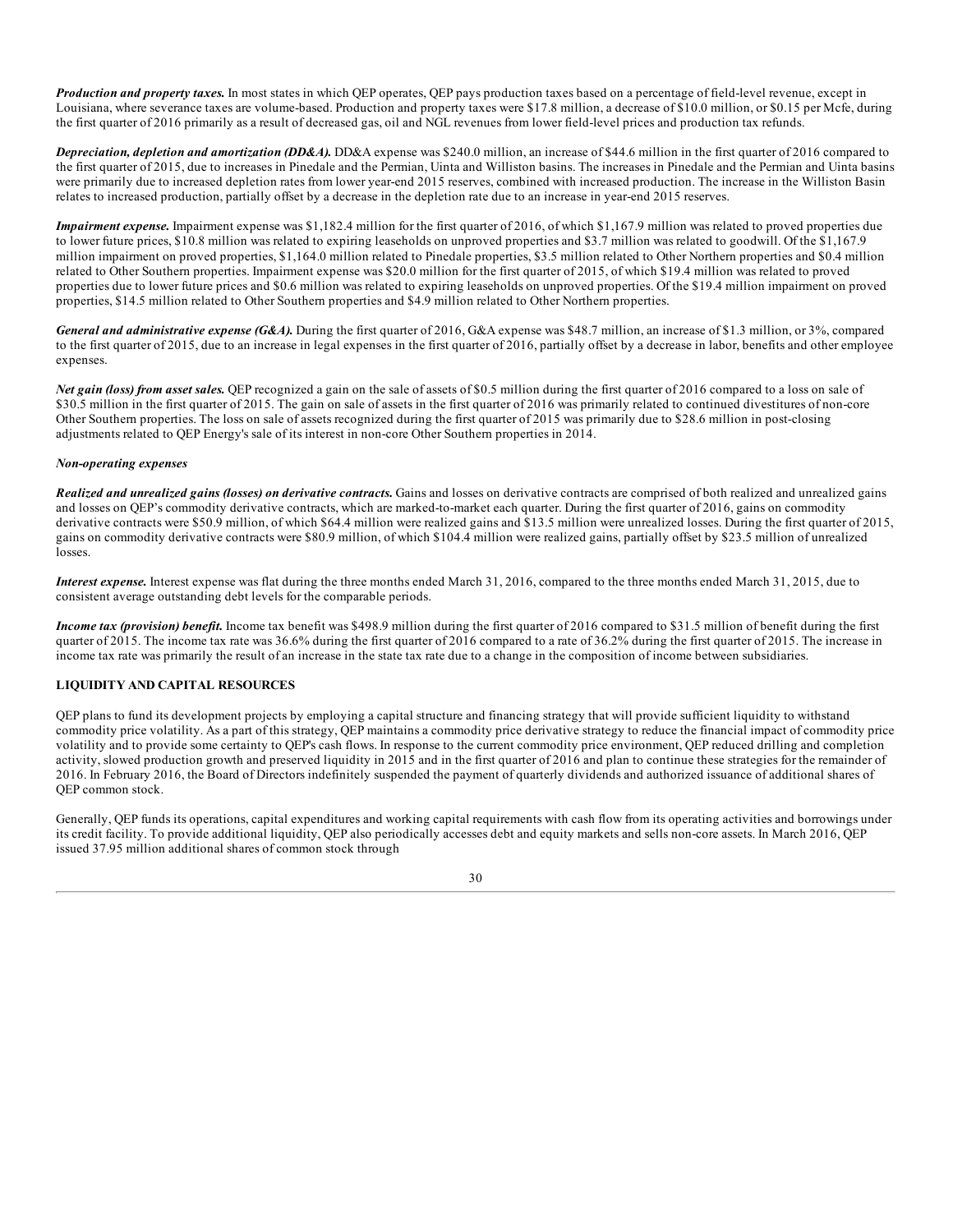a public equity offering and received net proceeds of approximately \$368.6 million. QEP expects to use the proceeds from this offering for general corporate purposes, which may include, among other things, reducing indebtedness, acquiring properties and funding a portion of the Company's exploration and production activities and working capital. The Company expects cash flow from operations, cash on hand and availability under its credit facility will be sufficient to fund the Company's planned capital expenditures, operating expenses and repayment of maturing debt during the next 12 months and the foreseeable future. To the extent actual operating results or actual commodity prices differ from the Company's assumptions, QEP's liquidity could be adversely affected.

The following table provides QEP's available liquidity and debt to equity ratio as of March 31, 2016 compared to December 31, 2015:

|                                                    | March 31, 2016                |   | December 31, 2015 |
|----------------------------------------------------|-------------------------------|---|-------------------|
|                                                    | $(in$ millions, except $\%$ ) |   |                   |
| Cash and cash equivalents                          | 616.4                         | S | 376.1             |
| Amount available under the OEP credit facility (1) | 1,797.2                       |   | 1,796.3           |
| Total liquidity                                    | 2,413.6                       |   | 2,172.4           |
| Total debt                                         | 2,192.9                       | S | 2,191.5           |
| Total common shareholders' equity                  | 3,457.7                       | S | 3,947.9           |
| Ratio of debt to total capital (2)                 | 39%                           |   | 36%               |

(1) See discussion of revolving credit facility below. Availability under QEP's credit facility is reduced by \$2.8 million and \$3.4 million of outstanding letters of credit as of March 31, 2016 and December 31, 2015, respectively.

(2) Defined as total debt divided by the sum of total debt plus common shareholders' equity.

#### *Credit Facility*

**\_\_\_\_\_\_\_\_\_\_\_\_\_\_\_\_\_\_\_\_\_\_\_\_\_\_\_\_**

QEP's revolving credit facility, which matures in December 2019, provides for loan commitments of \$1.8 billion from a group of financial institutions. The credit facility provides for borrowings at short-term interest rates and contains customary covenants and restrictions. The credit agreement contains financial covenants (as defined in the credit agreement) that limit the amount of debt the Company may incur and may limit the amount available to be drawn under the credit facility including: (i) a net funded debt to capitalization ratio that may not exceed 60%, (ii) a leverage ratio under which net funded debt may not exceed 4.25 times consolidated EBITDA (as defined in the credit agreement) for the fiscal quarters ending on and prior to December 31, 2017, and 3.75 times thereafter and (iii) a present value coverage ratio under which the present value of the Company's proved reserves must exceed net funded debt by 1.25 times at any time prior to January 1, 2018, and 1.50 times at any time on or after January 1, 2018.

As of March 31, 2016 and December 31, 2015, QEP had no borrowings outstanding under the credit facility, had \$2.8 million and \$3.4 million, respectively, in letters of credit outstanding under the credit facility, and was in compliance with the covenants under the credit agreement. As of April 22, 2016, QEP had no borrowings outstanding under the credit facility, had \$2.8 million of letters of credit outstanding under the credit facility and was in compliance with the covenants under the credit agreement.

#### *Senior Notes*

The Company's senior notes outstanding as of March 31, 2016, totaled \$2,221.8 million principal amount and are comprised of six issuances as follows:

- \$176.8 million 6.05% Senior Notes due September 2016;
- \$134.0 million 6.80% Senior Notes due April 2018;
- \$136.0 million 6.80% Senior Notes due March 2020;
- \$625.0 million 6.875% Senior Notes due March 2021;
- \$500.0 million 5.375% Senior Notes due October 2022; and
- \$650.0 million 5.25% Senior Notes due May 2023.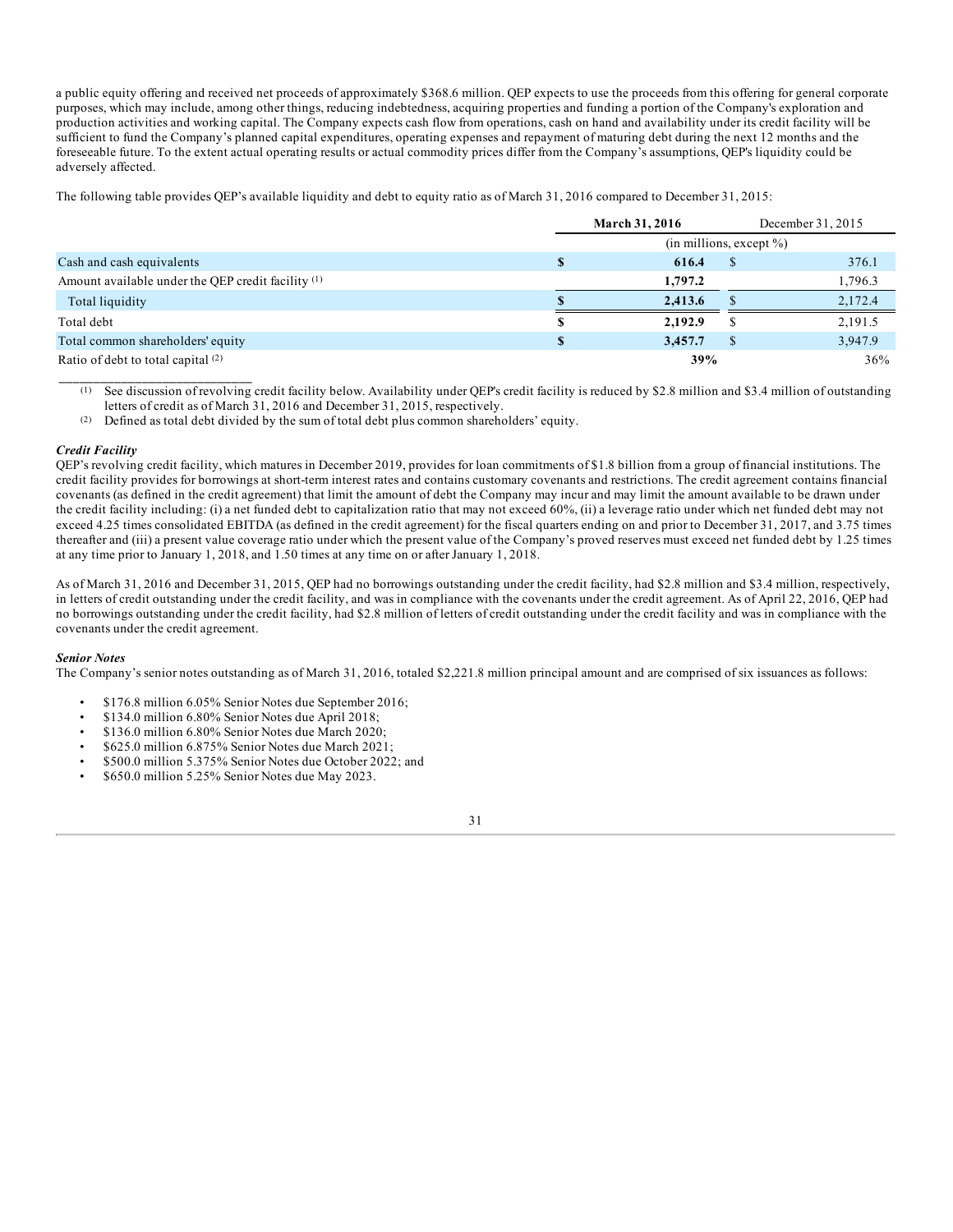#### **Cash Flow from Operating Activities**

Cash flows from operations are primarily affected by gas, oil and NGL production volumes and commodity prices (including the effects of settlements of the Company's derivative contracts) and by changes in working capital. QEP typically enters into commodity derivative transactions covering a substantial, but varying, portion of its anticipated future gas, oil and NGL production for the next 12 to 36 months.

Net cash from operating activities is presented below:

|                                                     | Three Months Ended March 31, |              |  |         |  |
|-----------------------------------------------------|------------------------------|--------------|--|---------|--|
|                                                     | 2015<br>2016                 |              |  | Change  |  |
|                                                     |                              |              |  |         |  |
| Net income (loss)                                   | (863.8)                      | $(55.6)$ \$  |  | (808.2) |  |
| Non-cash adjustments to net income (loss)           | 998.1                        | 275.6        |  | 722.5   |  |
| Changes in operating assets and liabilities         | (52.6)                       | (492.7)      |  | 440.1   |  |
| Net cash provided by (used in) operating activities | 81.7                         | $(272.7)$ \$ |  | 354.4   |  |

Net cash provided by operating activities was \$81.7 million during the first three months of 2016, which included a \$863.8 million net loss, \$998.1 million of non-cash adjustments to the net loss and a \$52.6 million decrease in operating assets and liabilities. Non-cash adjustments to the net loss primarily included impairment expense of \$1,182.4 million and DD&A expense of \$240.0 million, partially offset by a decrease in deferred income taxes of \$446.7 million. The decrease in operating assets and liabilities primarily included a decrease in accounts payable and accrued expenses of \$119.6 million and an increase in income taxes receivable of \$82.8 million, partially offset by a decrease in accounts receivable of \$135.0 million.

Net cash used in operating activities was \$272.7 million during the first three months of 2015, which included a \$55.6 million net loss, \$275.6 million of non-cash adjustments to the net loss and a \$492.7 million decrease in operating assets and liabilities. Non-cash adjustments to the net loss primarily included DD&A expense of \$195.4 million, net loss from asset sales of \$30.5 million, impairment expense of \$20.0 million and unrealized loss on derivative contracts of \$23.5 million. The decrease in operating assets and liabilities primarily related to a decrease in income taxes payable from the gain on the sale of our midstream assets; the income taxes related to such gain were paid in the first quarter of 2015.

#### **Cash Flow from Investing Activities**

A comparison of capital expenditures for the first three months of 2016 and 2015, are presented in the table below:

|                                                    |               | Three Months Ended<br>March 31,<br>2016<br>2015<br>Change |  |       |  |         |
|----------------------------------------------------|---------------|-----------------------------------------------------------|--|-------|--|---------|
|                                                    |               |                                                           |  |       |  |         |
|                                                    |               |                                                           |  |       |  |         |
|                                                    | (in millions) |                                                           |  |       |  |         |
| Property acquisitions                              | S.            | <b>21.0</b>                                               |  |       |  | 21.0    |
| Property, plant and equipment capital expenditures |               | 157.0                                                     |  | 282.9 |  | (125.9) |
| Total accrued capital expenditures                 |               | 178.0                                                     |  | 282.9 |  | (104.9) |
| Change in accruals and other non-cash adjustments  |               | 22.6                                                      |  | 59.2  |  | (36.6)  |
| Cash capital expenditures                          |               | 200.6                                                     |  | 342.1 |  | (141.5) |

In the first three months of 2016, on an accrual basis, the Company invested \$157.0 million on property, plant and equipment capital expenditures, a decrease of \$125.9 million compared to the first three months of 2015. In the first three months of 2016, QEP's capital expenditures were \$83.7 million in the Williston Basin, \$42.4 million in the Permian Basin, \$10.6 million in the Uinta Basin, \$9.9 million in Pinedale and \$9.1 million in Haynesville/Cotton Valley. In addition, in the first three months of 2016, QEP acquired various oil and gas properties, in the Williston and Permian basins, primarily to acquire additional interests in QEP's operated wells and the associated leasehold, for a total purchase price of \$21.0 million, of which \$14.8 million was cash and \$6.2 million was related to the settlement of an accounts receivable balance.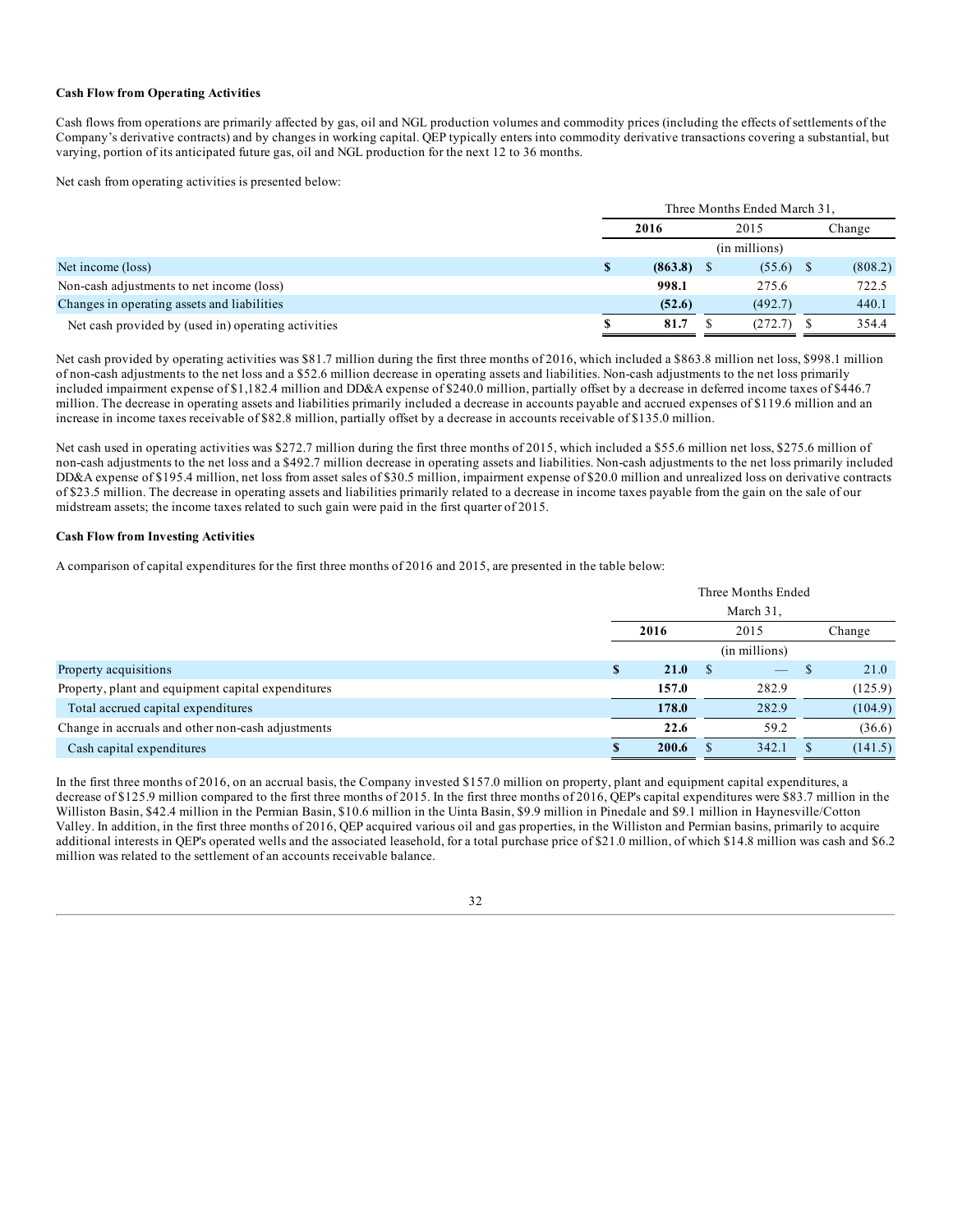<span id="page-34-0"></span>In the first three months of 2015, on an accrual basis, the Company invested \$282.9 million on property, plant and equipment capital expenditures, which included \$150.6 million in the Williston Basin, \$56.2 million in the Permian Basin, \$34.3 million in Pinedale, \$17.7 million in the Uinta Basin, and \$17.7 million in Haynesville/Cotton Valley.

In 2016, QEP has significantly reduced its planned capital expenditures for 2016 as compared to its capital expenditures in 2015. Due to efficiency gains, strong well performance, and ongoing cost initiatives, QEP expects to see flat or only slightly lower oil production in 2016. The mid-point of our forecasted capital expenditures for 2016, primarily for development and recompletion activities, is \$475.0 million. QEP intends to fund capital expenditures with cash flow from operating activities and, if needed, cash on hand and borrowings under its credit facility. The aggregate levels of capital expenditures for 2016 and the allocation of those expenditures are dependent on a variety of factors, including drilling results, gas, oil and NGL prices, industry conditions, the extent to which properties or working interests are acquired, the availability of capital resources to fund the expenditures and changes in management's business assessments as to where QEP's capital can be most profitably deployed. Accordingly, the actual levels of capital expenditures and the allocation of those expenditures may vary materially from QEP's estimates.

#### **Cash Flow from Financing Activities**

In the first three months of 2016, net cash provided by financing activities was \$336.3 million compared to net cash used in financing activities of \$46.5 million in the first three months of 2015. During the first three months of 2016, QEP had net proceeds from the March 2016 equity offering of approximately \$368.6 million and had a decrease in checks outstanding in excess of cash balances of \$29.8 million. During the first three months of 2015, OEP had a decrease in checks outstanding in excess of cash balances of \$38.9 million and \$3.5 million of quarterly dividend payments.

As of March 31, 2016, the Company did not have any borrowings outstanding under the credit facility and had \$2,221.8 million in senior notes outstanding (excluding \$28.9 million of net original issue discount and unamortized debt issuance costs).

# **ITEM 3. QUANTITATIVE AND QUALITATIVE DISCLOSURES ABOUT MARKET RISK**

QEP's primary market risks arise from changes in the market price for gas, oil and NGL and volatility in interest rates. These risks can affect revenues and cash flows from operating, investing and financing activities. Commodity prices have historically been volatile and are subject to wide fluctuations in response to relatively minor changes in supply and demand. If commodity prices fluctuate significantly, revenues and cash flow may significantly decrease or increase. QEP has long-term contracts for pipeline capacity, and is obligated to pay for transportation services with no guarantee that it also will be able to fully utilize the contractual capacity of these transportation commitments. In addition, additional non-cash impairment expense of the Company's oil and gas properties may be required if future oil and gas commodity prices experience a significant decline. Furthermore, the Company's credit facility has a floating interest rate, which exposes QEP to interest rate risk. To partially manage the Company's exposure to these risks, QEP enters into commodity derivative contracts in the form of fixed-price and basis swaps and collars to manage commodity price risk and periodically enters into interest rate swaps to manage interest rate risk.

#### **Commodity Price Risk Management**

QEP uses commodity price derivative instruments in the normal course of business to reduce the risk of adverse commodity price movements. However, these arrangements typically limit future gains from favorable price movements. The types of commodity derivative instruments currently utilized by the Company are fixed-price and basis swaps and collars. The volume of commodity derivative instruments utilized by the Company may vary from year to year based on QEP's forecasted production. The Company's current derivative instruments do not have margin requirements or collateral provisions that would require payments prior to the scheduled cash settlement dates. As of March 31, 2016, QEP held commodity price derivative contracts totaling 297.3 million MMBtu of gas and 10.2 million barrels of oil.

The following table presents QEP's derivative positions as of April 22, 2016. See Note 7 – Derivative Contracts in Part 1, Item 1 of this Quarterly Report on Form 10-Q for open derivative positions as of March 31, 2016.

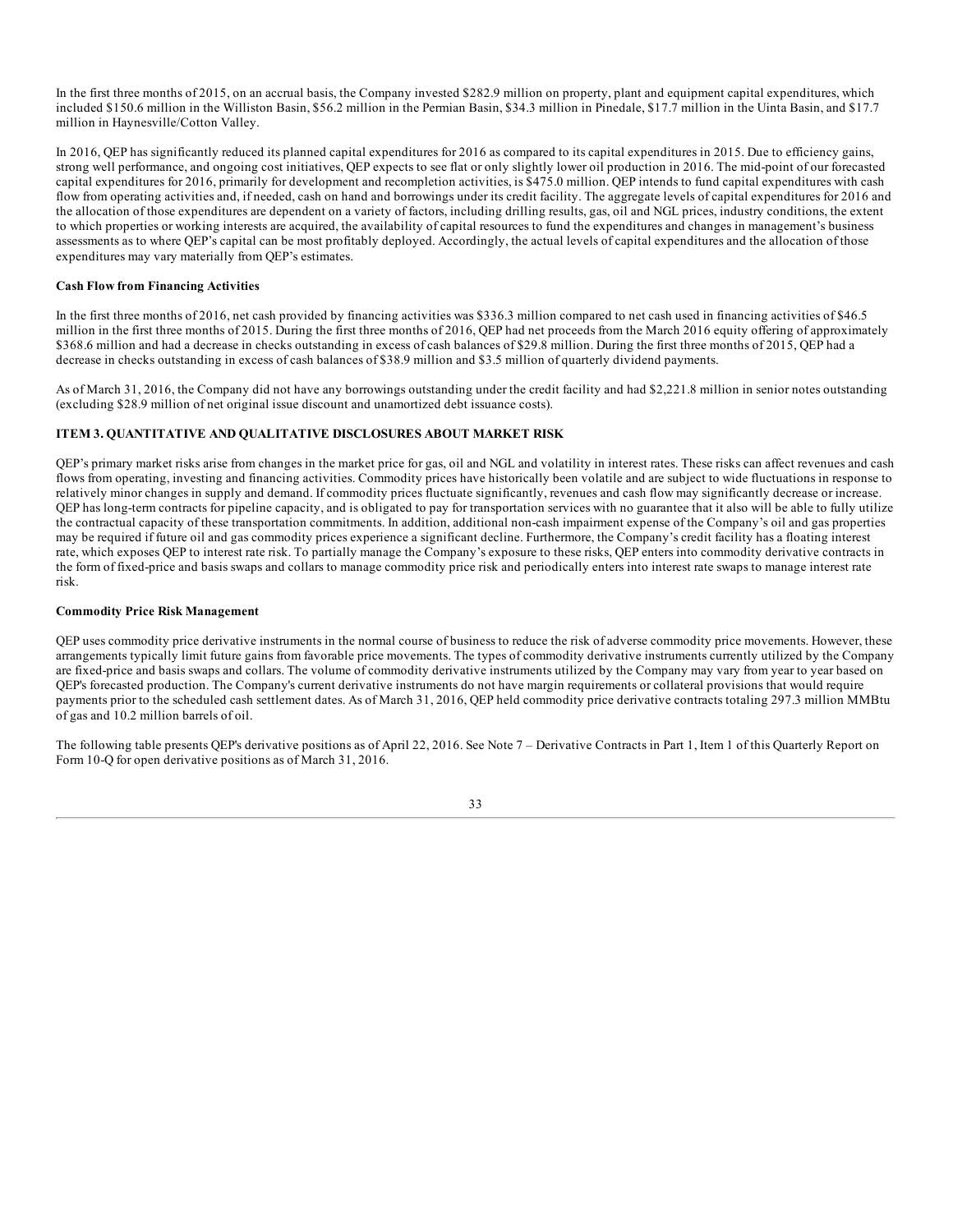# **Production Commodity Derivative Swap Positions**

| Year                         | Index            | Total<br>Volumes | Average Swap<br>Price per Unit |            |  |
|------------------------------|------------------|------------------|--------------------------------|------------|--|
|                              |                  | (in millions)    |                                |            |  |
| <b>Gas sales</b>             |                  | (MMBtu)          |                                | (S/MMBtu)  |  |
| 2016                         | <b>NYMEX HH</b>  | 38.0             | -S                             | 2.79       |  |
| 2016                         | <b>IFNPCR</b>    | 49.0             | -S                             | 2.53       |  |
| 2017                         | <b>NYMEX HH</b>  | 73.0             | -S                             | 2.75       |  |
| 2017                         | <b>IFNPCR</b>    | 32.9             | -S                             | 2.51       |  |
| 2018                         | <b>NYMEX HH</b>  | 7.3              | -S                             | 2.80       |  |
| <b>Oil Sales</b>             |                  | (bbls)           |                                | $(\$/bbl)$ |  |
| 2016 (April through June)    | <b>NYMEX WTI</b> | 1.7              | <sup>\$</sup>                  | 57.09      |  |
| 2016 (July through December) | <b>NYMEX WTI</b> | 5.2              | -S                             | 51.82      |  |
| 2017                         | <b>NYMEX WTI</b> | 5.1              | <sup>\$</sup>                  | 50.18      |  |

# **Production Gas Collars**

|      |                 |               |  | Average Price |  | Average Price |
|------|-----------------|---------------|--|---------------|--|---------------|
| Year | Index           | Total Volume  |  | Floor         |  | Ceiling       |
|      |                 | (in millions) |  |               |  |               |
|      |                 | (MMBtu)       |  | (S/MM)        |  | (S/MMBtu)     |
| 2016 | <b>NYMEX HH</b> | 4.9           |  | 2.75          |  | 3.89          |
| 2017 | NYMEX HH        | 3.7           |  | 2.50          |  | 3.35          |

| <b>Production Gas Basis Swaps</b> |  |  |  |
|-----------------------------------|--|--|--|
|-----------------------------------|--|--|--|

| Year | Index Less Differential | Index         | Total<br>Volumes | Weighted-<br>Average<br>Differential |
|------|-------------------------|---------------|------------------|--------------------------------------|
|      |                         |               | (in millions)    |                                      |
|      |                         |               | (MMBtu)          | (S/MMBtu)                            |
| 2016 | <b>NYMEX HH</b>         | <b>IFNPCR</b> | 24.5             | (0.16)<br>- \$                       |
| 2017 | <b>NYMEX HH</b>         | <b>IFNPCR</b> | 51.1             | (0.18)<br>-S                         |
| 2018 | <b>NYMEX HH</b>         | <b>IFNPCR</b> | 7.3              | (0.16)<br>S                          |
|      |                         |               |                  |                                      |

# **Storage Commodity Derivative Positions**

| Year                 | Index<br>Type of Contract |               | Total<br>Volumes | Average Swap<br>Price per MMBtu |                     |
|----------------------|---------------------------|---------------|------------------|---------------------------------|---------------------|
|                      |                           |               | (in millions)    |                                 |                     |
| <b>Gas sales</b>     |                           |               | (MMBtu)          |                                 | $(\frac{S}{MMBtu})$ |
| 2016                 | <b>SWAP</b>               | <b>IFNPCR</b> | 2.7              | - \$                            | 2.20                |
| 2017                 | <b>SWAP</b>               | <b>IFNPCR</b> | 1.0              | -S                              | 2.72                |
| <b>Gas purchases</b> |                           |               |                  |                                 |                     |
| 2016                 | <b>SWAP</b>               | <b>IFNPCR</b> | 1.2              | -S                              | 2.07                |

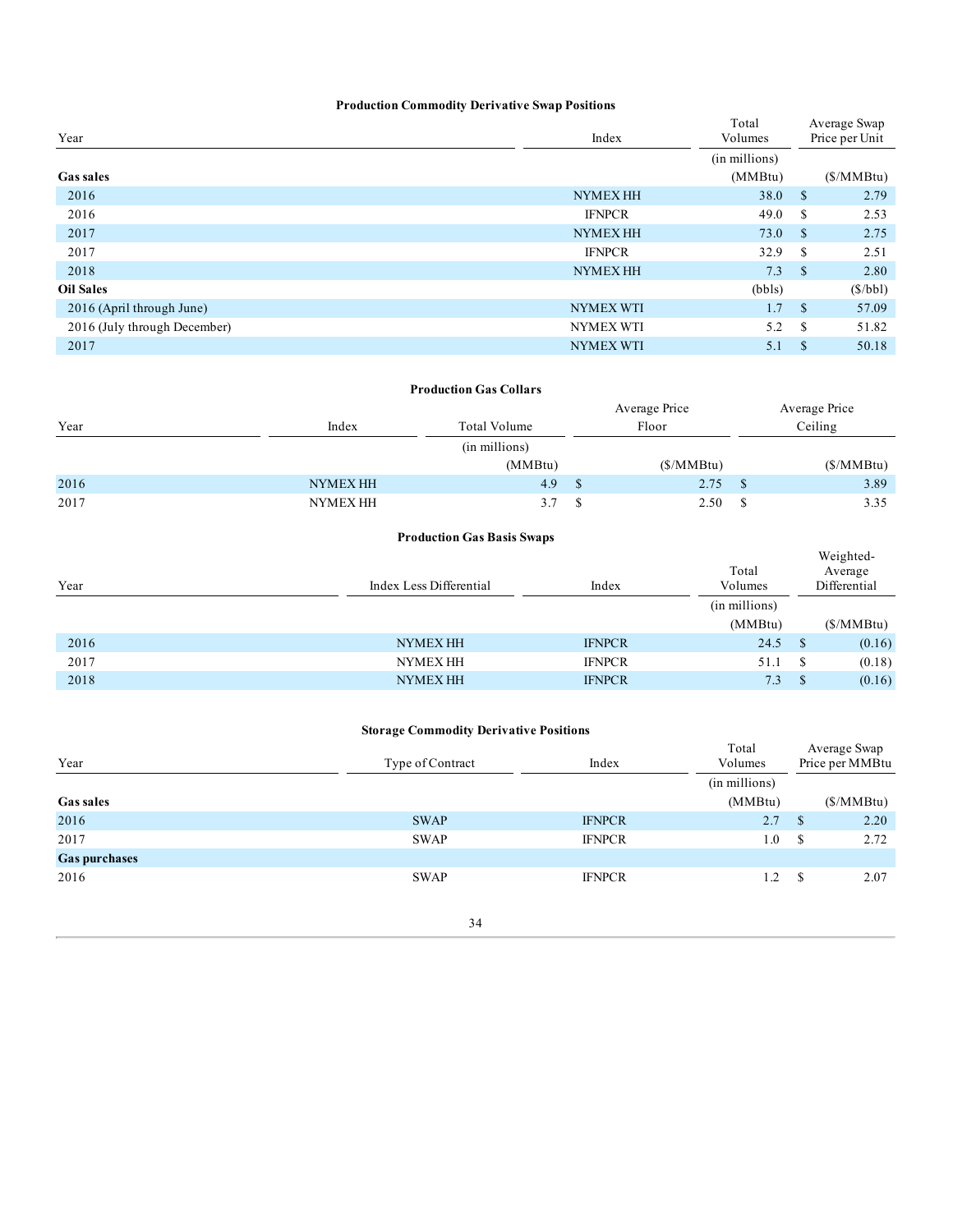Changes in the fair value of derivative contracts from December 31, 2015 to March 31, 2016, are presented below:

|                                                                                     | Commodity<br>derivative contracts |
|-------------------------------------------------------------------------------------|-----------------------------------|
|                                                                                     | (in millions)                     |
| Net fair value of gas and oil derivative contracts outstanding at December 31, 2015 | 165.2                             |
| Contracts settled                                                                   | (64.4)                            |
| Change in gas and oil prices on futures markets                                     | 58.8                              |
| Contracts added                                                                     | (7.8)                             |
| Net fair value of gas and oil derivative contracts outstanding at March 31, 2016    | 151.8                             |

The following table shows the sensitivity of the fair value of gas and oil derivative contracts to changes in the market price of gas, oil and basis differentials:

|                                                                                    | <b>March 31, 2016</b> |
|------------------------------------------------------------------------------------|-----------------------|
|                                                                                    | (in millions)         |
| Net fair value $-\$ asset (liability)                                              | 151.8                 |
| Fair value if market prices of gas and oil and basis differentials decline by 10%  | 166.9                 |
| Fair value if market prices of gas and oil and basis differentials increase by 10% | 136.6                 |

Utilizing the actual derivative volumes, a 10% increase in underlying commodity prices would reduce the fair value of these instruments by \$15.2 million, while a 10% decrease in underlying commodity prices would increase the fair value of these instruments by \$15.1 million as of March 31, 2016. However, a gain or loss eventually would be offset by the actual sales value of the physical production covered by the derivative instruments. For additional information regarding the Company's commodity derivative transactions, see Note 7 – Derivative Contracts in Part I, Item 1 of this Quarterly Report on Form 10-Q.

#### **Interest Rate Risk Management**

The Company's ability to borrow and the rates offered by lenders can be adversely affected by illiquid credit markets and the Company's credit rating, as described in the risk factors in Item 1A of Part I of the Company's Annual Report on Form 10-K for the year ended December 31, 2015. The Company's credit facility has a floating interest rate, which exposes QEP to interest rate risk; however, at March 31, 2016, the Company did not have any borrowings outstanding under its credit facility.

The remaining \$2,221.8 million of the Company's debt is senior notes with fixed interest rates; therefore, it is not affected by interest rate movements. For additional information regarding the Company's debt instruments, see Note 9 – Debt, in Item I of Part I of this Quarterly Report on Form 10-Q.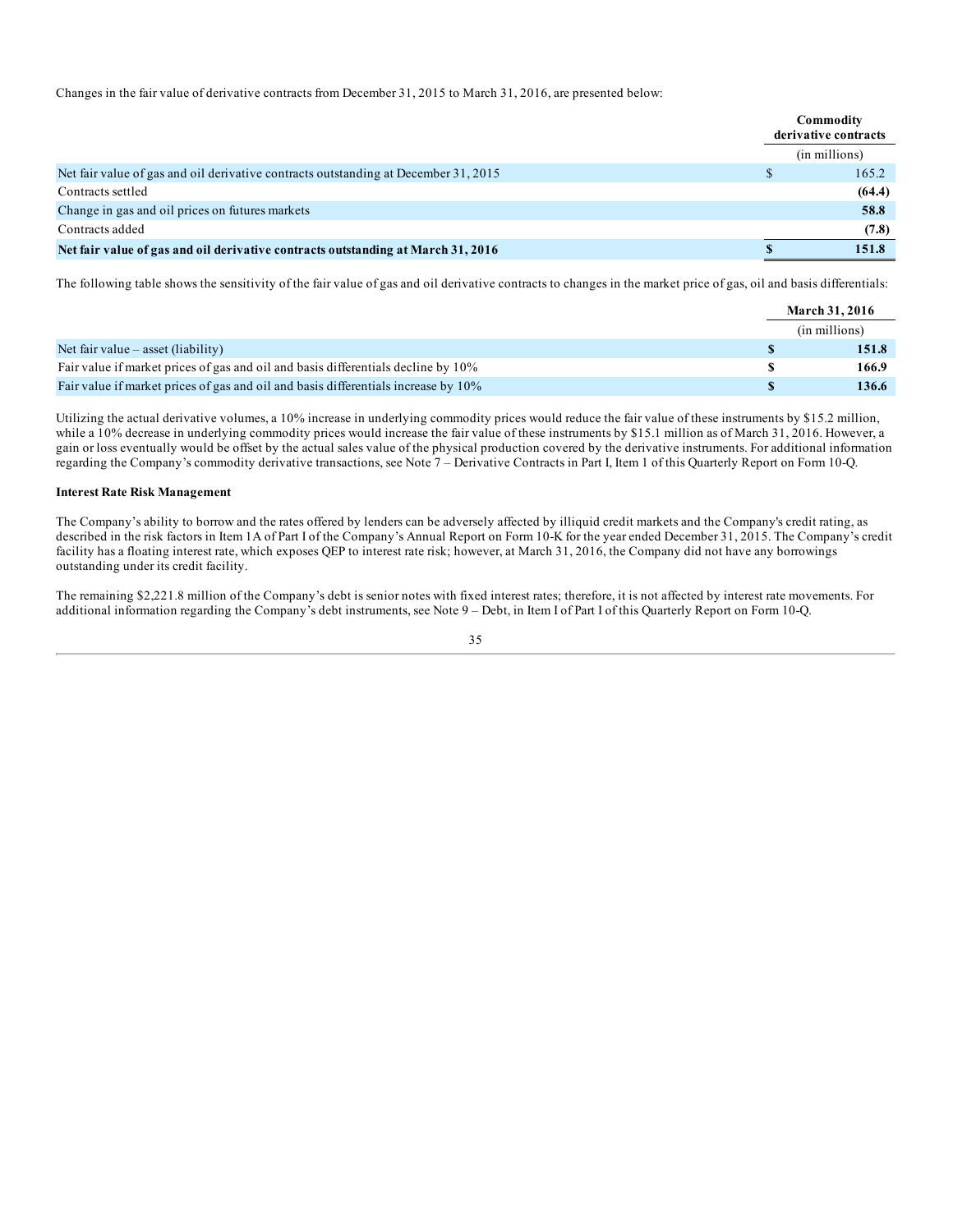#### **Forward-Looking Statements**

The quarterly report contains information that includes or is based upon "forward-looking statements" within the meaning of Section 27A of the Securities Act of 1933, as amended (the Securities Act), and Section 21E of the Securities Exchange Act of 1934, as amended. Forward-looking statements give expectations or forecasts of future events. You can identify these statements by the fact that they do not relate strictly to historical or current facts. We use words such as "anticipate," "estimate," "expect," "project," "intend," "plan," "believe," and other words and terms of similar meaning in connection with a discussion of future operating or financial performance. Forward-looking statements include statements relating to, among other things:

- our growth strategies;
- strong liquidity position providing financial flexibility;
- our liquidity and sufficiency of cash flow from operations, cash-on-hand and availability under our credit facility to fund our planned capital expenditures, operating expenses, repayment of maturing debt and payment of dividends;
- plans and ability to pursue acquisition opportunities;
- our inventory of drilling locations;
- drilling and completion plans;
- focus on improving operating performance by optimizing reservoir development, enhancing well completion designs and aggressively pursuing cost reductions;
- results from planned drilling operations and production operations;
- plans to reduce drilling and completion activities, slow production growth and preserve liquidity;
- payment of dividends;
- loss contingencies;
- plans to recover or reject ethane from produced natural gas;
- impact of lower or higher commodity prices and interest rates;
- volatility of gas, oil and NGL prices and factors impacting such prices;
- impact of global geopolitical and macroeconomic events;
- exports of oil from the U.S.;
- plans to enter into derivative contracts and the anticipated benefits from our derivative contracts;
- pro forma results for acquired properties;
- divestitures of non-core assets;
- amount and allocation of forecasted capital expenditures and plans for funding capital expenditures, operating expenses, repayment of maturing debt and working capital requirements;
- resale revenues and expenses;
- assumptions regarding equity compensation;
- settlement of performance share units in cash;
- recognition of compensation costs related to equity compensation grants;
- expected contributions to our employee benefit plans;
- employee benefit plan gains or losses;
- the importance of Adjusted EBITDA (a non-GAAP financial measure) as a measure of performance;
- delays caused by transportation, processing, storage and refining capacity issues;
- fair values and critical accounting estimates, including estimated asset retirement obligations;
- implementation and impact of new accounting pronouncements;
- impact of shutting in wells;
- factors impacting our ability to transport oil and gas;
- potential for asset impairments and impact of impairments on financial statements;
- the timing and estimated costs of reorganizations;
- the impact of the loss of a significant customer or nonpayment of a counterparty;
- ability to meet delivery and sales commitments;
- value of pension plan assets;
- changes to production plans, operating costs and capital expenditures; and
- use of proceeds from the March 2016 public offering of common stock.

Any or all forward-looking statements may turn out to be incorrect. They can be affected by inaccurate assumptions or by known or unknown risks and uncertainties. Many such factors will be important in determining actual future results. These statements are based on current expectations and the current economic environment. They involve a number of risks and uncertainties that are difficult to predict. These statements are not guarantees of future performance. Actual results could differ materially from those expressed or implied in the forward-looking statements. Factors that could cause actual results to differ materially include, but are not limited to the following: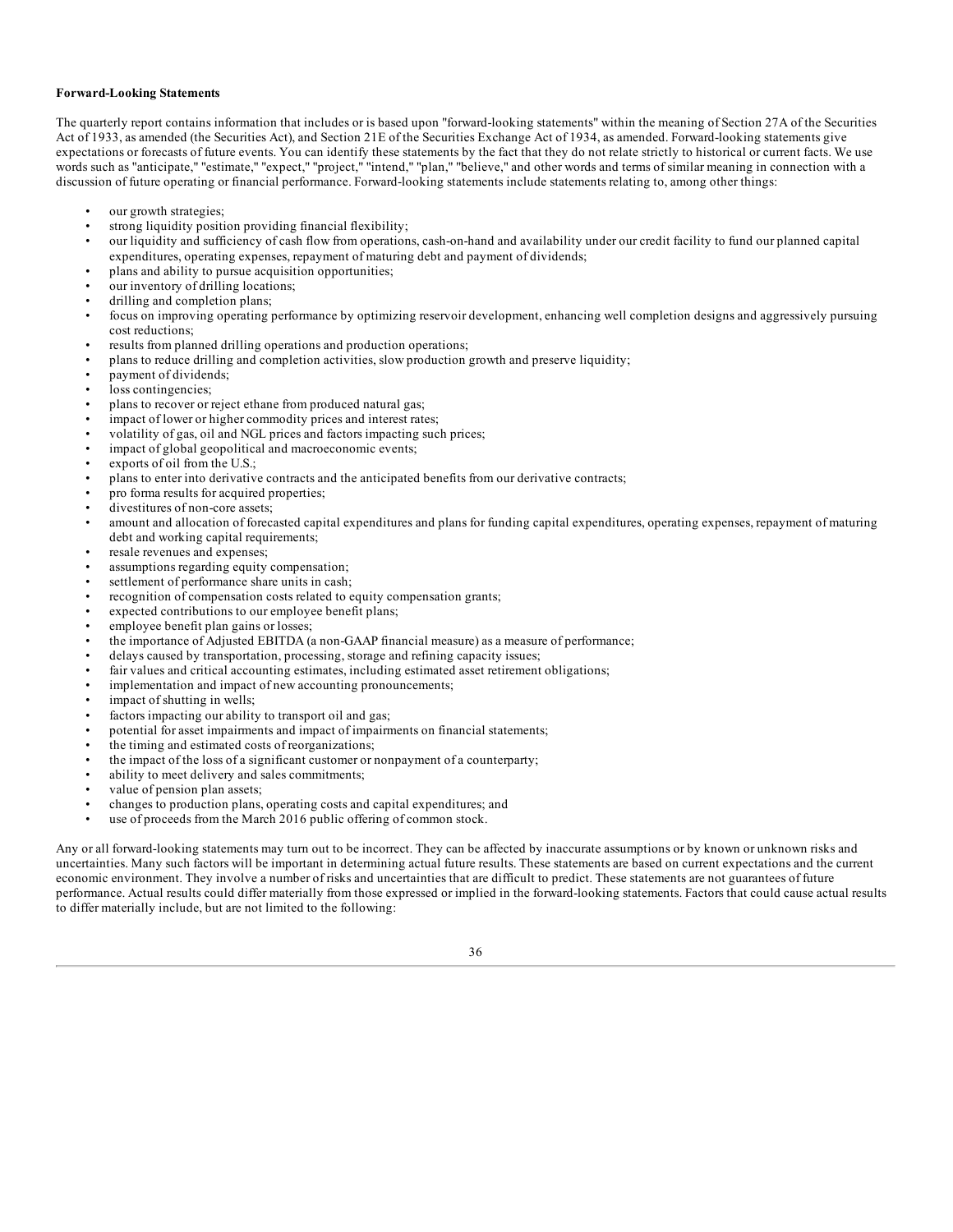- the risk factors discussed in Part I, Item 1Aof the Company's Annual Report on Form 10-K for the year ended December 31, 2015, and Part II, Item 1A of this Quarterly Reporting on Form 10-Q;
- changes in gas, oil and NGL prices;
- global geopolitical and macroeconomic factors;
- general economic conditions, including the performance of financial markets and interest rates;
- asset impairments;
- liquidity constraints, including those resulting from the cost and availability of debt and equity financing;
- drilling methods and results;
- shortages of oilfield equipment, services and personnel;
- lack of available pipeline, processing and refining capacity;
- our ability to successfully integrate acquired assets;
- the outcome of contingencies such as legal proceedings;
- delays in obtaining permits and governmental approvals;
- operating risks such as unexpected drilling conditions and risks inherent in the production of oil and gas;
- weather conditions;
- changes in laws or regulations;
- changes in, adoption of and compliance with laws and regulations, including decisions and policies concerning: the environment, climate change, greenhouse gas or other emissions, natural resources, fish and wildlife, hydraulic fracturing, water use and drilling and completion techniques, as well as the risk of legal proceedings arising from such matters, whether involving public or private claimants or regulatory investigative or enforcement measures;
- derivative activities;
- volatility in the commodity-futures market;
- failure of internal controls and procedures;
- failure of our information technology infrastructure or applications;
- elimination of federal income tax deductions for oil and gas exploration and development costs;
- production, severance and property taxation rates;
- discount rates;
- regulatory approvals and compliance with contractual obligations;
- actions of, or inaction by federal, state, local or tribal governments, foreign countries and the Organization of Petroleum Exporting Countries;
- lack of, or disruptions in, adequate and reliable transportation for our production;
- competitive conditions;
- production volumes;
- oil and gas reserve quantities;
- reservoir performance;
- operating costs;
- inflation:
- capital costs;
- creditworthiness and performance of the Company's counterparties, including financial institutions, operating partners and other parties;
- volatility in the securities, capital and credit markets;
- actions by credit rating agencies; and
- other factors, most of which are beyond the Company's control.

QEP undertakes no obligation to publicly correct or update the forward-looking statements in this Quarterly Report on Form 10-Q, in other documents, or on the Company's website to reflect future events or circumstances. All such statements are expressly qualified by this cautionary statement.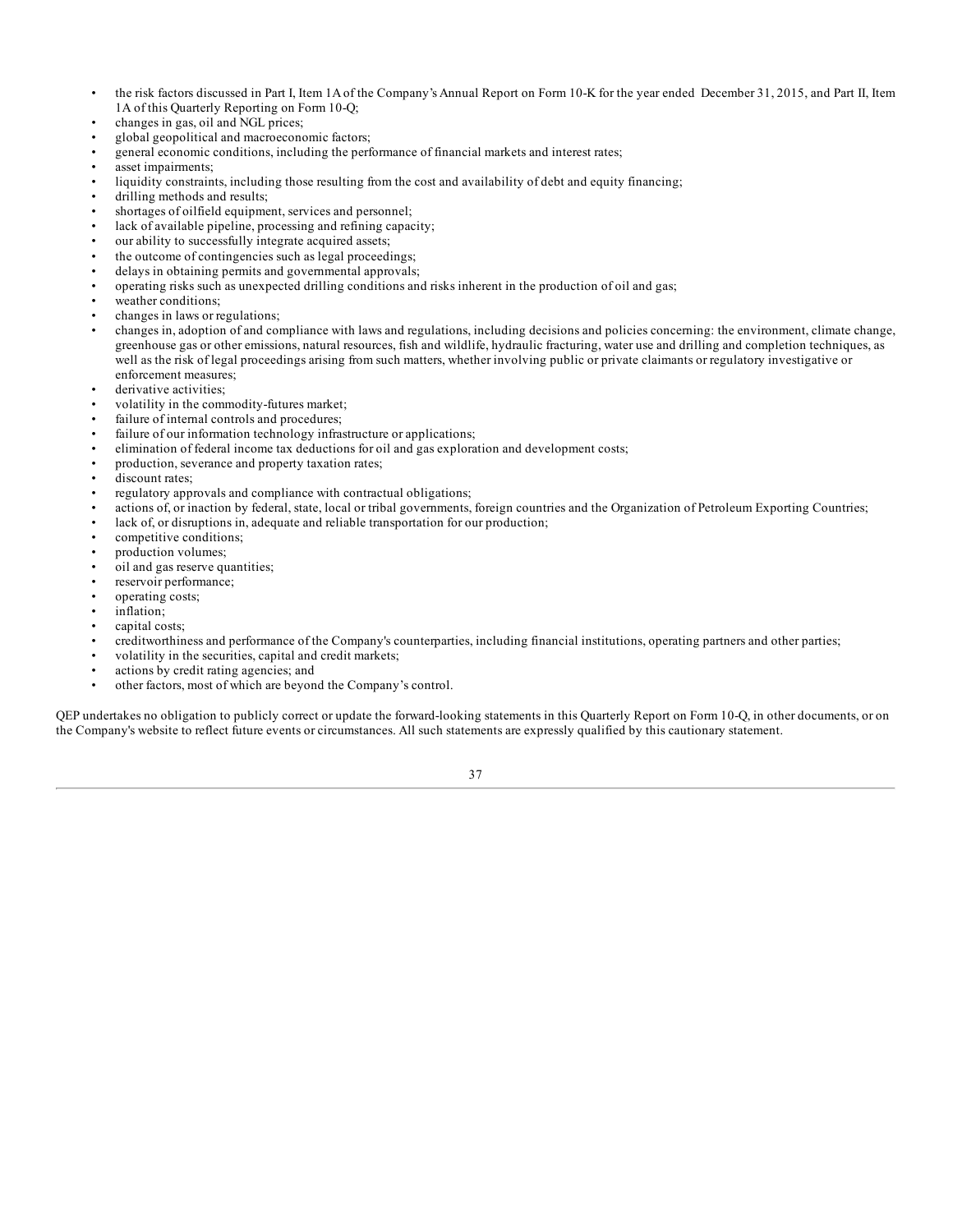#### <span id="page-39-0"></span>**ITEM 4. CONTROLS AND PROCEDURES**

#### **Evaluation of Disclosure Controls and Procedures**

The Company's Chief Executive Officer and Chief Financial Officer have evaluated the effectiveness of the design and operation of the Company's disclosure controls and procedures (as such term is defined in Rules 13a-15(e) under the Securities Exchange Act of 1934, as amended, the Exchange Act) as of March 31, 2016. Based on such evaluation, such officers have concluded that, as of March 31, 2016, the Company's disclosure controls and procedures are designed and effective to ensure that information required to be disclosed in the Company's reports filed or submitted under the Exchange Act is recorded, processed, summarized and reported within the time periods specified by the SEC's rules and forms and that information is accumulated and communicated to the Company's management, including its principal executive officer and principal financial officer, or persons performing similar functions, as appropriate, to allow timely decisions regarding required disclosure.

In designing and evaluating the Company's disclosure controls and procedures, management recognizes that any controls and procedures, no matter how well designed and operated, can provide only reasonable, and not absolute, assurance that the objectives of the control system will be met. In addition, the design of any control system is based in part upon certain assumptions about the likelihood of future events and the application of judgment in evaluating the cost-benefit relationship of possible controls and procedures. Because of these and other inherent limitations of control systems, there is only reasonable assurance that the Company's controls will succeed in achieving their goals under all potential future conditions.

#### **Changes in Internal Controls.**

There were no changes in the Company's internal controls over financial reporting that occurred during the quarter ended March 31, 2016, that have materially affected, or are reasonably likely to materially affect, the Company's internal control over financial reporting.

#### **PART II. OTHER INFORMATION**

#### **ITEM 1. LEGAL PROCEEDINGS**

None.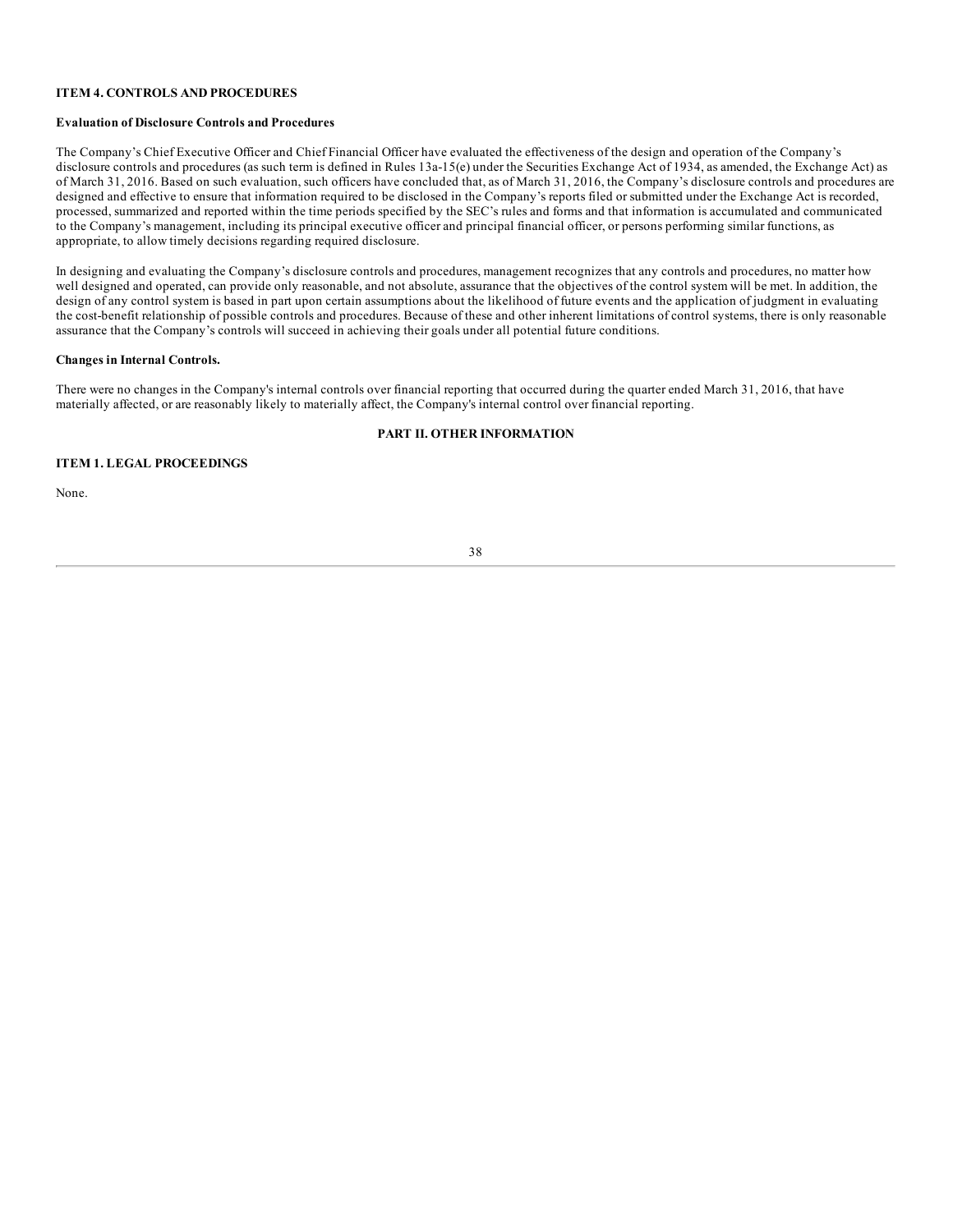# <span id="page-40-0"></span>**ITEM 1A. RISK FACTORS**

Risk factors relating to the Company are set forth in its Annual Report on Form 10-K for the year ended December 31, 2015. Below are material changes to such risk factors that have occurred during the three months ended March 31, 2016.

Renegotiation of gathering, processing and transportation agreements may result in higher costs and/or delays in selling production. Due to market conditions, many midstream companies are attempting to renegotiate their gathering, processing and transportation agreements with their upstream counterparties. If QEP agrees to renegotiate its midstream agreements, the costs QEP pays for midstream services may increase. If QEP and any of its midstream service providers cannot agree on revised terms to these agreements, the midstream service providers may assert that continued performance of their obligations under these contracts is uneconomic and attempt to terminate or alter the agreements, which could hinder QEP's access to gas, oil and NGL markets, increase costs and/or delay production from its wells. Disputes over termination or changes to the agreement could result in arbitration or litigation, causing uncertainty about the status of the agreements and further delays.

| ٠  | ۰. |
|----|----|
|    |    |
|    |    |
|    | I  |
|    | I  |
| ۰. | I  |
| ×  | ۰. |
| ۰. | v  |
|    |    |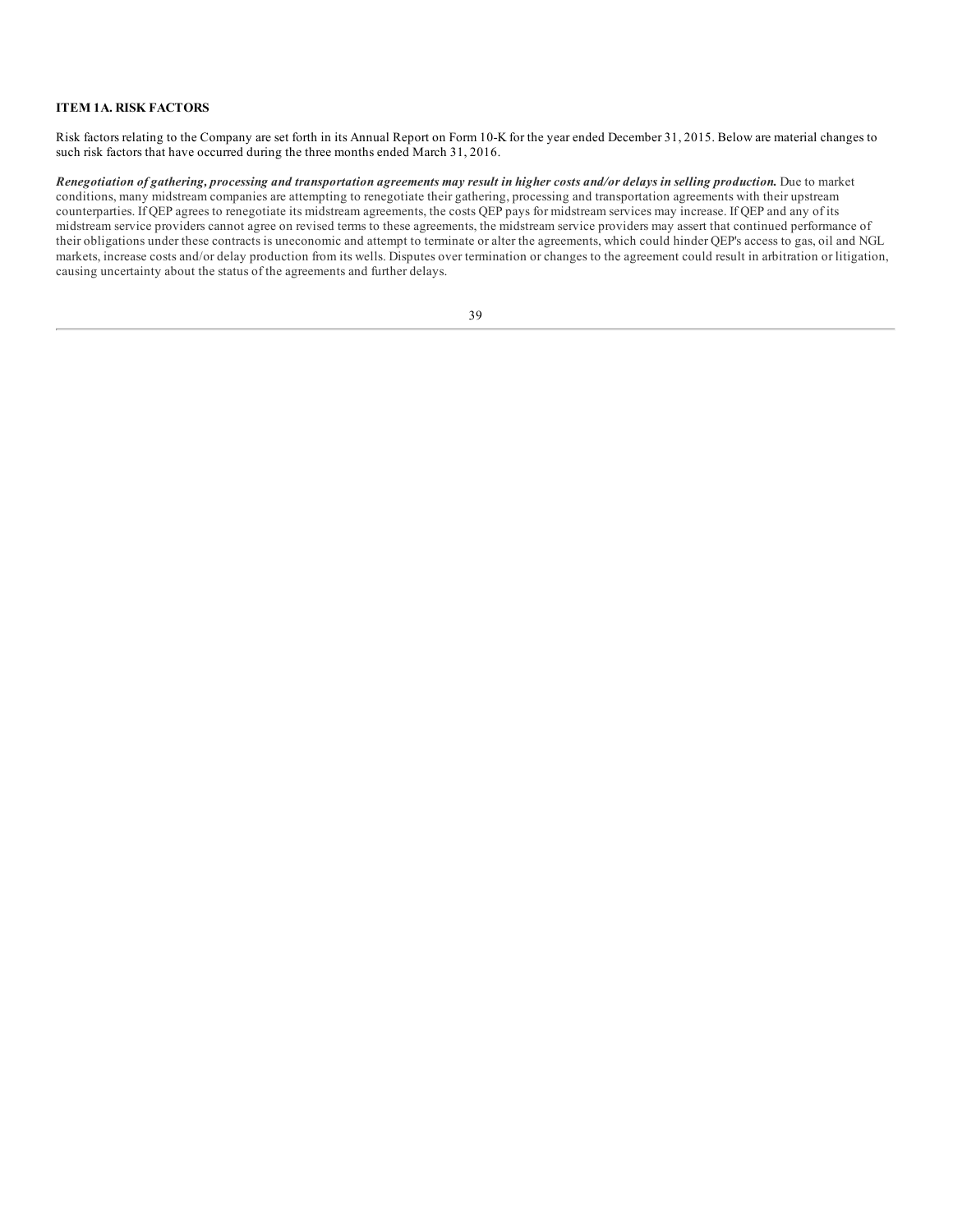# <span id="page-41-0"></span>**ITEM 2. UNREGISTERED SALES OF EQUITY SECURITIES AND USE OF PROCEEDS**

The following repurchases of QEP shares were made by QEP in association with vested restricted share awards withheld for taxes.

| Period                               | <b>Total shares</b><br>purchased $(1)$ | Weighted-<br>average price<br>paid per share | <b>Total shares</b><br>purchased as part of<br>publicly announced<br>plans or programs |  | Remaining dollar amount<br>that may be<br>purchased under the<br>plans or programs |  |  |
|--------------------------------------|----------------------------------------|----------------------------------------------|----------------------------------------------------------------------------------------|--|------------------------------------------------------------------------------------|--|--|
| January 1, 2016 - January 31, 2016   | 4.767                                  | 13.08                                        |                                                                                        |  |                                                                                    |  |  |
| February 1, 2016 - February 29, 2016 | $\overbrace{\phantom{aaaaa}}$          |                                              |                                                                                        |  |                                                                                    |  |  |
| March 1, 2016 - March 31, 2016       | 275,569                                | 10.42                                        |                                                                                        |  |                                                                                    |  |  |

(1) All of the 280,336 shares purchased during the three-month period ended March 31, 2016, were acquired from employees in connection with the settlement of income tax and related benefit withholding obligations arising from vesting in restricted share grants.

# **ITEM 3. DEFAULTS UPON SENIOR SECURITIES**

None.

# **ITEM 4. MINE SAFETY DISCLOSURES**

**\_\_\_\_\_\_\_\_\_\_\_\_\_\_\_\_\_\_\_\_\_\_\_\_\_\_\_\_**

Not applicable.

# **ITEM 5. OTHER INFORMATION**

None.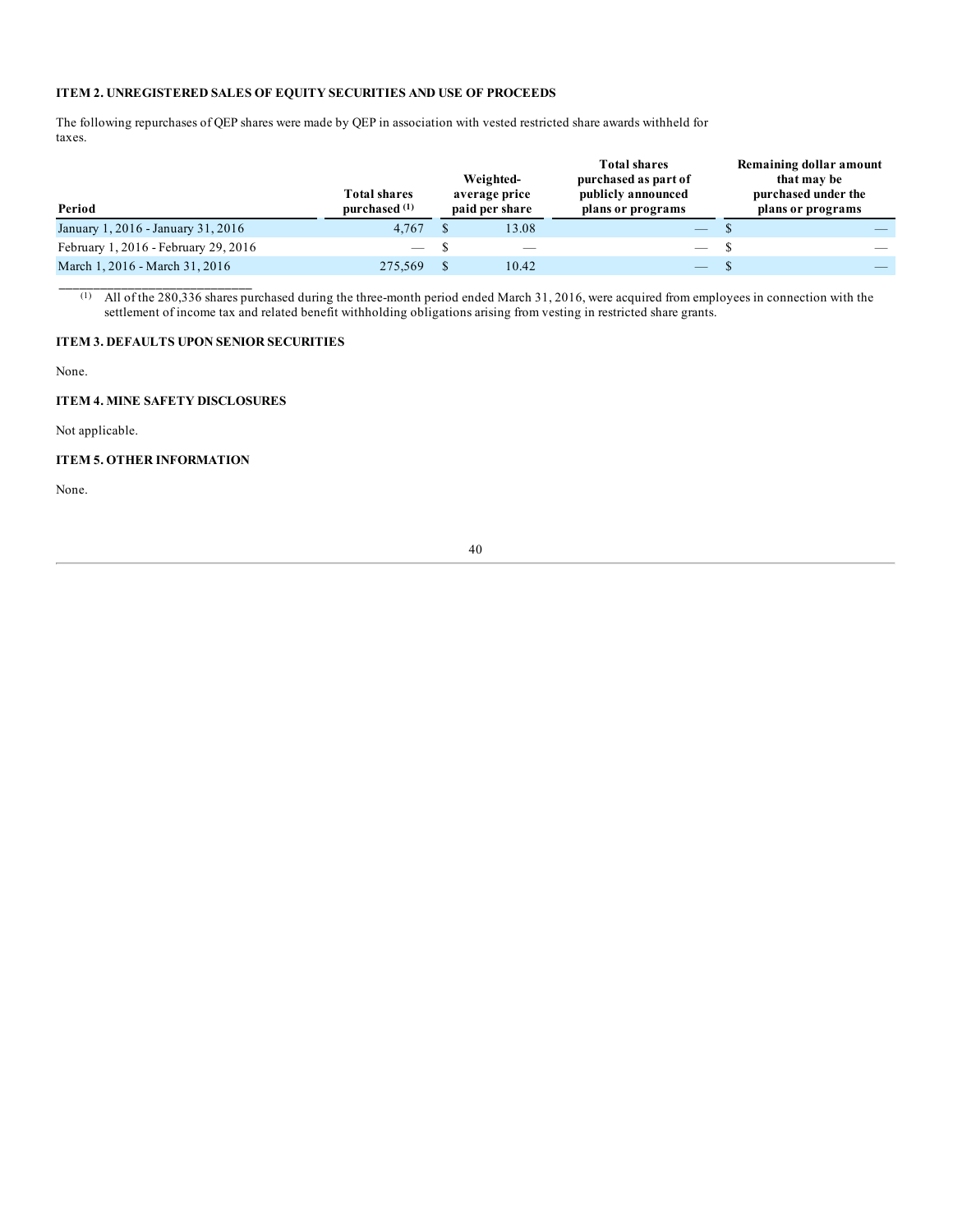# <span id="page-42-0"></span>**ITEM 6. EXHIBITS**

The following exhibits are being filed as part of this report:

| Exhibit No.  | Exhibits                                                                                                                                                                                                                                                                                                      |
|--------------|---------------------------------------------------------------------------------------------------------------------------------------------------------------------------------------------------------------------------------------------------------------------------------------------------------------|
| 1.1          | Underwriting Agreement dated as of February 29, 2016 by and among QEP Resources, Inc., Deutsche Bank Securities Inc. and<br>Goldman, Sachs & Co. (incorporated by reference to Exhibit 1.1 to the Company's Current Report on Form 8-K filed with the<br>Securities and Exchange Commission on March 3, 2016) |
| 3.1          | Certificate of Incorporation dated May 18, 2010 (incorporated by reference to Exhibit 3.1 to the Company's Current Report on Form<br>8-K filed with the Securities and Exchange Commission on May 24, 2010)                                                                                                   |
| 3.2          | Amended and Restated Bylaws, deemed effective October 27, 2014 (incorporated by reference to Exhibit 3.1 to the Company's<br>Current Report on Form 8-K filed with the Securities and Exchange Commission on October 29, 2014)                                                                                |
| 31.1         | Certification signed by Charles B. Stanley, QEP Resources, Inc.'s Chief Executive Officer, pursuant to Section 302 of the Sarbanes-<br>Oxley Act of 2002.                                                                                                                                                     |
| 31.2         | Certification signed by Richard J. Doleshek, QEP Resources, Inc.'s Chief Financial Officer, pursuant to Section 302 of the Sarbanes-<br>Oxley Act of 2002.                                                                                                                                                    |
| 32.1         | Certification signed by Charles B. Stanley and Richard J. Doleshek, QEP Resources, Inc.'s Chief Executive Officer and Chief<br>Financial Officer, respectively, pursuant to Section 906 of the Sarbanes-Oxley Act of 2002.                                                                                    |
| $101$ . INS* | <b>XBRL</b> Instance Document                                                                                                                                                                                                                                                                                 |
| $101.SCH*$   | <b>XBRL Schema Document</b>                                                                                                                                                                                                                                                                                   |
| $101.CAL*$   | <b>XBRL Calculation Linkbase Document</b>                                                                                                                                                                                                                                                                     |
| $101.LAB*$   | XBRL Label Linkbase Document                                                                                                                                                                                                                                                                                  |
| 101.PRE*     | <b>XBRL Presentation Linkbase Document</b>                                                                                                                                                                                                                                                                    |
| $101.$ DEF*  | XBRL Definition Linkbase Document                                                                                                                                                                                                                                                                             |

\* These interactive data files are furnished and deemed not filed or part of a registration statement or prospectus for purposes of Sections 11 or 12 of the Securities Act of 1933, as amended, are deemed not filed for purposes of Section 18 of the Securities Act of 1934, as amended, and otherwise are not subject to liability under those sections.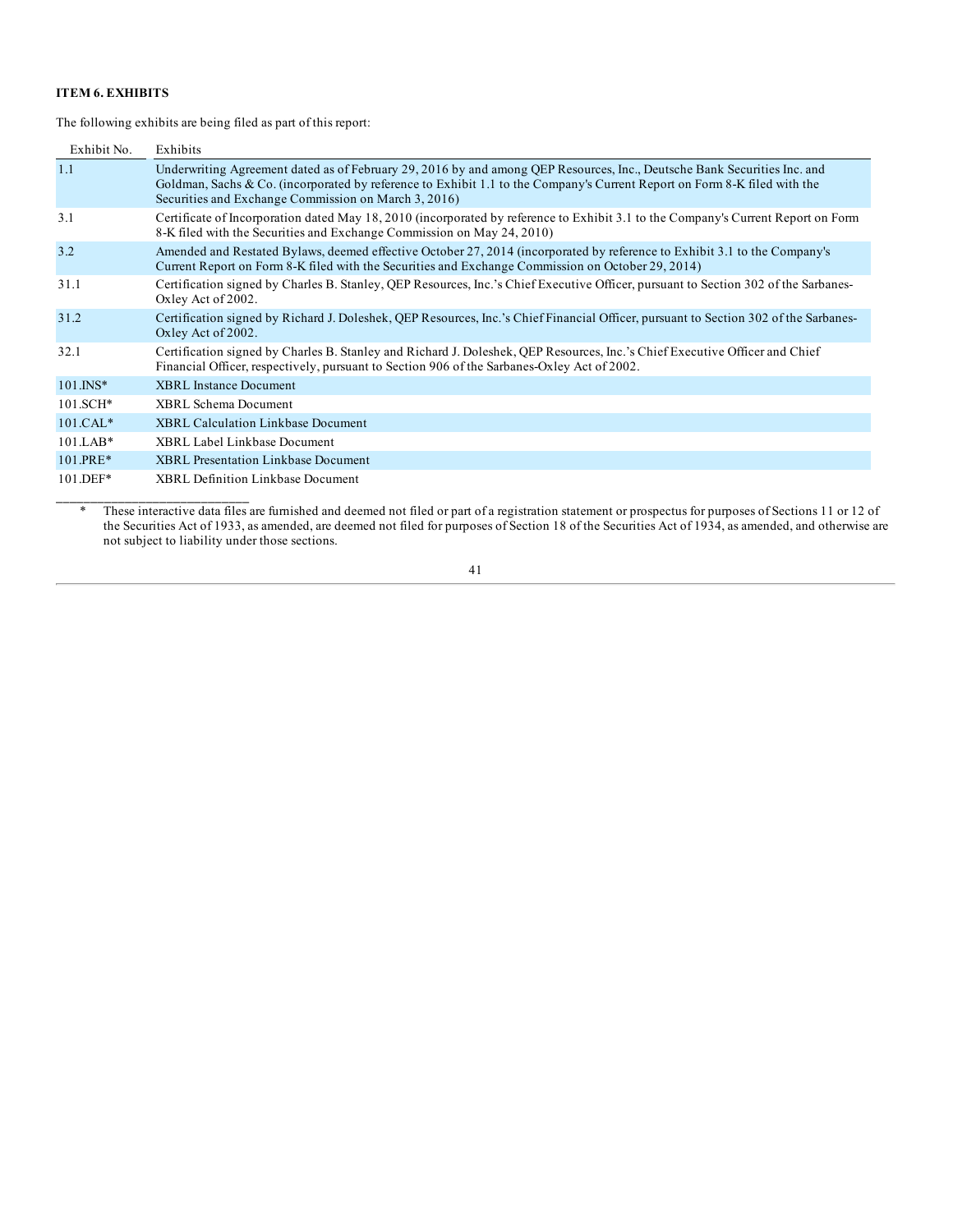# **SIGNATURES**

Pursuant to the requirements of the Securities Exchange Act of 1934, the registrant has duly caused this report to be signed on its behalf by the undersigned thereunto duly authorized.

QEP RESOURCES, INC. (Registrant)

April 27, 2016 /s/ Charles B. Stanley

Charles B. Stanley, Chairman, President and Chief Executive Officer

April 27, 2016 /s/ Richard J. Doleshek

Richard J. Doleshek, Executive Vice President and Chief Financial Officer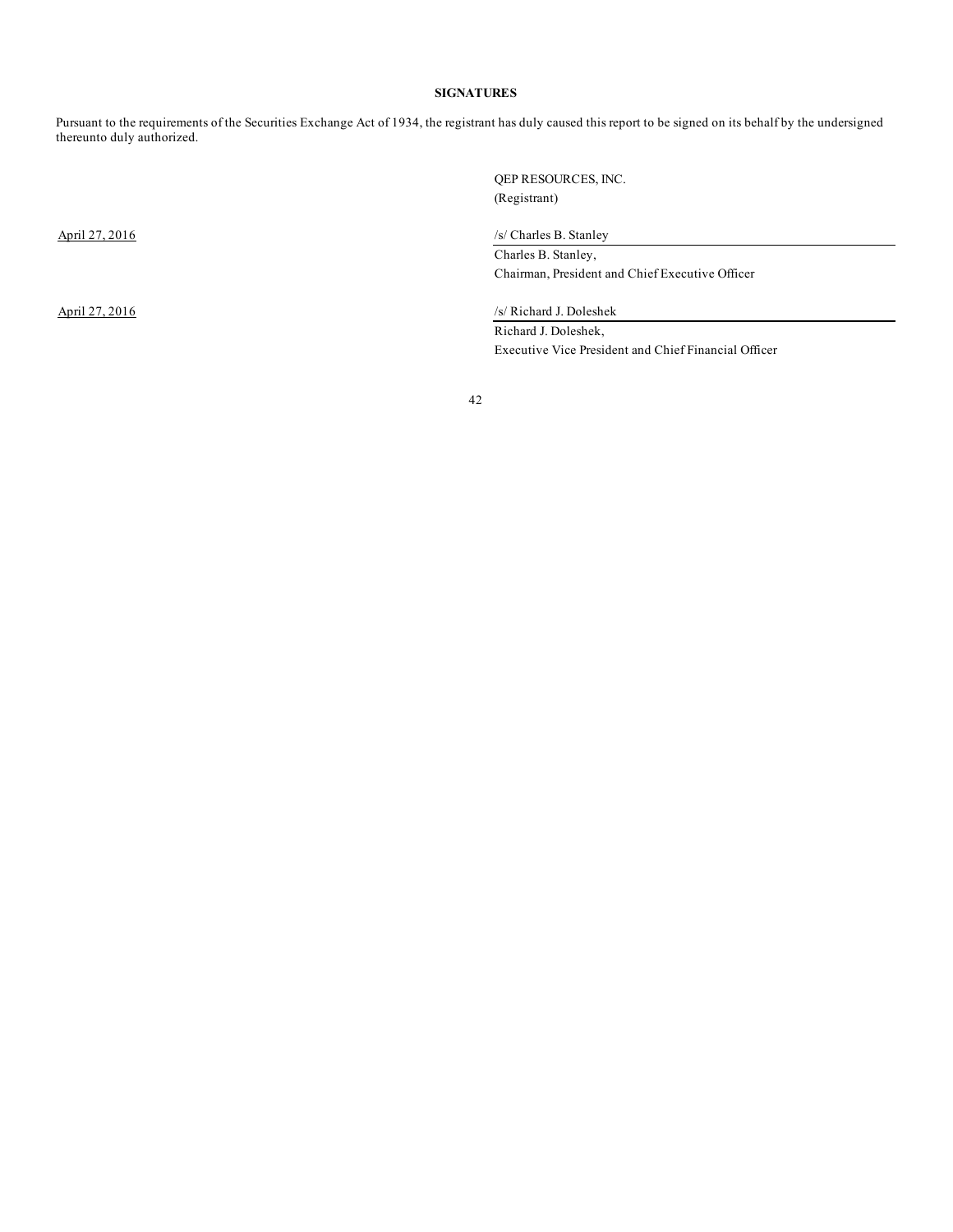#### **CERTIFICATION**

I, Charles B. Stanley, certify that:

- 1. I have reviewed this Form 10-Q of QEP Resources, Inc.;
- 2. Based on my knowledge, this report does not contain any untrue statement of a material fact or omit to state a material fact necessary to make the statements made, in light of the circumstances under which such statements were made, not misleading with respect to the period covered by this report;
- 3. Based on my knowledge, the financial statements, and other financial information included in this report, fairly present in all material respects the financial condition, results of operations and cash flows of the registrant as of, and for, the periods presented in this report;
- 4. The registrant's other certifying officer(s) and I are responsible for establishing and maintaining disclosure controls and procedures (as defined in Exchange Act Rules 13a-15(e) and 15d-15(e)) and internal control over financial reporting (as defined in Exchange Act Rules 13a-15(f) and 15d-15(f)) for the registrant and have:
	- (a) Designed such disclosure controls and procedures, or caused such disclosure controls and procedures to be designed under our supervision, to ensure that material information relating to the registrant, including its consolidated subsidiaries, is made known to us by others within those entities, particularly during the period in which this report is being prepared;
	- (b) Designed such internal control over financial reporting, or caused such internal control over financial reporting to be designed under our supervision, to provide reasonable assurance regarding the reliability of financial reporting and the preparation of financial statements for external purposes in accordance with generally accepted accounting principles;
	- (c) Evaluated the effectiveness of the registrant's disclosure controls and procedures and presented in this report our conclusions about the effectiveness of the disclosure controls and procedures, as of the end of the period covered by this report based on such evaluation; and
	- (d) Disclosed in this report any change in the registrant's internal control over financial reporting that occurred during the registrant's most recent fiscal quarter (the registrant's fourth fiscal quarter in the case of an annual report) that has materially affected, or is reasonably likely to materially affect, the registrant's internal control over financial reporting; and
- 5. The registrant's other certifying officer(s) and I have disclosed, based on our most recent evaluation of internal control over financial reporting, to the registrant's auditors and the audit committee of registrant's board of directors (or persons performing the equivalent functions):
	- (a) All significant deficiencies and material weaknesses in the design or operation of internal control over financial reporting which are reasonably likely to adversely affect the registrant's ability to record, process, summarize and report financial information; and
	- (b) Any fraud, whether or not material, that involves management or other employees who have a significant role in the registrant's internal control over financial reporting.

April 27, 2016

/s/ Charles B. Stanley

Charles B. Stanley Chairman, President and Chief Executive Officer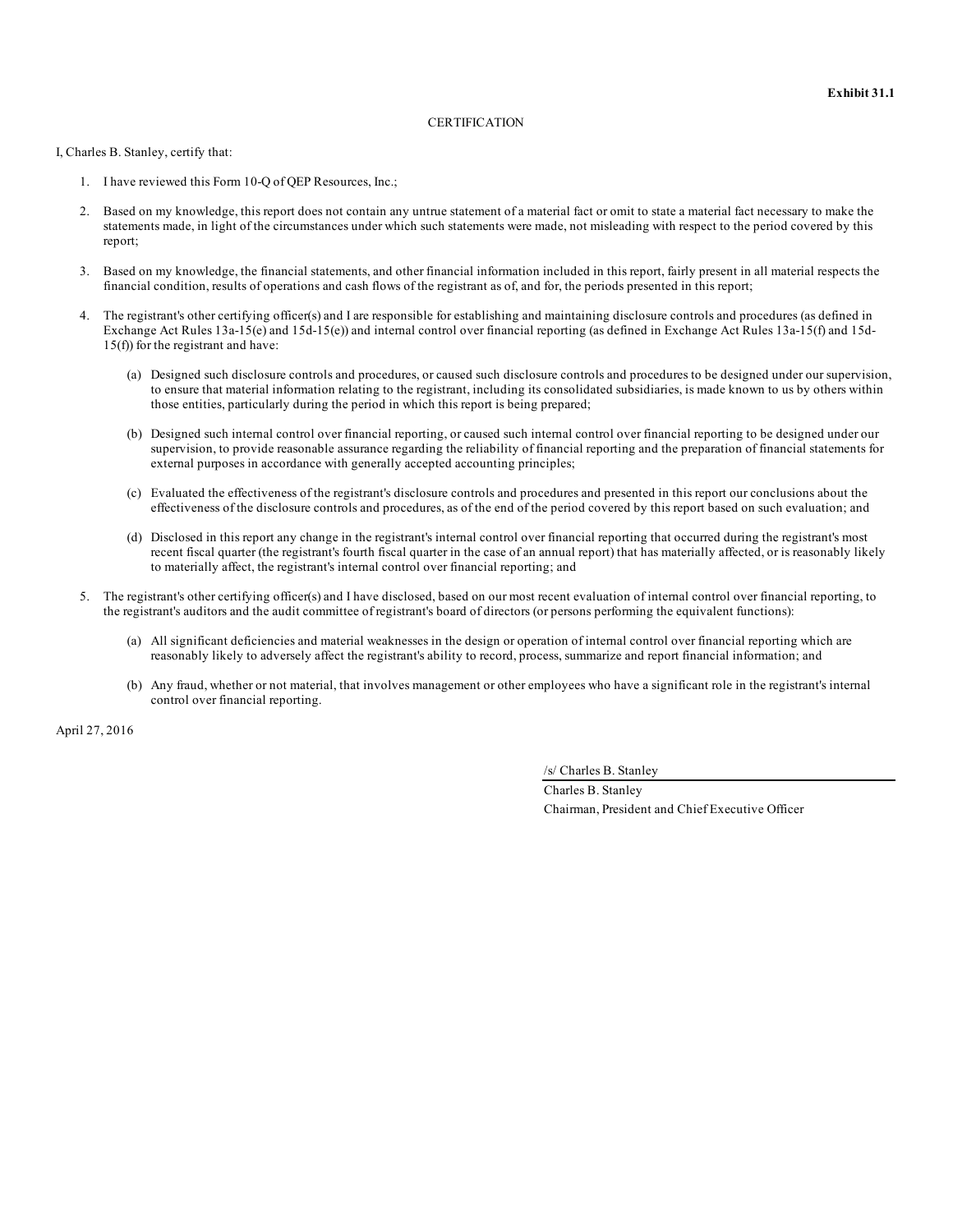#### **CERTIFICATION**

I, Richard J. Doleshek, certify that:

- 1. I have reviewed this Form 10-Q of QEP Resources, Inc.;
- 2. Based on my knowledge, this report does not contain any untrue statement of a material fact or omit to state a material fact necessary to make the statements made, in light of the circumstances under which such statements were made, not misleading with respect to the period covered by this report;
- 3. Based on my knowledge, the financial statements, and other financial information included in this report, fairly present in all material respects the financial condition, results of operations and cash flows of the registrant as of, and for, the periods presented in this report;
- 4. The registrant's other certifying officer(s) and I are responsible for establishing and maintaining disclosure controls and procedures (as defined in Exchange Act Rules 13a-15(e) and 15d-15(e)) and internal control over financial reporting (as defined in Exchange Act Rules 13a-15(f) and 15d-15(f)) for the registrant and have:
	- (a) Designed such disclosure controls and procedures, or caused such disclosure controls and procedures to be designed under our supervision, to ensure that material information relating to the registrant, including its consolidated subsidiaries, is made known to us by others within those entities, particularly during the period in which this report is being prepared;
	- (b) Designed such internal control over financial reporting, or caused such internal control over financial reporting to be designed under our supervision, to provide reasonable assurance regarding the reliability of financial reporting and the preparation of financial statements for external purposes in accordance with generally accepted accounting principles;
	- (c) Evaluated the effectiveness of the registrant's disclosure controls and procedures and presented in this report our conclusions about the effectiveness of the disclosure controls and procedures, as of the end of the period covered by this report based on such evaluation; and
	- (d) Disclosed in this report any change in the registrant's internal control over financial reporting that occurred during the registrant's most recent fiscal quarter (the registrant's fourth fiscal quarter in the case of an annual report) that has materially affected, or is reasonably likely to materially affect, the registrant's internal control over financial reporting; and
- 5. The registrant's other certifying officer(s) and I have disclosed, based on our most recent evaluation of internal control over financial reporting, to the registrant's auditors and the audit committee of registrant's board of directors (or persons performing the equivalent functions):
	- (a) All significant deficiencies and material weaknesses in the design or operation of internal control over financial reporting which are reasonably likely to adversely affect the registrant's ability to record, process, summarize and report financial information; and
	- (b) Any fraud, whether or not material, that involves management or other employees who have a significant role in the registrant's internal control over financial reporting.

April 27, 2016

/s/ Richard J. Doleshek

Richard J. Doleshek Executive Vice President and Chief Financial Officer